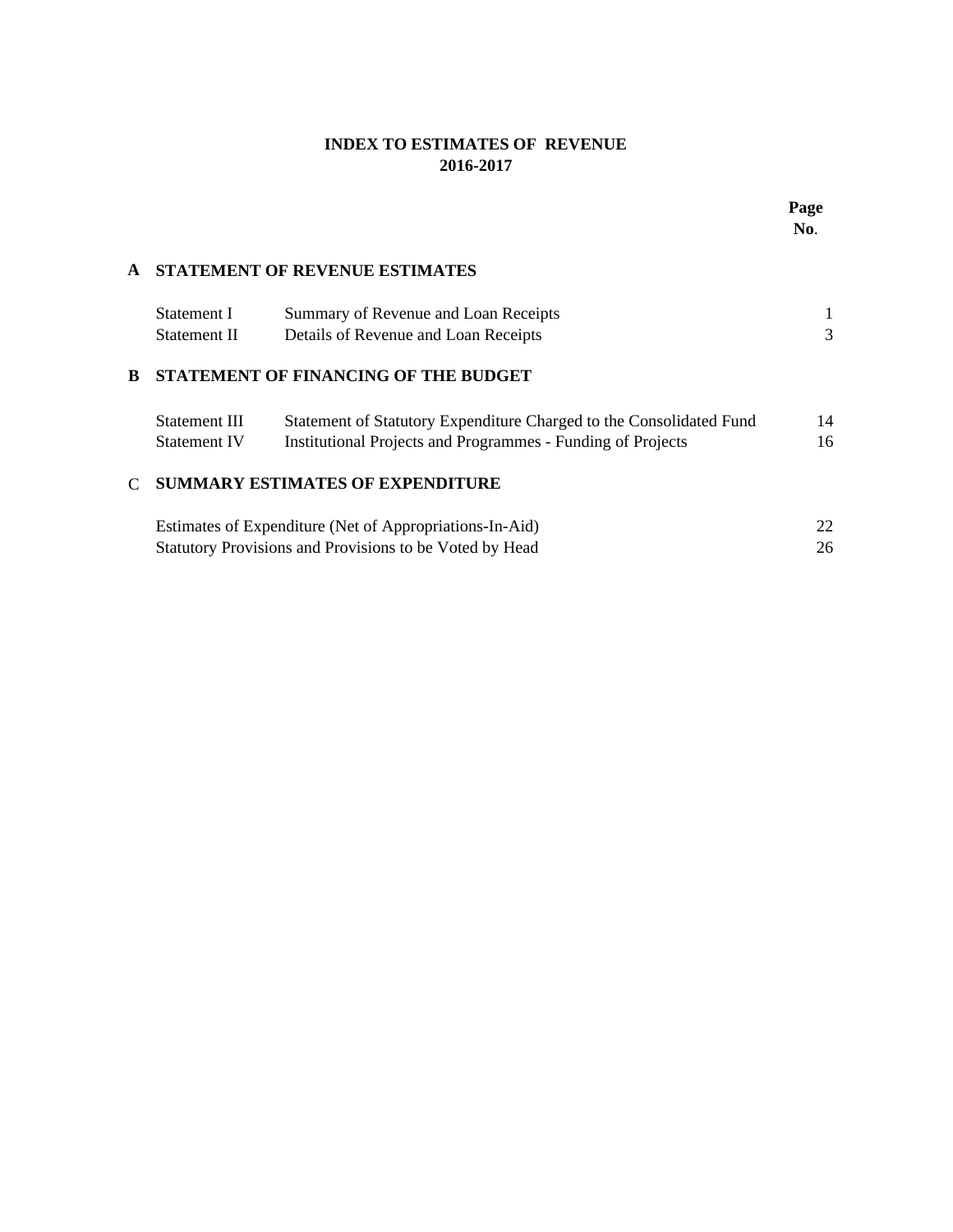|                                                       | 2016-2017 JAMAICA BUDGET         |                                                          |                                   |
|-------------------------------------------------------|----------------------------------|----------------------------------------------------------|-----------------------------------|
|                                                       | <b>STATEMENT I</b>               |                                                          |                                   |
|                                                       | <b>REVENUE AND LOAN RECEIPTS</b> |                                                          |                                   |
|                                                       | <b>SUMMARY</b>                   |                                                          |                                   |
| Head                                                  | <b>Accounts</b><br>2014/15<br>\$ | Consolidated<br>Fund<br><b>Receipts</b><br>2015/16<br>\$ | <b>Estimates</b><br>2016/17<br>\$ |
| <b>RECURRENT REVENUE</b><br>Ι.                        |                                  |                                                          |                                   |
| <b>TAXATION</b>                                       |                                  |                                                          |                                   |
| 1 Customs                                             | 26,875,710,627                   | 29,520,837,948                                           | 33,476,276,363                    |
| 4 Income Tax                                          | 121,583,903,237                  | 130,876,496,658                                          | 138,064,955,505                   |
| 5 Land and Property Tax                               | 0                                | 0                                                        | $\Omega$                          |
| 7 Stamp Duties                                        | 12,630,316,639                   | 12,022,404,539                                           | 12,878,248,056                    |
| 8 Motor Vehicle Licences                              | 2,679,428,666                    | 2,966,636,851                                            | 2,999,620,822                     |
| 9 Other Licences                                      | 315,921,372                      | 337,901,217                                              | 471,159,332                       |
| 11 Travel Tax                                         | 9,809,979,377                    | 9,974,463,229                                            | 10,757,670,207                    |
| 12 Betting, Gaming and Lotteries-Duties, Fees, Levies | 2,679,237,042                    | 2,756,537,977                                            | 2,891,964,593                     |
| 14 Retail Sales Tax                                   | 0                                | $\mathbf 0$                                              | $\Omega$                          |
| 16 Education Tax                                      | 19,742,171,077                   | 21,371,525,229                                           | 22,194,808,461                    |
| 17 Contractors Levy                                   | 1,020,237,379                    | 993,721,742                                              | 1,049,998,266                     |
| 18 General Consumption Tax                            | 125,552,621,291                  | 141,276,416,079                                          | 157, 196, 138, 521                |
| 19 Special Consumption Tax                            | 39,371,149,801                   | 49,052,225,744                                           | 54,431,580,050                    |
| 20 Environmental Levy                                 | 2,392,799,032                    | 2,870,750,245                                            | 3,278,121,840                     |
| 21 Telehone Call Tax                                  | 6,728,184,950                    | 5,873,759,898                                            | 5,227,397,185                     |
| 21A Mimimum Business Tax                              | 667,828,001                      | 561,810,039                                              | 570,996,051                       |
| <b>TOTAL</b>                                          | 372,049,488,492                  | 410,455,487,397                                          | 445,488,935,252                   |
| <b>NON-TAX REVENUE</b>                                |                                  |                                                          |                                   |
| 22 Post Office                                        | 1,158,465,163                    | 785,498,511                                              | 967,886,000                       |
| 23 Interest                                           | 693,623,980                      | 1,462,350,870                                            | 1,417,692,548                     |
| 24 Departmental and other Miscellaneous Revenue       | 30,813,532,506                   | 39,658,005,970                                           | 28, 151, 621, 452                 |
| <b>TOTAL</b>                                          | 32,665,621,648                   | 41,905,855,352                                           | 30,537,200,000                    |
| <b>TOTAL RECURRENT REVENUE</b>                        | 404,715,110,140                  | 452,361,342,748                                          | 476,026,135,252                   |
|                                                       |                                  |                                                          |                                   |
| <b>II CAPITAL REVENUE</b>                             |                                  |                                                          |                                   |
| 25 Royalties                                          | 602,073,960                      | 592,362,834                                              | 660,947,840                       |
| 26 Land Sales                                         | 161,230,815                      | 0                                                        | 0                                 |
| 27 Loan Repayments                                    | 573,916,582                      | 8,346,182                                                | 8,880,338                         |
| 28 Extraordinary Receipts                             | 6,722,561,063                    | 9,283,500,741                                            | 19,788,098,000                    |
| <b>TOTAL CAPITAL REVENUE</b>                          | 8,059,782,420                    | 9,884,209,757                                            | 20,457,926,178                    |
| <b>TOTAL RECURRENT AND CAPITAL REVENUE</b>            | 412,774,892,560                  | 462,245,552,506                                          | 496,484,061,430                   |
|                                                       |                                  |                                                          |                                   |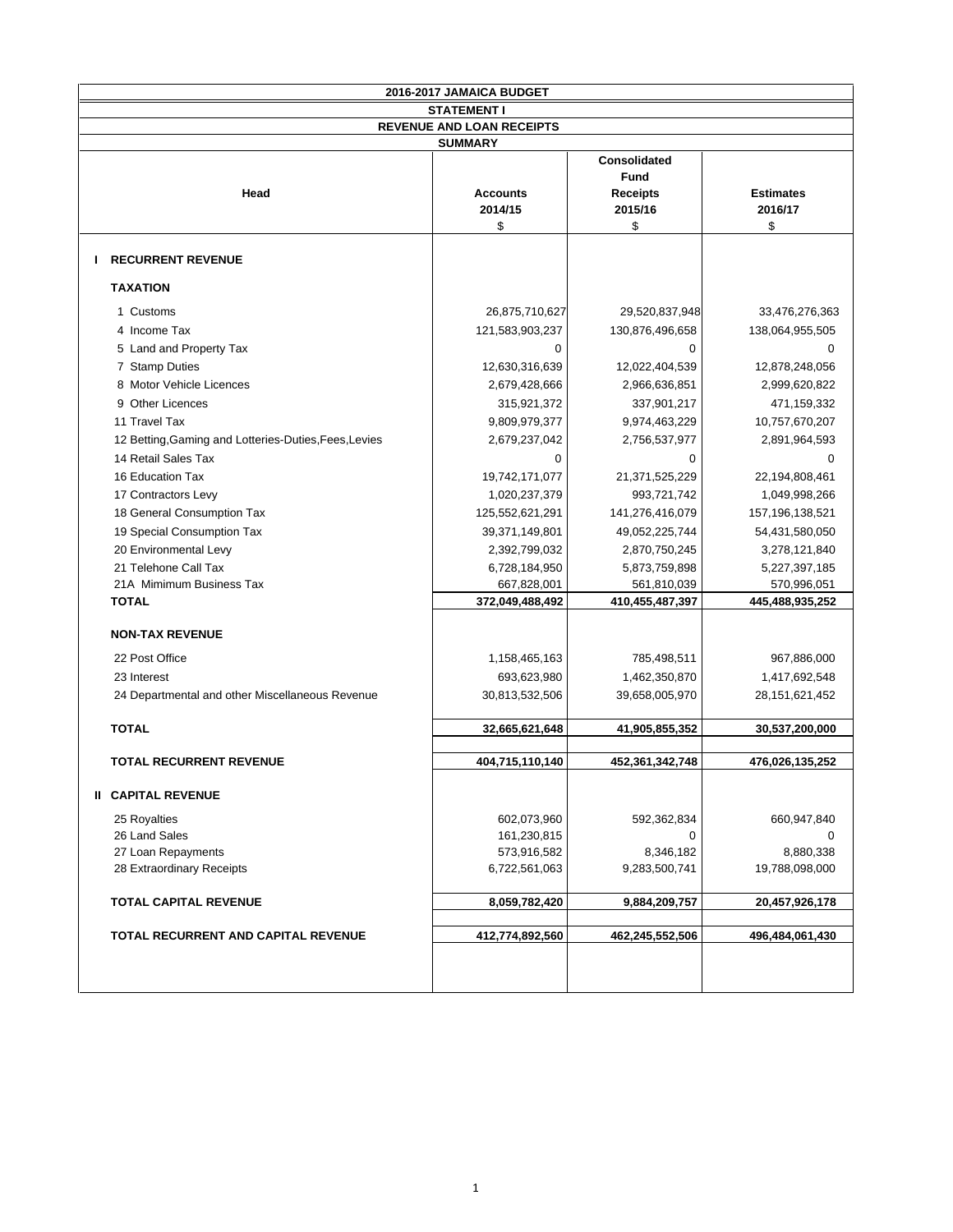|                                             | 2016-2017 JAMAICA BUDGET                           |                                                                 |                                   |
|---------------------------------------------|----------------------------------------------------|-----------------------------------------------------------------|-----------------------------------|
|                                             | <b>STATEMENT I</b>                                 |                                                                 |                                   |
|                                             | <b>REVENUE AND LOAN RECEIPTS</b>                   |                                                                 |                                   |
| Head                                        | <b>SUMMARY</b><br><b>Accounts</b><br>2014/15<br>\$ | <b>Consolidated</b><br>Fund<br><b>Receipts</b><br>2015/16<br>\$ | <b>Estimates</b><br>2016/17<br>\$ |
| III TRANSFERS FROM CAPITAL DEVELOPMENT FUND |                                                    |                                                                 |                                   |
| 29 Transfers to Current Account             | 0                                                  | 0                                                               | 2,818,194,200                     |
| 30 Transfers to Capital Account             | 0                                                  | $\Omega$                                                        | 0                                 |
| <b>TOTAL</b>                                | 0                                                  | 0                                                               | 2,818,194,200                     |
| <b>IV LOAN RECEIPTS</b>                     |                                                    |                                                                 |                                   |
| 31 Loan receipts                            | 174,006,111,856                                    | 298,755,497,100                                                 | 89,384,400,000                    |
| <b>TOTAL LOAN RECEIPTS</b>                  | 174,006,111,856                                    | 298,755,497,100                                                 | 89,384,400,000                    |
| <b>TOTAL REVENUE AND LOAN RECEIPTS</b>      | 586,781,004,416                                    | 761,001,049,605                                                 | 588,686,655,630                   |
|                                             |                                                    |                                                                 |                                   |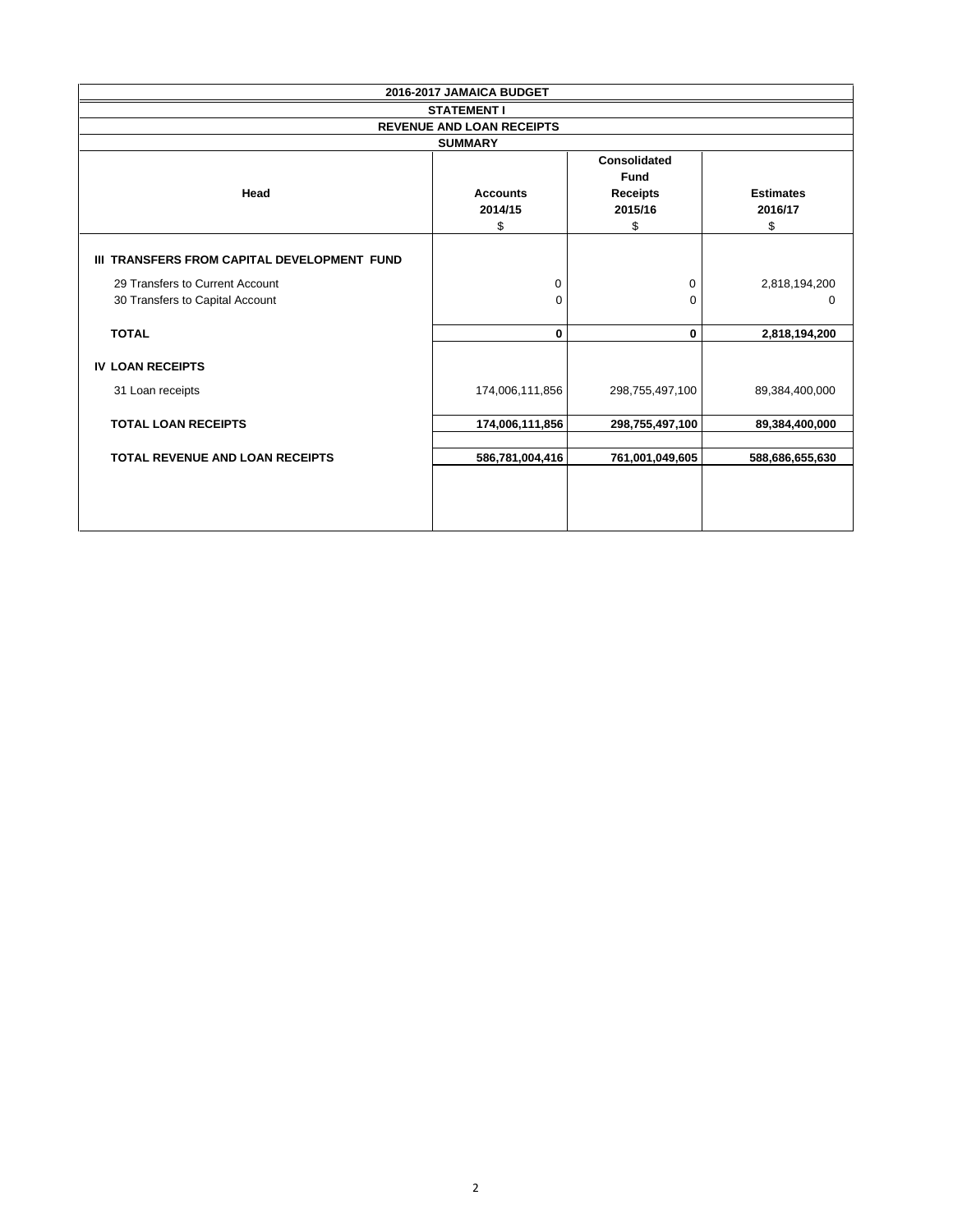|                                                     |                                   | 2016-2017 JAMAICA BUDGET<br><b>STATEMENT II</b> |                                                |                                    |                                                 |
|-----------------------------------------------------|-----------------------------------|-------------------------------------------------|------------------------------------------------|------------------------------------|-------------------------------------------------|
|                                                     |                                   | DETAILS OF REVENUE AND LOAN RECEIPTS            |                                                |                                    |                                                 |
| <b>HEAD</b>                                         | <b>Accounts</b><br>2014/15<br>(1) | <b>Estimates</b><br>2015/16<br>(2)              | Consolidated<br>Fund<br><b>Receipts</b><br>(3) | <b>Estimates</b><br>2016/17<br>(4) | Increase $(+)$ /<br>Decrease (-)<br>$[(4)-(3)]$ |
| <b>RECURRENT REVENUE</b><br>1                       | J\$                               | J\$                                             |                                                | J\$                                | J\$                                             |
|                                                     |                                   |                                                 |                                                |                                    |                                                 |
| <b>Head 1 - Customs</b>                             |                                   |                                                 |                                                |                                    |                                                 |
| 1 Import Duties<br>2 Warehouse Fees                 | 26,867,002,527<br>8,708,100       | 30,778,981,659<br>11,618,341                    | 29,512,468,806<br>8,369,142                    | 33,466,783,165<br>9,493,198        | 3,954,314,359<br>1,124,056                      |
| <b>Total Head 1</b>                                 | 26,875,710,627                    | 30,790,600,000                                  | 29,520,837,948                                 | 33,476,276,363                     | 3,955,438,415                                   |
| Head 4 - Income Tax                                 |                                   |                                                 |                                                |                                    |                                                 |
| 1 Income Tax - Companies                            | 36.119.686.390                    | 42.656.650.012                                  | 42,196,693,458                                 | 45,744,412,793                     | 3,547,719,335                                   |
| 2 Income Tax - Individuals                          | 72,498,666,577                    | 76,572,204,000                                  | 76,878,801,728                                 | 78,708,909,351                     | 1,830,107,623                                   |
| 3 Excess Profit Tax                                 |                                   | O                                               |                                                |                                    |                                                 |
| 4 Tax on Interest/Dividend                          | 12,965,550,270                    | 10,637,846,455                                  | 11,801,001,472                                 | 13,611,633,361                     | 1,810,631,889                                   |
| <b>Total Head 4</b>                                 | 121,583,903,237                   | 129,866,700,467                                 | 130,876,496,658                                | 138,064,955,505                    | 7,188,458,847                                   |
| <b>Head 7 - Stamp Duties</b>                        | 12,630,316,639                    | 12,313,711,075                                  | 12,022,404,539                                 | 12,878,248,056                     | 291,306,535                                     |
| <b>Total Head 7</b>                                 | 12,630,316,639                    | 12,313,711,075                                  | 12,022,404,539                                 | 12,878,248,056                     | 291,306,535                                     |
| Head 8 - Motor Vehicle Licences (Motor Vehicle Act) | 2,679,428,666                     | 2,723,920,823                                   | 2,966,636,851                                  | 2,999,620,822                      | 32,983,971                                      |
| <b>Total Head 8</b>                                 | 2,679,428,666                     | 2,723,920,823                                   | 2,966,636,851                                  | 2,999,620,822                      | 32,983,971                                      |
| <b>Head 9 - Other Licences</b>                      |                                   |                                                 |                                                |                                    |                                                 |
| 1 Customs Brokers                                   | 4,731,868                         | 3,389,162                                       | 5,161,685                                      | 4,354,456                          | (807, 229)                                      |
| 2 Gaming Machines                                   | 245,466,275                       | 9,378,843                                       |                                                | 12,050,104                         | 12,050,104                                      |
| 3 Tourist Shop Licence                              | 14,370,955                        | 11,222,880                                      | 13,343,556                                     | 14,419,355                         | 1,075,800                                       |
| 4 Tourist Shop Operators Licence                    | 20,639,175                        | 19,556,907                                      | 22,133,693                                     | 25,127,061                         | 2,993,369                                       |
| 5 Hotel Licence Duty<br>6 Other                     | 8,160,140<br>22,552,959           | 243,486,494<br>79,678,682                       | 297,262,283                                    | 312,835,770<br>102,372,585         | 312,835,770<br>(194, 889, 698)                  |
| <b>Total Head 9</b>                                 | 315,921,372                       | 366,712,968                                     | 337,901,217                                    | 471,159,332                        | 133,258,115                                     |
| Head 11 - Travel Tax                                | 9,809,979,377                     | 10,496,460,699                                  | 4,626,870,138                                  | 4,990,177,606                      | 363,307,468                                     |
| Passenger Levy<br><b>Total Head 11</b>              | 9,809,979,377                     | 0<br>10,496,460,699                             | 5,347,593,091<br>9,974,463,229                 | 5,767,492,601<br>10,757,670,207    | 419,899,510<br>783,206,978                      |
| Head 12 - Betting, Gaming and Lotteries             |                                   |                                                 |                                                |                                    |                                                 |
| 1 Duties, Fees, Levies                              | 2,679,237,042                     | 3, 163, 757, 177                                | 2,756,537,977                                  | 2,891,964,593                      | 135,426,616                                     |
| <b>Total Head 12</b>                                | 2,679,237,042                     | 3, 163, 757, 177                                | 2,756,537,977                                  | 2,891,964,593                      | 135,426,616                                     |
| <b>Head 16 - Education Tax</b>                      | 19,742,171,077                    | 21,100,365,547                                  | 21,371,525,229                                 | 22,194,808,461                     | 823,283,232                                     |
| Total Head 16                                       | 19,742,171,077                    | 21,100,365,547                                  | 21,371,525,229                                 | 22,194,808,461                     | 823,283,232                                     |
| <b>Head 17 - Contractors Levy</b>                   | 1,020,237,379                     | 1,044,277,459                                   | 993,721,742                                    | 1,049,998,266                      | 56,276,524                                      |
| <b>Total Head 17</b>                                | 1,020,237,379                     | 1,044,277,459                                   | 993,721,742                                    | 1,049,998,266                      | 56,276,524                                      |
| Head 18 - General Consumption Tax                   | 123,541,494,797<br>2,011,126,495  | 138,894,953,738                                 | 141,276,416,079                                | 157, 196, 138, 521                 | 15,919,722,442                                  |
| <b>Total Head 18</b>                                | 125,552,621,291                   | 138,894,953,738                                 | 141,276,416,079                                | 157,196,138,521                    | 15,919,722,442                                  |
| <b>Head 19 - Special Consumption Tax</b>            | 39,371,149,801                    | 49,746,718,675                                  | 49,052,225,744                                 | 54,431,580,050                     | 5,379,354,306                                   |
| <b>Total Head 19</b>                                | 39,371,149,801                    | 49,746,718,675                                  | 49,052,225,744                                 | 54,431,580,050                     | 5,379,354,306                                   |
| <b>Head 20 - Environmental Levy</b>                 | 2,392,799,032                     | 3,111,869,267                                   | 2,870,750,245                                  | 3,278,121,840                      | 407,371,595                                     |
| <b>Total Head 20</b>                                | 2,392,799,032                     | 3,111,869,267                                   | 2,870,750,245                                  | 3,278,121,840                      | 407,371,595                                     |
| Head 21 - Telephone Call Tax                        | 6,728,184,950                     | 7,429,972,190                                   | 5,873,759,898                                  | 5,227,397,185                      | (646, 362, 713)<br>0                            |
| <b>Total Head 21</b>                                | 6,728,184,950                     | 7,429,972,190                                   | 5,873,759,898                                  | 5,227,397,185                      | (646, 362, 713)                                 |
| <b>Minimum Business Tax</b>                         | 667,828,001                       | 832,611,838                                     | 561,810,039                                    | 570,996,051                        | 9,186,012                                       |
| <b>TOTAL TAX REVENUE</b>                            | 372,049,488,492                   | 411,882,631,922                                 | 410,455,487,397                                | 445,488,935,252                    | $\,0\,$<br>34,468,910,874                       |
|                                                     |                                   |                                                 |                                                |                                    |                                                 |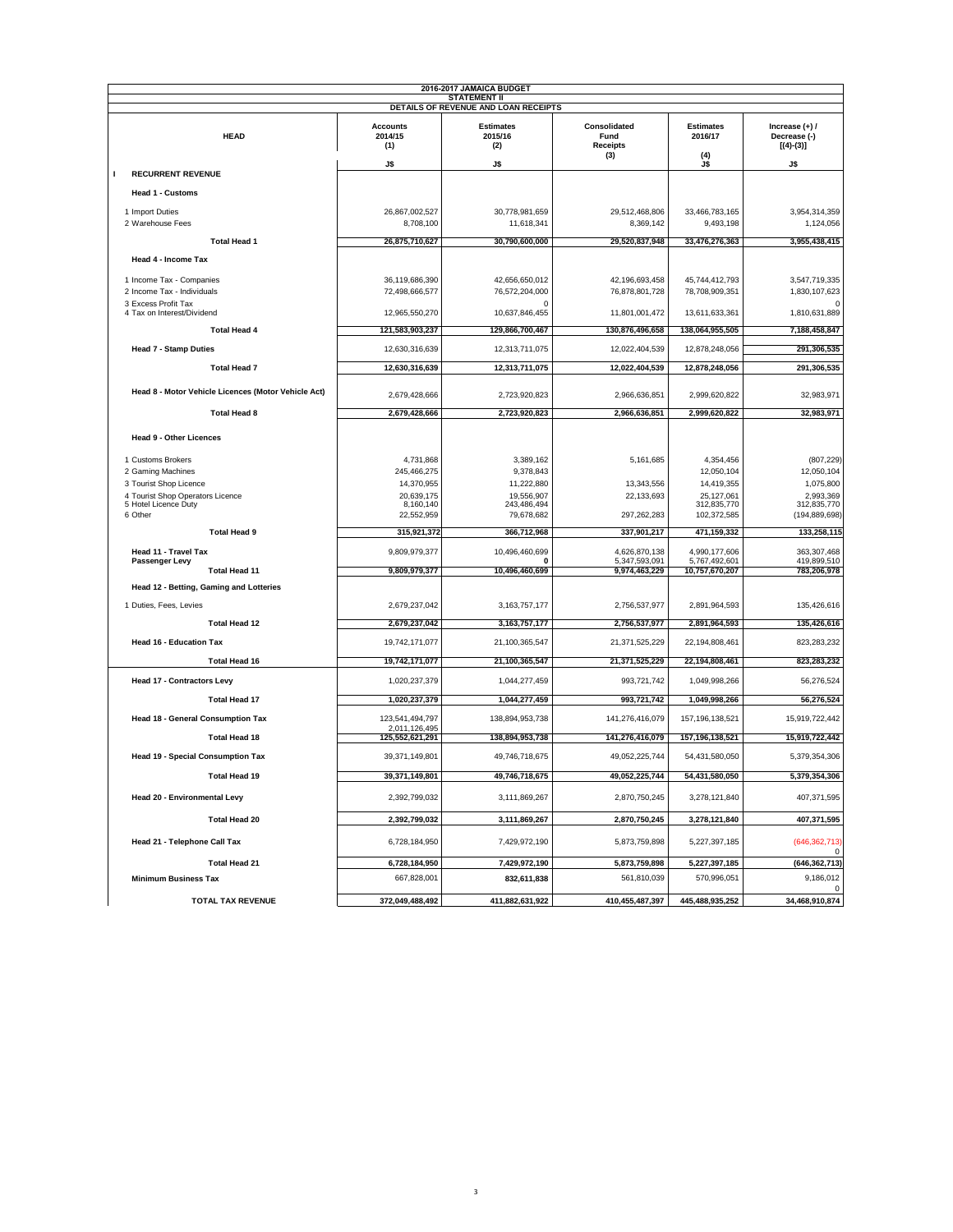|                                                                                                                          |                    | <b>STATEMENT II</b>                  |                         |                  |                                |
|--------------------------------------------------------------------------------------------------------------------------|--------------------|--------------------------------------|-------------------------|------------------|--------------------------------|
| Head 22 - Post Office                                                                                                    |                    | DETAILS OF REVENUE AND LOAN RECEIPTS |                         |                  |                                |
| (A) POSTAL REVENUE                                                                                                       |                    |                                      |                         |                  |                                |
| 1 Sales of Stamps                                                                                                        | 162,449,383        | 174,335,000                          | 159,574,741             | 174,335,000      | 14,760,259                     |
| 2 Postage, Prepayment                                                                                                    | 792,774,089        | 550,000,000                          | 501,344,699             | 550,000,000      | 48,655,301                     |
| 3 Commission on Money Order and Postal Orders                                                                            | 21,633,000         |                                      | 0                       | 5,500,000        | $\mathbf 0$                    |
| 4 C.O.D. and Customs Clearance Fees on Parcels                                                                           |                    |                                      |                         |                  |                                |
|                                                                                                                          | 5,082,200          | 4,000,000                            | 3,156,256               | 4,000,000        | 843,744                        |
| 5 Shares of Postage on Parcels<br>6 Rental of Property                                                                   | 18,593,488         | 13,976,000                           | 1,195,559<br>15,078,178 | 13,976,000       | (1, 195, 559)<br>(1, 102, 178) |
| 7 Rental of Letter Boxes and Bags                                                                                        | 7,979,030          | 23,908,000                           | 0                       | 23,908,000       | 23,908,000                     |
| 8 Terminal Dues                                                                                                          |                    | 30,500,000                           | 778,516                 | 30,500,000       | 29,721,484                     |
| 9 Other Postal Business                                                                                                  | 35,803,358         | 40,000,000                           | 99,144,789              | 40,000,000       | (59, 144, 789)                 |
| <b>Total Postal Revenue</b>                                                                                              | 1,044,314,547      | 836,719,000                          | 780,272,738             | 842,219,000      | 56,446,262                     |
| (B) COMMISSION FEES                                                                                                      |                    |                                      |                         |                  |                                |
| 10 Commission fees from Jamaica National Small Business                                                                  | 4,506,730          | 5,500,000                            | 5,225,773               | 5,500,000        | 274,227                        |
| Commission Fees from Ministry of Labour and Social<br>11<br>Security for handling Welfare Payments                       | 109,643,886        | 120,167,000                          | 0                       | 120,167,000      | 120, 167, 000                  |
| 12 Commission on the sale of Ministry of Water & Housing                                                                 |                    |                                      |                         |                  |                                |
| Water Tanks and Water Coupons                                                                                            |                    |                                      |                         |                  |                                |
| <b>TOTAL COMMISSION FEES</b>                                                                                             | 114,150,616        | 125,667,000                          | 5,225,773               | 125,667,000      | 120,441,227                    |
| <b>Total Head 22</b>                                                                                                     | 1,158,465,163      | 962,386,000                          | 785,498,511             | 967,886,000      | 176,887,489                    |
| Head 23 - Interest                                                                                                       |                    |                                      |                         |                  |                                |
| 1 Interest on On-lent loans                                                                                              | 176,449,514        | 164,674,271                          | 88,727,722              | 94,406,296       | 5,678,574                      |
| 2 Interest Earned on Local Currency Bank Accounts                                                                        | 497,531,838        | 290,700,730                          | 601,762,788             | 662,194,134      | 60,431,346                     |
| 3 Interest Earned on Foreign Currency Bank Accounts                                                                      |                    |                                      |                         | 370,760,524      |                                |
| 4 Interest Earned on Loans and Advances to Public Officers                                                               | 1,665,503          | 2,030,018                            | 498,992,321             |                  | (128, 231, 797)                |
|                                                                                                                          | 10,085,727         | 11,360,976                           | 9,799,358               | 10,426,517       | 627,159                        |
| 5 Interest on Government Deposits (MDA)                                                                                  | 7,891,398          | 8,167,690                            | 263,068,682             | 279,905,077      | 16,836,396                     |
| <b>Total Head 23</b>                                                                                                     | 693,623,980        | 476,933,685                          | 1,462,350,870           | 1,417,692,548    | (44, 658, 322)                 |
| Head 24 - Departmental and Other Miscellaneous<br>Revenue                                                                |                    |                                      |                         |                  |                                |
| AUDITOR GENERAL'S DEPARTMENT                                                                                             |                    |                                      |                         |                  |                                |
| 1 Audit fees                                                                                                             |                    | 7,000,000                            | 0                       |                  | $\Omega$                       |
| 2 Miscellaneous Receipts<br>TOTAL - AUDITOR GENERAL'S DEPARTMENT                                                         | 213,322<br>213,322 | 150,000<br>7,150,000                 | 585,581<br>585,581      | 25,000<br>25,000 | (560, 581)<br>(560, 581)       |
|                                                                                                                          |                    |                                      |                         |                  |                                |
| OFFICE OF THE CONTRACTOR GENERAL                                                                                         |                    |                                      |                         |                  |                                |
|                                                                                                                          |                    |                                      |                         |                  |                                |
| 1 Contractor's Registration fees                                                                                         | 4,500,865          | 5,108,700                            | 5,548,134               | 4,385,000        | (1, 163, 134)                  |
| TOTAL - OFFICE OF THE CONTRACTOR GENERAL                                                                                 | 4,500,865          | 5,108,700                            | 5,548,134               | 4,385,000        | (1, 163, 134)                  |
| OFFICE OF THE SERVICES COMMISSIONS                                                                                       |                    |                                      |                         |                  |                                |
| 1 Processing Fees<br>2 Miscellaneous Receipts                                                                            | 56,707             | 8,000                                | 500<br>85,620           | 7,000            | 6,500<br>(85, 620)             |
| TOTAL OFFICE OF THE SERVICES COMMISSIONS                                                                                 | 56,707             | 8,000                                | 86,120                  | 7,000            | (85, 620)                      |
| OFFICE OF THE PRIME MINISTER                                                                                             |                    |                                      |                         |                  |                                |
| 1 Miscellaneous Receipts                                                                                                 | 1,822,539          | 1,000,000.00                         | 7,878,414               | 1,400,000        | (6, 478, 414)                  |
| TOTAL OFFICE OF THE PRIME MINISTER                                                                                       | 1,822,539          | 1,000,000                            | 7,878,414               | 1,400,000        | (6, 478, 414)                  |
| <b>MANAGEMENT INSTITUTE FOR NATIONAL</b><br><b>DEVELOPMENT</b>                                                           |                    |                                      |                         |                  |                                |
| 1 Dean's Office (50% of Gross Receipts)<br>2 Management Studies and Organisational Division (50% of<br>2 Gross Receipts) |                    |                                      | 0                       |                  | 0<br>$\Omega$                  |
| 3 Finance and Accounts Division (50% of Gross Receipts)                                                                  |                    |                                      | 0                       |                  | $\Omega$                       |
| 4 Professionals Training Centre (50% of Gross Receipts)                                                                  |                    |                                      | 0                       |                  |                                |
|                                                                                                                          |                    |                                      | 0                       |                  | 0                              |
| 5 Mandeville Office (50% of Gross Receipts)<br>6 Facilities Rental (50% of Gross Receipts)                               |                    |                                      | 0<br>0                  |                  | $\mathbf 0$<br>0               |
|                                                                                                                          |                    |                                      |                         |                  |                                |
| 7 Miscellaneous Receipts<br>TOTAL - MANAGEMENT INSTITUTE FOR NATIONAL                                                    | 15,130,029         |                                      | 27,798,000              |                  | (27,798,000)                   |

4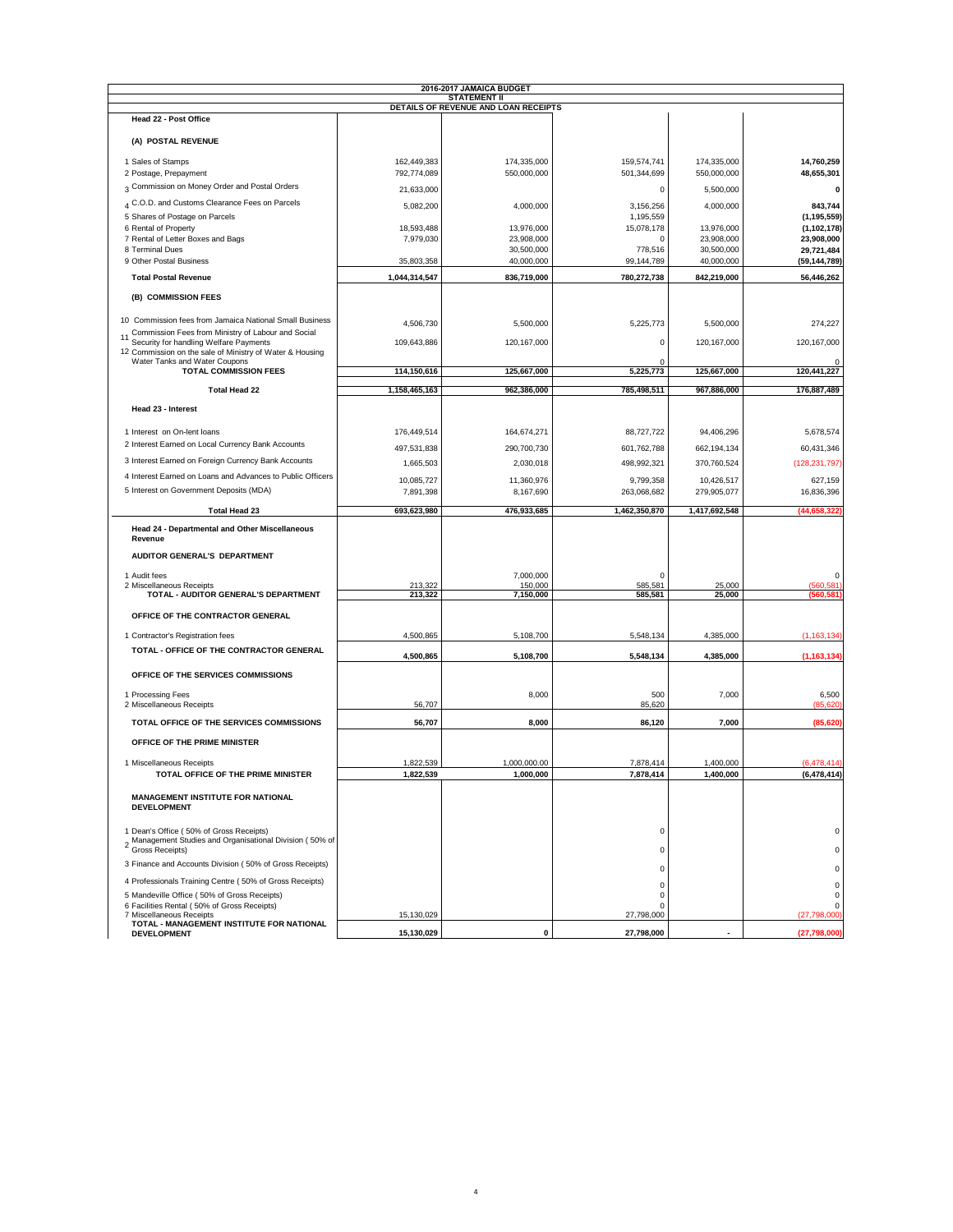| <b>STATEMENT II</b><br>DETAILS OF REVENUE AND LOAN RECEIPTS<br><b>JAMAICA INFORMATION SERVICE</b><br>Sales of Publications and Advertising (50% of Gross<br>$\mathbf 0$<br>Receipts)<br>$\mathbf 0$<br>2 Public Relation Fees (50% of Gross Receipts)<br>3 Printing Services (50% of Gross Receipts)<br>$\mathbf 0$<br>4 Radio Programmes (50% of Gross Receipts)<br>$\bf 0$ | 0                              |
|------------------------------------------------------------------------------------------------------------------------------------------------------------------------------------------------------------------------------------------------------------------------------------------------------------------------------------------------------------------------------|--------------------------------|
|                                                                                                                                                                                                                                                                                                                                                                              |                                |
|                                                                                                                                                                                                                                                                                                                                                                              |                                |
|                                                                                                                                                                                                                                                                                                                                                                              |                                |
|                                                                                                                                                                                                                                                                                                                                                                              |                                |
|                                                                                                                                                                                                                                                                                                                                                                              | 0                              |
|                                                                                                                                                                                                                                                                                                                                                                              | 0                              |
|                                                                                                                                                                                                                                                                                                                                                                              |                                |
|                                                                                                                                                                                                                                                                                                                                                                              | 0                              |
| 5 Editorial Revenue (50% of Gross Receipts)<br>$\mathbf 0$<br>6 Television Revenue (50% of Gross Receipts)<br>$\mathbf 0$                                                                                                                                                                                                                                                    | $\mathbf 0$<br>$\mathbf 0$     |
| 7 Administration (50% of Gross Receipts)<br>$\Omega$                                                                                                                                                                                                                                                                                                                         | 0                              |
| Computer Services and Research Services (50% of Gross<br>$\mathsf{C}$<br>Receipts)                                                                                                                                                                                                                                                                                           | 0                              |
| 9 Regional Services (50% of Gross Receipts)<br>$\mathbf 0$                                                                                                                                                                                                                                                                                                                   | 0                              |
| 10 Photography Services (50% of Gross Receipts)<br>$\mathsf{C}$                                                                                                                                                                                                                                                                                                              | 0                              |
|                                                                                                                                                                                                                                                                                                                                                                              |                                |
| TOTAL - JAMAICA INFORMATION SERVICE<br>0<br>0                                                                                                                                                                                                                                                                                                                                | 0                              |
| TOTAL - OFFICE OF THE PRIME MINISTER AND                                                                                                                                                                                                                                                                                                                                     |                                |
| 16,952,568<br>1,000,000<br>35,676,414<br>1,400,000<br><b>DEPARTMENTS</b>                                                                                                                                                                                                                                                                                                     | (34, 276, 414)                 |
| OFFICE OF THE CABINET                                                                                                                                                                                                                                                                                                                                                        |                                |
| 3,847,635                                                                                                                                                                                                                                                                                                                                                                    |                                |
| 100,000<br>11,195<br>20,000<br>1 Miscellaneous Receipts<br>6,300                                                                                                                                                                                                                                                                                                             | 8,805                          |
| TOTAL OFFICE OF THE CABINET<br>3,853,935<br>100,000<br>11,195<br>20,000                                                                                                                                                                                                                                                                                                      | 8,805                          |
|                                                                                                                                                                                                                                                                                                                                                                              |                                |
| MINISTRY OF TOURISM & ENTERTAINMENT                                                                                                                                                                                                                                                                                                                                          |                                |
| 1 Fees - Travel Agencies Registration Act<br>90,500<br>C                                                                                                                                                                                                                                                                                                                     | 0                              |
| 2 Fees - Registration of Clubs Act<br>545.500<br>0                                                                                                                                                                                                                                                                                                                           | 0                              |
| 3 Miscellaneous Receipts<br>30,000<br>9,968<br>20,000<br>636.000                                                                                                                                                                                                                                                                                                             | 10.032                         |
| TOTAL - MINISTRY OF TOURISM & ENTERTAINMENT<br>30,000<br>9,968<br>20,000                                                                                                                                                                                                                                                                                                     | 10,032                         |
| MINISTRY OF FINANCE AND                                                                                                                                                                                                                                                                                                                                                      |                                |
| <b>PLANNING</b>                                                                                                                                                                                                                                                                                                                                                              |                                |
|                                                                                                                                                                                                                                                                                                                                                                              |                                |
| 1 Fees - Banking Licence Registration 1973<br>149,747,621<br>175,855,590<br>82,597,595<br>196,531,350                                                                                                                                                                                                                                                                        | 113,933,755                    |
| Profits on Government owned Companies - Dividends<br>2 and Financal Distribution                                                                                                                                                                                                                                                                                             |                                |
| 13,846,010,500<br>13,627,000,000<br>16,527,456,703<br>15,535,304,003                                                                                                                                                                                                                                                                                                         | (992, 152, 700)                |
| 3 BOJ Profits<br>C                                                                                                                                                                                                                                                                                                                                                           | 0                              |
| 4 Sale of Unserviceable Stores<br>33,046,013<br>34,969,340<br>16,388,108<br>34,969,340                                                                                                                                                                                                                                                                                       | 18,581,232                     |
| 5 Sale of Gazettes<br>1,279,970<br>232,950<br>1,800,000<br>1,263,145                                                                                                                                                                                                                                                                                                         | 1,567,050                      |
| 6 Fees - Scotia Bank Jamaica Economic Growth Fund<br>$\Omega$                                                                                                                                                                                                                                                                                                                | 0                              |
| 7 Provident Fund<br>51,043,385<br>50,617,210<br>7,665,384<br>15,850,000                                                                                                                                                                                                                                                                                                      | 8,184,616                      |
| 8 Fees - FIA Licence Registration<br>5,502,025<br>6,841,540<br>6,301,060<br>10,156,534                                                                                                                                                                                                                                                                                       | (3,314,994)                    |
| 9 Fees - Building Societies<br>21,484,711<br>25,955,690<br>51,190,610<br>C                                                                                                                                                                                                                                                                                                   | 51,190,610                     |
| 10 Sale of Forfeited goods - F I D<br>2,041,425<br>35,316,000<br>282,493<br>35,316,000                                                                                                                                                                                                                                                                                       | 35,033,507                     |
| 11 Cash Seized and Forfeited<br>357,972,028<br>107,523,950<br>260,203,994<br>408,523,950<br>40,000,000<br>12 Miscellaneous Receipts<br>4,844,539<br>156,227,700<br>1,300,414,445                                                                                                                                                                                             | 148,319,956<br>(1,260,414,445) |
| 1,423,045<br>13 Forfeiture of Ioan Agreement (MDB)<br>6,000,154                                                                                                                                                                                                                                                                                                              |                                |
| TOTAL - MINISTRY OF FINANCE AND PLANNING<br>14,472,955,392<br>14,221,046,510<br>18,206,821,250<br>16,332,326,947                                                                                                                                                                                                                                                             | (1,879,071,412)                |
|                                                                                                                                                                                                                                                                                                                                                                              |                                |
| <b>ACCOUNTANT GENERAL'S DEPARTMENT</b>                                                                                                                                                                                                                                                                                                                                       |                                |
| 856,228,000<br>945,634,479                                                                                                                                                                                                                                                                                                                                                   |                                |
| 1 Pension Contributions: Widows and Orphans<br>753,823,073<br>1,006,155,085<br>2 Pension Contributions: Members of the Legislature                                                                                                                                                                                                                                           | 60,520,607                     |
| 8,953,994<br>14,121,608<br>7,471,844<br>7,950,042                                                                                                                                                                                                                                                                                                                            | 478,198                        |
| Pension Contributions: Other Government Authorities for<br>3 Seconded Officers<br>2,875,203<br>5,586,457<br>5,094,952<br>3,059,216                                                                                                                                                                                                                                           | 184,013                        |
| 4 Registration of Jamaica Investment Capital Growth Funds<br>$\pmb{0}$<br>0                                                                                                                                                                                                                                                                                                  | 0                              |
| 0<br>5 Fees on Government Guaranteed Loans<br>$\Omega$                                                                                                                                                                                                                                                                                                                       | $\mathsf 0$                    |
| 6 Recovery of Pension and Salary<br>83,545,590<br>24,795,428<br>7,241,531<br>15,541,284                                                                                                                                                                                                                                                                                      | 8,299,754                      |
| 701,780<br>7 Chancery Fund Commission<br>451,869<br>499,069<br>531,009                                                                                                                                                                                                                                                                                                       | 31,940                         |
| 8 Sale of Receipt books<br>1,791,000<br>2,135,777<br>2,050,292<br>2,181,510                                                                                                                                                                                                                                                                                                  | 131,219                        |
| <sup>9</sup> Executive Agency Investment Fund Management Fees<br>25,000<br>$\mathsf{C}$<br>$\Omega$                                                                                                                                                                                                                                                                          | $\Omega$                       |
| 10 Recovery of Prior Years' Expenditure<br>283,321,746<br>301,454,337<br>302,183                                                                                                                                                                                                                                                                                             | 18,132,592                     |
| 11 Processing Fees - salary deduction<br>2,148,105<br>2,324,675<br>2,932,079<br>2,184,845                                                                                                                                                                                                                                                                                    | 139,830                        |
| 12 Miscellaneous Receipts<br>355, 188, 132<br>330,312,085<br>117,686,562<br>125,218,502                                                                                                                                                                                                                                                                                      | 7,531,940                      |
| TOTAL - ACCOUNTANT GENERAL'S DEPARTMENT<br>1,211,790,403<br>1,236,346,709<br>1,368,965,570<br>1,464,415,662                                                                                                                                                                                                                                                                  | 95,450,092                     |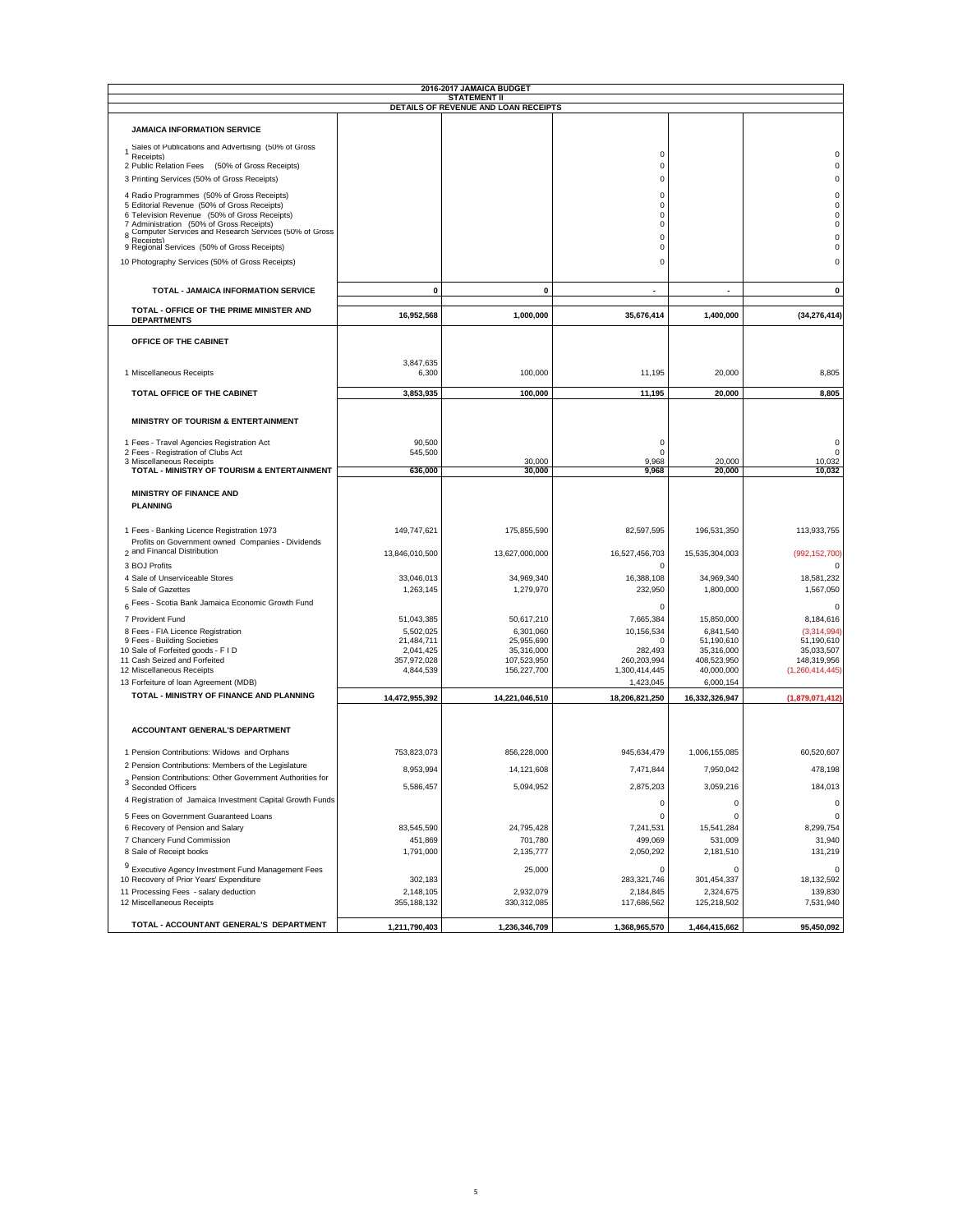| <b>STATEMENT II</b><br>DETAILS OF REVENUE AND LOAN RECEIPTS<br><b>CUSTOMS DEPARTMENT</b><br>1 Receipts from Sale of Seized Items<br>16,488,513<br>216,000,000<br>68,999,142<br>200,000,000<br>2 Penalty Payments for Breaches of Customs Act and<br>Regulations<br>90,000,000<br>56,857,907<br>105,060,000<br>42,835,551<br>3 Net Service Charge for Shipping and Airline Carriers<br>45,803,781<br>0<br>$\mathbf 0$<br>4 Processing Fees<br>5 Standard and Compliance Fees<br>23,911,861<br>25,300,000<br>18,759,201<br>26,800,000<br>6 Customs User/Administration Fee<br>6,719,805,412<br>5,607,051,467<br>10,389,061,644<br>6,978,062,509<br>7 Excise Tax 2.5%<br>$\Omega$<br>8 Special Consumption Tax 2.5%<br>0<br>9 Irrevocable Standing Orders<br>117,500<br>116,500<br>170,000<br>185,000<br>10 Miscellaneous Receipts<br>6,222,284<br>67,486,939<br>1,222,700,594<br>18,460,000<br><b>TOTAL - CUSTOMS DEPARTMENT</b><br>10,538,463,490<br>7,133,822,351<br>8,331,473,497<br>5,942,496,467<br>TAX ADMINISTRATION JAMAICA (INLAND REVENUE)<br>Penalty for late and non-payment of sundry taxes and<br>900,000<br>$\mathbf 0$<br>600,000<br>licences<br>2 Penalty for Breaches of Spirit Licences<br>981,248<br>520,000<br>$\mathbf 0$<br>500,000<br>3 Property Tax (2.5%)<br>130,720,007<br>150,000,000<br>40,422,193<br>150,000,000<br>4 National Health Fund (NHF) 2.5%<br>$\Omega$<br>5 Passport Immigration & Citizenship Agency Fee<br>192,899<br>200,000<br>29,187<br>400,000<br>6 Road Maintenance Fund 2.5%<br>25,702,911<br>30,000,000<br>2,873,652<br>30,000,000<br>7 Firearm Licensing Arthourity User Fees<br>4,023,838<br>$\mathbf 0$<br><b>Island Traffic Authority</b><br>$\pmb{0}$<br>0<br>6 Police User Fee<br>$\mathbf 0$<br>7 Special Consumption Tax 2.5%<br>4,500,000<br>$\Omega$ | 131,000,858<br>47, 164, 449<br>$\mathsf 0$<br>$\mathbf 0$<br>8,040,799<br>(1,371,011,042)<br>$\Omega$<br>0<br>68,500<br>(1, 204, 240, 594)<br>$\mathsf 0$<br>(2,388,977,030)<br>600,000<br>500,000 |
|----------------------------------------------------------------------------------------------------------------------------------------------------------------------------------------------------------------------------------------------------------------------------------------------------------------------------------------------------------------------------------------------------------------------------------------------------------------------------------------------------------------------------------------------------------------------------------------------------------------------------------------------------------------------------------------------------------------------------------------------------------------------------------------------------------------------------------------------------------------------------------------------------------------------------------------------------------------------------------------------------------------------------------------------------------------------------------------------------------------------------------------------------------------------------------------------------------------------------------------------------------------------------------------------------------------------------------------------------------------------------------------------------------------------------------------------------------------------------------------------------------------------------------------------------------------------------------------------------------------------------------------------------------------------------------------------------------------------------------------------------------------------------------------------------------------|----------------------------------------------------------------------------------------------------------------------------------------------------------------------------------------------------|
|                                                                                                                                                                                                                                                                                                                                                                                                                                                                                                                                                                                                                                                                                                                                                                                                                                                                                                                                                                                                                                                                                                                                                                                                                                                                                                                                                                                                                                                                                                                                                                                                                                                                                                                                                                                                                |                                                                                                                                                                                                    |
|                                                                                                                                                                                                                                                                                                                                                                                                                                                                                                                                                                                                                                                                                                                                                                                                                                                                                                                                                                                                                                                                                                                                                                                                                                                                                                                                                                                                                                                                                                                                                                                                                                                                                                                                                                                                                |                                                                                                                                                                                                    |
|                                                                                                                                                                                                                                                                                                                                                                                                                                                                                                                                                                                                                                                                                                                                                                                                                                                                                                                                                                                                                                                                                                                                                                                                                                                                                                                                                                                                                                                                                                                                                                                                                                                                                                                                                                                                                |                                                                                                                                                                                                    |
|                                                                                                                                                                                                                                                                                                                                                                                                                                                                                                                                                                                                                                                                                                                                                                                                                                                                                                                                                                                                                                                                                                                                                                                                                                                                                                                                                                                                                                                                                                                                                                                                                                                                                                                                                                                                                |                                                                                                                                                                                                    |
|                                                                                                                                                                                                                                                                                                                                                                                                                                                                                                                                                                                                                                                                                                                                                                                                                                                                                                                                                                                                                                                                                                                                                                                                                                                                                                                                                                                                                                                                                                                                                                                                                                                                                                                                                                                                                |                                                                                                                                                                                                    |
|                                                                                                                                                                                                                                                                                                                                                                                                                                                                                                                                                                                                                                                                                                                                                                                                                                                                                                                                                                                                                                                                                                                                                                                                                                                                                                                                                                                                                                                                                                                                                                                                                                                                                                                                                                                                                |                                                                                                                                                                                                    |
|                                                                                                                                                                                                                                                                                                                                                                                                                                                                                                                                                                                                                                                                                                                                                                                                                                                                                                                                                                                                                                                                                                                                                                                                                                                                                                                                                                                                                                                                                                                                                                                                                                                                                                                                                                                                                |                                                                                                                                                                                                    |
|                                                                                                                                                                                                                                                                                                                                                                                                                                                                                                                                                                                                                                                                                                                                                                                                                                                                                                                                                                                                                                                                                                                                                                                                                                                                                                                                                                                                                                                                                                                                                                                                                                                                                                                                                                                                                |                                                                                                                                                                                                    |
|                                                                                                                                                                                                                                                                                                                                                                                                                                                                                                                                                                                                                                                                                                                                                                                                                                                                                                                                                                                                                                                                                                                                                                                                                                                                                                                                                                                                                                                                                                                                                                                                                                                                                                                                                                                                                |                                                                                                                                                                                                    |
|                                                                                                                                                                                                                                                                                                                                                                                                                                                                                                                                                                                                                                                                                                                                                                                                                                                                                                                                                                                                                                                                                                                                                                                                                                                                                                                                                                                                                                                                                                                                                                                                                                                                                                                                                                                                                |                                                                                                                                                                                                    |
|                                                                                                                                                                                                                                                                                                                                                                                                                                                                                                                                                                                                                                                                                                                                                                                                                                                                                                                                                                                                                                                                                                                                                                                                                                                                                                                                                                                                                                                                                                                                                                                                                                                                                                                                                                                                                |                                                                                                                                                                                                    |
|                                                                                                                                                                                                                                                                                                                                                                                                                                                                                                                                                                                                                                                                                                                                                                                                                                                                                                                                                                                                                                                                                                                                                                                                                                                                                                                                                                                                                                                                                                                                                                                                                                                                                                                                                                                                                |                                                                                                                                                                                                    |
|                                                                                                                                                                                                                                                                                                                                                                                                                                                                                                                                                                                                                                                                                                                                                                                                                                                                                                                                                                                                                                                                                                                                                                                                                                                                                                                                                                                                                                                                                                                                                                                                                                                                                                                                                                                                                |                                                                                                                                                                                                    |
|                                                                                                                                                                                                                                                                                                                                                                                                                                                                                                                                                                                                                                                                                                                                                                                                                                                                                                                                                                                                                                                                                                                                                                                                                                                                                                                                                                                                                                                                                                                                                                                                                                                                                                                                                                                                                |                                                                                                                                                                                                    |
|                                                                                                                                                                                                                                                                                                                                                                                                                                                                                                                                                                                                                                                                                                                                                                                                                                                                                                                                                                                                                                                                                                                                                                                                                                                                                                                                                                                                                                                                                                                                                                                                                                                                                                                                                                                                                |                                                                                                                                                                                                    |
|                                                                                                                                                                                                                                                                                                                                                                                                                                                                                                                                                                                                                                                                                                                                                                                                                                                                                                                                                                                                                                                                                                                                                                                                                                                                                                                                                                                                                                                                                                                                                                                                                                                                                                                                                                                                                |                                                                                                                                                                                                    |
|                                                                                                                                                                                                                                                                                                                                                                                                                                                                                                                                                                                                                                                                                                                                                                                                                                                                                                                                                                                                                                                                                                                                                                                                                                                                                                                                                                                                                                                                                                                                                                                                                                                                                                                                                                                                                |                                                                                                                                                                                                    |
|                                                                                                                                                                                                                                                                                                                                                                                                                                                                                                                                                                                                                                                                                                                                                                                                                                                                                                                                                                                                                                                                                                                                                                                                                                                                                                                                                                                                                                                                                                                                                                                                                                                                                                                                                                                                                |                                                                                                                                                                                                    |
|                                                                                                                                                                                                                                                                                                                                                                                                                                                                                                                                                                                                                                                                                                                                                                                                                                                                                                                                                                                                                                                                                                                                                                                                                                                                                                                                                                                                                                                                                                                                                                                                                                                                                                                                                                                                                |                                                                                                                                                                                                    |
|                                                                                                                                                                                                                                                                                                                                                                                                                                                                                                                                                                                                                                                                                                                                                                                                                                                                                                                                                                                                                                                                                                                                                                                                                                                                                                                                                                                                                                                                                                                                                                                                                                                                                                                                                                                                                | 109,577,807                                                                                                                                                                                        |
|                                                                                                                                                                                                                                                                                                                                                                                                                                                                                                                                                                                                                                                                                                                                                                                                                                                                                                                                                                                                                                                                                                                                                                                                                                                                                                                                                                                                                                                                                                                                                                                                                                                                                                                                                                                                                | $\Omega$                                                                                                                                                                                           |
|                                                                                                                                                                                                                                                                                                                                                                                                                                                                                                                                                                                                                                                                                                                                                                                                                                                                                                                                                                                                                                                                                                                                                                                                                                                                                                                                                                                                                                                                                                                                                                                                                                                                                                                                                                                                                | 370,814                                                                                                                                                                                            |
|                                                                                                                                                                                                                                                                                                                                                                                                                                                                                                                                                                                                                                                                                                                                                                                                                                                                                                                                                                                                                                                                                                                                                                                                                                                                                                                                                                                                                                                                                                                                                                                                                                                                                                                                                                                                                | 27,126,348                                                                                                                                                                                         |
|                                                                                                                                                                                                                                                                                                                                                                                                                                                                                                                                                                                                                                                                                                                                                                                                                                                                                                                                                                                                                                                                                                                                                                                                                                                                                                                                                                                                                                                                                                                                                                                                                                                                                                                                                                                                                | $\mathsf 0$                                                                                                                                                                                        |
|                                                                                                                                                                                                                                                                                                                                                                                                                                                                                                                                                                                                                                                                                                                                                                                                                                                                                                                                                                                                                                                                                                                                                                                                                                                                                                                                                                                                                                                                                                                                                                                                                                                                                                                                                                                                                |                                                                                                                                                                                                    |
|                                                                                                                                                                                                                                                                                                                                                                                                                                                                                                                                                                                                                                                                                                                                                                                                                                                                                                                                                                                                                                                                                                                                                                                                                                                                                                                                                                                                                                                                                                                                                                                                                                                                                                                                                                                                                | $\mathbf 0$                                                                                                                                                                                        |
|                                                                                                                                                                                                                                                                                                                                                                                                                                                                                                                                                                                                                                                                                                                                                                                                                                                                                                                                                                                                                                                                                                                                                                                                                                                                                                                                                                                                                                                                                                                                                                                                                                                                                                                                                                                                                | 4,500,000                                                                                                                                                                                          |
| 8 Trade Licence 2.5%<br>287,000,000<br>1,319,950<br>1,500,000<br>436,541<br>250,000,000<br>306,680,695<br>300,000,000<br>9 Miscellaneous Receipts<br>659,077                                                                                                                                                                                                                                                                                                                                                                                                                                                                                                                                                                                                                                                                                                                                                                                                                                                                                                                                                                                                                                                                                                                                                                                                                                                                                                                                                                                                                                                                                                                                                                                                                                                   | 286,563,459<br>(6,680,695)                                                                                                                                                                         |
| TOTAL - TAX ADMINISTRATION JAMAICA (INLAND                                                                                                                                                                                                                                                                                                                                                                                                                                                                                                                                                                                                                                                                                                                                                                                                                                                                                                                                                                                                                                                                                                                                                                                                                                                                                                                                                                                                                                                                                                                                                                                                                                                                                                                                                                     |                                                                                                                                                                                                    |
| 163,599,930<br>433,120,000<br>350,442,268<br>773,000,000<br><b>REVENUE)</b>                                                                                                                                                                                                                                                                                                                                                                                                                                                                                                                                                                                                                                                                                                                                                                                                                                                                                                                                                                                                                                                                                                                                                                                                                                                                                                                                                                                                                                                                                                                                                                                                                                                                                                                                    | 422,557,732                                                                                                                                                                                        |
| TAX ADMINISTRATION OF JAMAICA (TAXPAYER<br>AUDIT AND ASSESSMENT DEPARTMENT)                                                                                                                                                                                                                                                                                                                                                                                                                                                                                                                                                                                                                                                                                                                                                                                                                                                                                                                                                                                                                                                                                                                                                                                                                                                                                                                                                                                                                                                                                                                                                                                                                                                                                                                                    |                                                                                                                                                                                                    |
| Net Service Charge for services rendered by Excise                                                                                                                                                                                                                                                                                                                                                                                                                                                                                                                                                                                                                                                                                                                                                                                                                                                                                                                                                                                                                                                                                                                                                                                                                                                                                                                                                                                                                                                                                                                                                                                                                                                                                                                                                             |                                                                                                                                                                                                    |
| 16,000,000<br>0<br>1 Officers<br>2 Miscellaneous Receipts<br>2,000,000<br>0                                                                                                                                                                                                                                                                                                                                                                                                                                                                                                                                                                                                                                                                                                                                                                                                                                                                                                                                                                                                                                                                                                                                                                                                                                                                                                                                                                                                                                                                                                                                                                                                                                                                                                                                    | 0<br>0                                                                                                                                                                                             |
|                                                                                                                                                                                                                                                                                                                                                                                                                                                                                                                                                                                                                                                                                                                                                                                                                                                                                                                                                                                                                                                                                                                                                                                                                                                                                                                                                                                                                                                                                                                                                                                                                                                                                                                                                                                                                |                                                                                                                                                                                                    |
| TOTAL - TAX ADMINISTRATION OF JAMAICA<br>(TAXPAYER AUDIT AND ASSESSMENT<br>0<br>18,000,000                                                                                                                                                                                                                                                                                                                                                                                                                                                                                                                                                                                                                                                                                                                                                                                                                                                                                                                                                                                                                                                                                                                                                                                                                                                                                                                                                                                                                                                                                                                                                                                                                                                                                                                     | 0                                                                                                                                                                                                  |
| TOTAL - MINISTRY OF FINANCE AND THE PUBLIC<br>26,386,809,215<br>23,042,335,569.75<br>28,257,702,586<br>24,512,239,076<br><b>SERVICE AND DEPARTMENTS</b>                                                                                                                                                                                                                                                                                                                                                                                                                                                                                                                                                                                                                                                                                                                                                                                                                                                                                                                                                                                                                                                                                                                                                                                                                                                                                                                                                                                                                                                                                                                                                                                                                                                        | (3,750,040,618)                                                                                                                                                                                    |
|                                                                                                                                                                                                                                                                                                                                                                                                                                                                                                                                                                                                                                                                                                                                                                                                                                                                                                                                                                                                                                                                                                                                                                                                                                                                                                                                                                                                                                                                                                                                                                                                                                                                                                                                                                                                                |                                                                                                                                                                                                    |
| MINISTRY OF NATIONAL SECURITY                                                                                                                                                                                                                                                                                                                                                                                                                                                                                                                                                                                                                                                                                                                                                                                                                                                                                                                                                                                                                                                                                                                                                                                                                                                                                                                                                                                                                                                                                                                                                                                                                                                                                                                                                                                  |                                                                                                                                                                                                    |
| Rental of Lettings (Land and Buildings)/ Soldier's                                                                                                                                                                                                                                                                                                                                                                                                                                                                                                                                                                                                                                                                                                                                                                                                                                                                                                                                                                                                                                                                                                                                                                                                                                                                                                                                                                                                                                                                                                                                                                                                                                                                                                                                                             |                                                                                                                                                                                                    |
| 1 Contribution<br>2,387,025<br>20,680,254<br>0<br>15,840,000                                                                                                                                                                                                                                                                                                                                                                                                                                                                                                                                                                                                                                                                                                                                                                                                                                                                                                                                                                                                                                                                                                                                                                                                                                                                                                                                                                                                                                                                                                                                                                                                                                                                                                                                                   | 15,840,000                                                                                                                                                                                         |
| 2 Soldiers' contribution to various services<br>10,000,000<br>15,000,000<br>0<br>23,087,778<br>4 Sale of Services - CRDC<br>11,375,000<br>$\Omega$<br>12,960,000                                                                                                                                                                                                                                                                                                                                                                                                                                                                                                                                                                                                                                                                                                                                                                                                                                                                                                                                                                                                                                                                                                                                                                                                                                                                                                                                                                                                                                                                                                                                                                                                                                               | 15,000,000<br>12,960,000                                                                                                                                                                           |
| 5 Miscellaneous Receipts<br>8,633,008<br>26,000,000<br>23,681,499<br>16,000,000                                                                                                                                                                                                                                                                                                                                                                                                                                                                                                                                                                                                                                                                                                                                                                                                                                                                                                                                                                                                                                                                                                                                                                                                                                                                                                                                                                                                                                                                                                                                                                                                                                                                                                                                | (7,681,499)                                                                                                                                                                                        |
| TOTAL MINISTRY OF NATIONAL SECURITY<br>34,107,811<br>68.055.254<br>23,681,499<br>59.800.000                                                                                                                                                                                                                                                                                                                                                                                                                                                                                                                                                                                                                                                                                                                                                                                                                                                                                                                                                                                                                                                                                                                                                                                                                                                                                                                                                                                                                                                                                                                                                                                                                                                                                                                    | 36,118,501                                                                                                                                                                                         |
| <b>POLICE DEPARTMENT</b>                                                                                                                                                                                                                                                                                                                                                                                                                                                                                                                                                                                                                                                                                                                                                                                                                                                                                                                                                                                                                                                                                                                                                                                                                                                                                                                                                                                                                                                                                                                                                                                                                                                                                                                                                                                       |                                                                                                                                                                                                    |
|                                                                                                                                                                                                                                                                                                                                                                                                                                                                                                                                                                                                                                                                                                                                                                                                                                                                                                                                                                                                                                                                                                                                                                                                                                                                                                                                                                                                                                                                                                                                                                                                                                                                                                                                                                                                                |                                                                                                                                                                                                    |
| 1 Sale of Unclaimed and Confiscated Items (Sale of Stores)<br>3,425<br>0                                                                                                                                                                                                                                                                                                                                                                                                                                                                                                                                                                                                                                                                                                                                                                                                                                                                                                                                                                                                                                                                                                                                                                                                                                                                                                                                                                                                                                                                                                                                                                                                                                                                                                                                       | 0                                                                                                                                                                                                  |
| $\mathbf 0$<br>2 Band Receipts                                                                                                                                                                                                                                                                                                                                                                                                                                                                                                                                                                                                                                                                                                                                                                                                                                                                                                                                                                                                                                                                                                                                                                                                                                                                                                                                                                                                                                                                                                                                                                                                                                                                                                                                                                                 | 0                                                                                                                                                                                                  |
| 3 Police Certificates<br>5,059,057<br>428,682,000<br>505,691,700<br>577,155,429                                                                                                                                                                                                                                                                                                                                                                                                                                                                                                                                                                                                                                                                                                                                                                                                                                                                                                                                                                                                                                                                                                                                                                                                                                                                                                                                                                                                                                                                                                                                                                                                                                                                                                                                | 71,463,729                                                                                                                                                                                         |
| 4 Finger Print Search (Formerly User Service Fees)<br>220,337,338<br>168,000                                                                                                                                                                                                                                                                                                                                                                                                                                                                                                                                                                                                                                                                                                                                                                                                                                                                                                                                                                                                                                                                                                                                                                                                                                                                                                                                                                                                                                                                                                                                                                                                                                                                                                                                   | (168,000)                                                                                                                                                                                          |
| 5 Pension Contributions: Constabulary<br>123,278,460<br>191,341,000<br>199,020,396<br>193,189,783                                                                                                                                                                                                                                                                                                                                                                                                                                                                                                                                                                                                                                                                                                                                                                                                                                                                                                                                                                                                                                                                                                                                                                                                                                                                                                                                                                                                                                                                                                                                                                                                                                                                                                              | (5,830,613)                                                                                                                                                                                        |
| 6 Pension Contributions: Special Constables<br>63,867,403<br>2,500<br>7 Accident Report<br>17,049,000<br>17,605,025<br>$\Omega$                                                                                                                                                                                                                                                                                                                                                                                                                                                                                                                                                                                                                                                                                                                                                                                                                                                                                                                                                                                                                                                                                                                                                                                                                                                                                                                                                                                                                                                                                                                                                                                                                                                                                | (2,500)<br>17,605,025                                                                                                                                                                              |
| 8 Miscellaneous Receipts<br>26,704,749<br>36,432,000<br>45,992,936<br>43,845,425                                                                                                                                                                                                                                                                                                                                                                                                                                                                                                                                                                                                                                                                                                                                                                                                                                                                                                                                                                                                                                                                                                                                                                                                                                                                                                                                                                                                                                                                                                                                                                                                                                                                                                                               | (2, 147, 511)                                                                                                                                                                                      |
|                                                                                                                                                                                                                                                                                                                                                                                                                                                                                                                                                                                                                                                                                                                                                                                                                                                                                                                                                                                                                                                                                                                                                                                                                                                                                                                                                                                                                                                                                                                                                                                                                                                                                                                                                                                                                |                                                                                                                                                                                                    |
| 439,250,432<br>673,504,000<br>TOTAL - POLICE DEPARTMENT<br>750,875,532<br>831,795,662                                                                                                                                                                                                                                                                                                                                                                                                                                                                                                                                                                                                                                                                                                                                                                                                                                                                                                                                                                                                                                                                                                                                                                                                                                                                                                                                                                                                                                                                                                                                                                                                                                                                                                                          | 80,920,130                                                                                                                                                                                         |
| DEPARTMENT OF CORRECTIONAL SERVICES                                                                                                                                                                                                                                                                                                                                                                                                                                                                                                                                                                                                                                                                                                                                                                                                                                                                                                                                                                                                                                                                                                                                                                                                                                                                                                                                                                                                                                                                                                                                                                                                                                                                                                                                                                            |                                                                                                                                                                                                    |
| 1 Sundry Fines and Contributions<br>1,104,849<br>1,607,000<br>1.121.633<br>1,318,600                                                                                                                                                                                                                                                                                                                                                                                                                                                                                                                                                                                                                                                                                                                                                                                                                                                                                                                                                                                                                                                                                                                                                                                                                                                                                                                                                                                                                                                                                                                                                                                                                                                                                                                           | 485,367                                                                                                                                                                                            |
| TOTAL - DEPARTMENT OF CORRECTIONAL<br>1,104,849<br>1.607.000<br>1,121,633<br>1,318,600<br><b>SERVICES</b>                                                                                                                                                                                                                                                                                                                                                                                                                                                                                                                                                                                                                                                                                                                                                                                                                                                                                                                                                                                                                                                                                                                                                                                                                                                                                                                                                                                                                                                                                                                                                                                                                                                                                                      | 485,367                                                                                                                                                                                            |
| PASSPORT, IMMIGRATION AND CITIZENSHIP                                                                                                                                                                                                                                                                                                                                                                                                                                                                                                                                                                                                                                                                                                                                                                                                                                                                                                                                                                                                                                                                                                                                                                                                                                                                                                                                                                                                                                                                                                                                                                                                                                                                                                                                                                          |                                                                                                                                                                                                    |
|                                                                                                                                                                                                                                                                                                                                                                                                                                                                                                                                                                                                                                                                                                                                                                                                                                                                                                                                                                                                                                                                                                                                                                                                                                                                                                                                                                                                                                                                                                                                                                                                                                                                                                                                                                                                                |                                                                                                                                                                                                    |
|                                                                                                                                                                                                                                                                                                                                                                                                                                                                                                                                                                                                                                                                                                                                                                                                                                                                                                                                                                                                                                                                                                                                                                                                                                                                                                                                                                                                                                                                                                                                                                                                                                                                                                                                                                                                                | $\mathbf 0$<br>0                                                                                                                                                                                   |
| 0                                                                                                                                                                                                                                                                                                                                                                                                                                                                                                                                                                                                                                                                                                                                                                                                                                                                                                                                                                                                                                                                                                                                                                                                                                                                                                                                                                                                                                                                                                                                                                                                                                                                                                                                                                                                              | $\mathsf 0$                                                                                                                                                                                        |
| 0                                                                                                                                                                                                                                                                                                                                                                                                                                                                                                                                                                                                                                                                                                                                                                                                                                                                                                                                                                                                                                                                                                                                                                                                                                                                                                                                                                                                                                                                                                                                                                                                                                                                                                                                                                                                              |                                                                                                                                                                                                    |
| $\mathsf 0$<br>0                                                                                                                                                                                                                                                                                                                                                                                                                                                                                                                                                                                                                                                                                                                                                                                                                                                                                                                                                                                                                                                                                                                                                                                                                                                                                                                                                                                                                                                                                                                                                                                                                                                                                                                                                                                               | $\mathsf 0$                                                                                                                                                                                        |
| 0                                                                                                                                                                                                                                                                                                                                                                                                                                                                                                                                                                                                                                                                                                                                                                                                                                                                                                                                                                                                                                                                                                                                                                                                                                                                                                                                                                                                                                                                                                                                                                                                                                                                                                                                                                                                              | 0                                                                                                                                                                                                  |
| 93,963,850<br>412,068,057<br>300,000,000                                                                                                                                                                                                                                                                                                                                                                                                                                                                                                                                                                                                                                                                                                                                                                                                                                                                                                                                                                                                                                                                                                                                                                                                                                                                                                                                                                                                                                                                                                                                                                                                                                                                                                                                                                       | (112,068,057)                                                                                                                                                                                      |
| 1 Naturalisation Fees<br>2 Issue of Passports<br>3 Citizenship Fees<br>4 Sale of Services<br>5 Ticketing<br>6 Miscellaneous Receipts<br>TOTAL PASSPORT, IMMIGRATION AND CITIZENSHIP<br><b>AGENCY</b><br>93,963,850<br>412,068,057<br>0<br>300,000,000                                                                                                                                                                                                                                                                                                                                                                                                                                                                                                                                                                                                                                                                                                                                                                                                                                                                                                                                                                                                                                                                                                                                                                                                                                                                                                                                                                                                                                                                                                                                                          | (112,068,057)                                                                                                                                                                                      |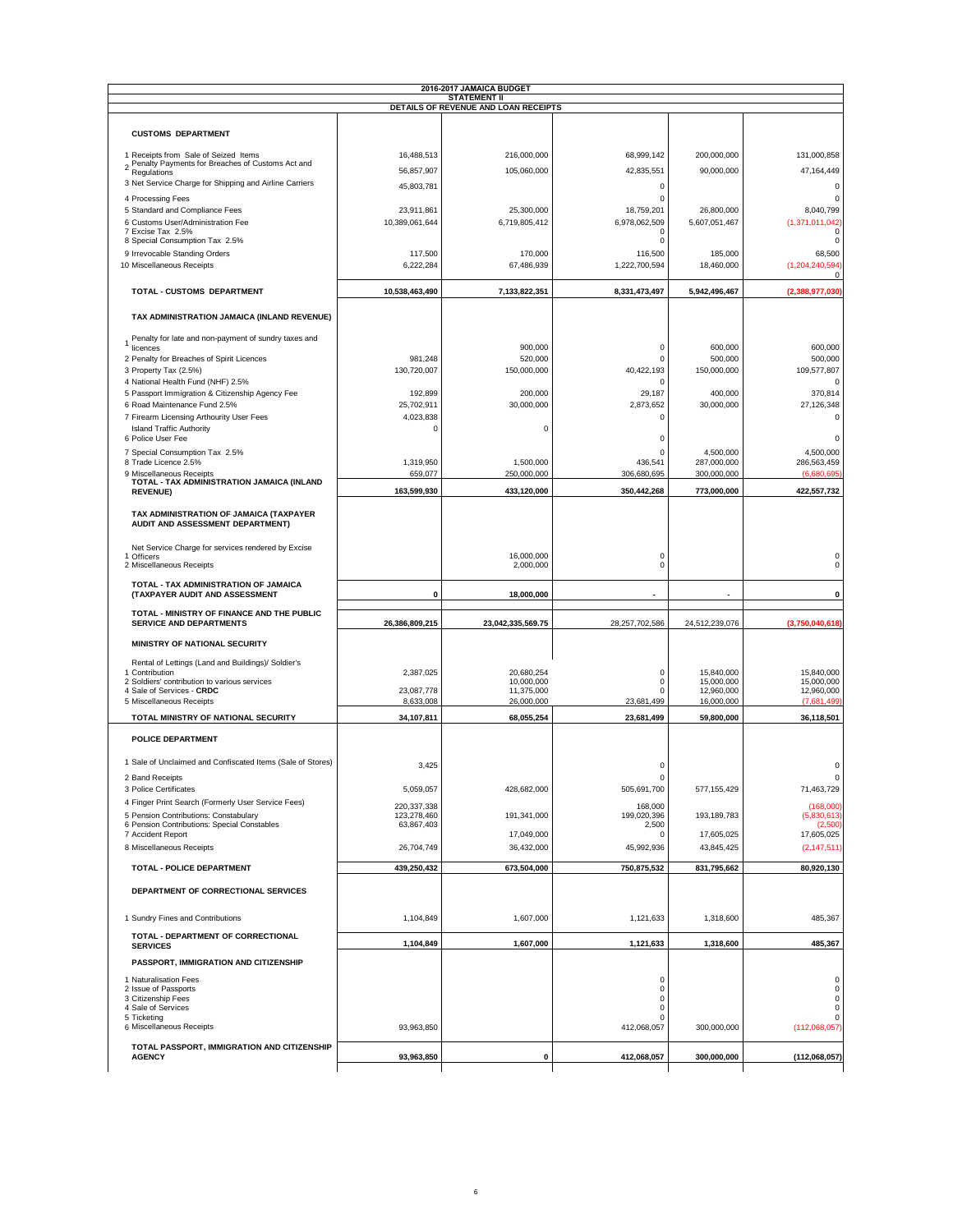|                                                                                        |                          | 2016-2017 JAMAICA BUDGET<br><b>STATEMENT II</b> |                            |                          |                             |
|----------------------------------------------------------------------------------------|--------------------------|-------------------------------------------------|----------------------------|--------------------------|-----------------------------|
|                                                                                        |                          | DETAILS OF REVENUE AND LOAN RECEIPTS            |                            |                          |                             |
| TOTAL MINISTRY OF NATIONAL SECURITY AND<br><b>DEPARTMENTS</b>                          | 568,426,941              | 743,166,254                                     | 1,187,746,720              | 1,192,914,262            | 5,455,942                   |
|                                                                                        |                          |                                                 |                            |                          |                             |
| <b>MINISTRY OF JUSTICE</b>                                                             |                          |                                                 |                            |                          |                             |
| 1 Traffic Fines                                                                        | 97,589,683               | 140,000,000                                     | 597,589,683                | 500,000,000              | (97, 589, 683)              |
| 2 Other Court Fines                                                                    | 52,300                   | 133,000,000                                     | 509,112,505                | 133,000                  | (508, 979, 505)             |
| 3 Sale of Revised Laws of Jamaica to the Private Sector                                |                          | 400,000                                         | 0                          | 400                      | 400                         |
| 4 Forfeited Recognizances (Funds)                                                      |                          | 2,000,000                                       | 7,611,596                  | 2,000                    | (7,609,596)                 |
| 5 Sale of Marriage Licences                                                            | 6,864                    | 35,000,000                                      | $\mathsf{C}$               | 35,000                   | 35,000                      |
| 6 Miscellaneous Receipts                                                               | 57,972,260               | 1,000,000                                       | 156,063,225                | 1,000                    | (156,062,225)               |
| <b>TOTAL - MINISTRY OF JUSTICE</b>                                                     | 6,838,102<br>155,621,107 | 311,400,000.00                                  | 1,270,377,009              | 500,171,400              | (770, 205, 609)             |
|                                                                                        |                          |                                                 |                            |                          |                             |
| ADMINISTRATOR GENERAL'S DEPARTMENT                                                     |                          |                                                 |                            |                          |                             |
| Charges for Administering Intestate Estate (50% of Gross<br>Receipts)                  | 7,577,505                | $\pmb{0}$                                       | 51,575,738                 | 54,000,000               | 2,424,262                   |
| TOTAL - ADMINISTRATOR GENERAL'S DEPARTMENT                                             | 7,577,505                | 0                                               | 51,575,738                 | 54,000,000               | 2,424,262                   |
| TRUSTEE IN BANKRUPTCY DEPARTMENT                                                       |                          |                                                 |                            |                          |                             |
| 1 Commission, Fees and Charges against the Bankrupt                                    | 6,332,149                | 5,918,000                                       | 3,270,645                  | 3,253,455                | (17, 190)                   |
| TOTAL - TRUSTEE IN BANKRUPTCY DEPARTMENT                                               | 6,332,149                | 5,918,000                                       | 3,270,645                  | 3,253,455                | (17, 190)                   |
| TOTAL - MINISTRY OF JUSTICE AND DEPARTMENTS                                            |                          |                                                 |                            |                          |                             |
|                                                                                        | 169,530,761              | 317,318,000                                     | 1,187,746,720              | 557,424,855              | (767, 798, 536)             |
| MINISTRY OF FOREIGN AFFAIRS AND FOREIGN<br><b>TRADE</b>                                |                          |                                                 |                            |                          |                             |
| 1 Visa Fees from Overseas Missions                                                     | 15,505,865               | 7,212,572                                       | 3,438,877                  | 7,212,572                | 3,773,695                   |
| 2 Authentication fees                                                                  | 8,684,691                | 20,017,706                                      | 285,655                    | 19,369,066               | 19,083,411                  |
| 3 Rush fees                                                                            | 952,123                  | 45,434                                          | C                          | 45,434                   | 45,434                      |
| 4 Consul fees                                                                          | 11,441,769               | 1,158,654                                       | 1,437,921                  | 1,158,654<br>316.459     | (279, 267)                  |
| 5 Postage fees<br>6 Miscellaneous Receipts                                             | 33,454,279               | 316,359<br>269,959                              | $\mathsf{C}$<br>24,699,940 | 20,068,859               | 316,459<br>(4,631,081)      |
| TOTAL - MINISTRY OF FOREIGN AFFAIRS AND                                                |                          |                                                 |                            |                          |                             |
| <b>FOREIGN TRADE</b>                                                                   | 70,038,725               | 29,020,684                                      | 29,862,393                 | 48,171,044               | 18,308,651                  |
| MINISTRY OF LABOUR AND SOCIAL SECURITY                                                 |                          |                                                 |                            |                          |                             |
| 1 Reimbursement - NIS                                                                  | 453,549,317              | 460,603,559                                     | 115,978                    | 471,000,000              | 470,884,022                 |
| 2 Fees - Factories Registration Act                                                    | 1,428,818                | 932,994                                         | 225,000                    | 1,100,000                | 875,000                     |
| 3 Fees - Employment Agencies Registration Act                                          | 541,000                  | 665,000                                         | 40,000                     | 837,000                  | 797,000                     |
| 4 Fees - Recruiting of Workers Act<br>5 Work Permit                                    |                          | 6,000,000                                       | C<br>$\mathsf{C}$          | 7,000,000                | -C<br>7,000,000             |
| 6 Miscellaneous Receipts                                                               | 2,455,627                | 2,024,382                                       | 1,835,414                  | 2,000,000                | 164,587                     |
| TOTAL - MINISTRY OF LABOUR AND SOCIAL                                                  |                          |                                                 |                            |                          |                             |
| <b>SECURITY</b>                                                                        | 457,974,761              | 470,225,935                                     | 2,216,392                  | 481,937,000              | 479,720,608                 |
| MINISTRY OF EDUCATION                                                                  |                          |                                                 |                            |                          |                             |
| 1 Fees from Jamaica School Certificate Examinations                                    | 210,292                  | 205,000                                         | 1,930,284                  | 205,000                  | (1,725,284)                 |
| 2 Rental of EDDC and other Buildings                                                   | 5,275,687                | 6,500,000                                       | 5,583,429                  | 6,500,000                | 916,571                     |
| 3 Repayment of Bonds by Teachers                                                       | 18,532,989               | 17,000,000                                      | 23,652,799                 | 17,000,000               | (6,652,799)                 |
| 4 Transcripts                                                                          |                          | 1,500                                           | 2,770                      | 1,500                    | (1, 270)                    |
| 5 Recovery of Previous years Expenditure<br>6 Miscellaneous Receipts                   | 16,645,948<br>8,437,988  | 15,000,000<br>10,000,000                        | 17,624,196<br>3,505,726    | 15,000,000<br>10,000,000 | (2,624,196)<br>6,494,274    |
|                                                                                        |                          |                                                 |                            |                          |                             |
| TOTAL - MINISTRY OF EDUCATION                                                          | 49,102,903               | 48,706,500                                      | 52,299,204                 | 48,706,500               | (3,592,704)                 |
| <b>MINISTRY OF HEALTH</b>                                                              |                          |                                                 |                            |                          |                             |
| 1 Registration of Pharmacies and Pharmacists                                           |                          |                                                 | 0                          |                          | 0                           |
| 2 Registration of Drugs<br>3<br>Parents Contribution toward Maintenance of Children in | 3,528,000                | 6,500,000                                       | 845,000                    | 6,500,000                | 5,655,000                   |
| Children's Home                                                                        |                          |                                                 | $\mathsf{C}$               |                          | $\Omega$                    |
| 4 Drug Permits<br>5 Miscellaneous Receipts                                             | 1,386,900<br>3,862,491   | 4,000,000<br>10,000,000                         | 674,800<br>44, 167, 754    | 4,000,000<br>10,000,000  | 3,325,200<br>(34, 167, 754) |
| TOTAL - MINISTRY OF HEALTH                                                             | 8,777,391                | 20,500,000                                      | 45,687,554                 | 20,500,000               | (25, 187, 554)              |
| <b>GOVERNMENT CHEMIST</b>                                                              |                          |                                                 |                            |                          |                             |
| 1 Fees from Laboratory analyses                                                        | 760,250                  | 1,008,000                                       | 1,101,250                  | 1,008,000                | (93, 250)                   |
| TOTAL - GOVERNMENT CHEMIST                                                             | 760,250                  | 1.008.000                                       | 1,101,250                  | 1.008.000                | (93, 250)                   |
|                                                                                        |                          |                                                 |                            |                          |                             |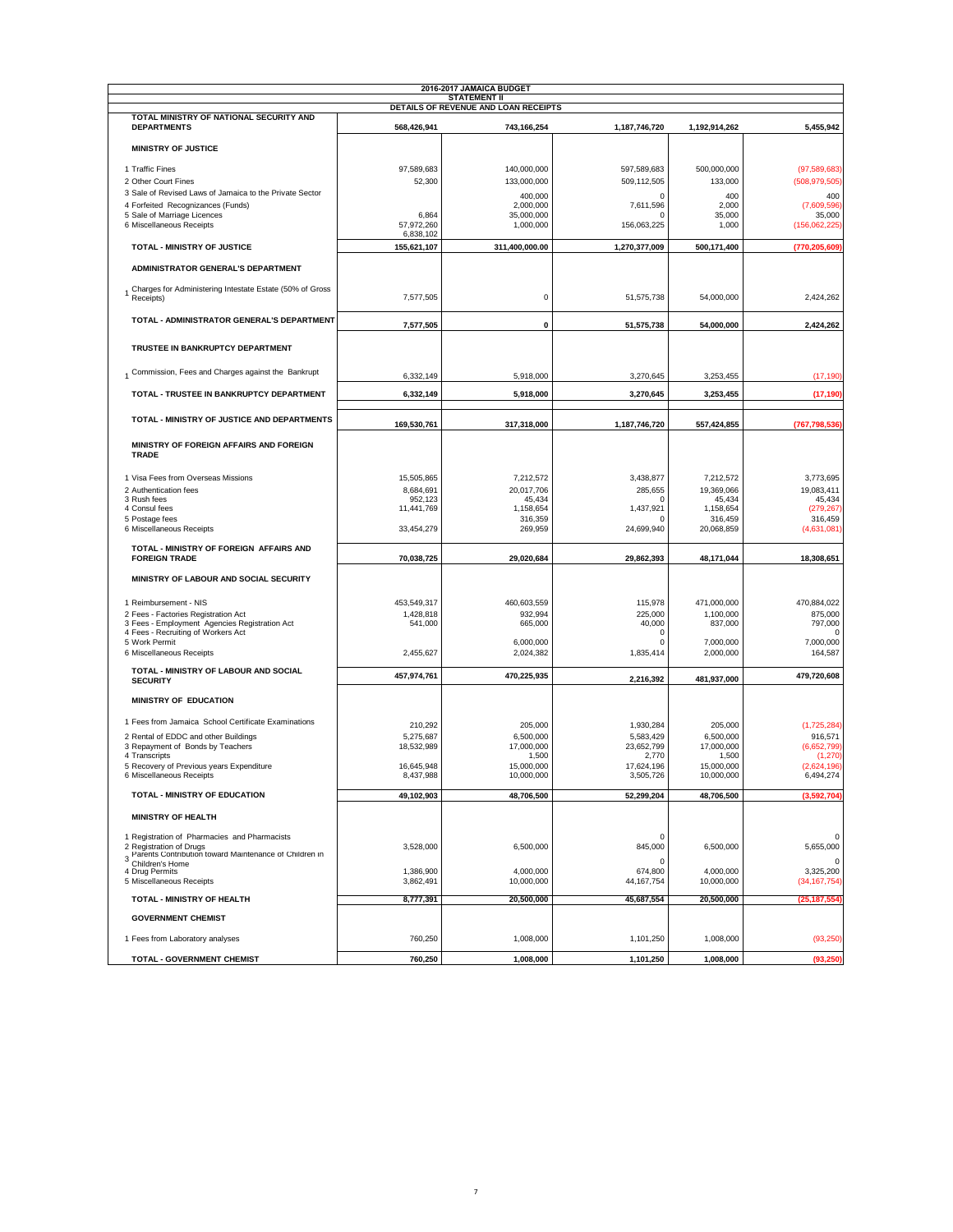|                                                                         |             | <b>STATEMENT II</b><br>DETAILS OF REVENUE AND LOAN RECEIPTS |                          |             |                 |
|-------------------------------------------------------------------------|-------------|-------------------------------------------------------------|--------------------------|-------------|-----------------|
|                                                                         |             |                                                             |                          |             |                 |
| REGISTRAR GENERAL'S DEPARTMENT AND ISLAND                               |             |                                                             |                          |             |                 |
| <b>RECORD OFFICE</b>                                                    |             |                                                             |                          |             |                 |
| Registration of Births, Deaths and Marriages (50% of                    |             |                                                             |                          |             |                 |
| Gross Receipts)                                                         |             |                                                             | 0                        |             |                 |
| 2 Island Record Office (50% of Gross Receipts)                          |             |                                                             | $\bf 0$                  |             |                 |
| TOTAL - REGISTRAR GENERAL'S DEPARTMENT &<br><b>ISLAND RECORD OFFICE</b> |             |                                                             |                          |             |                 |
|                                                                         | $\pmb{0}$   | $\mathbf 0$                                                 |                          |             |                 |
| TOTAL - MINISTRY OF HEALTH AND DEPARTMENTS                              | 9,537,641   | 21,508,000                                                  | 46,788,804               | 21,508,000  | (25, 280, 804)  |
| MINISTRY OF YOUTH AND CULTURE                                           |             |                                                             |                          |             |                 |
| 1 Miscellaneous Receipts                                                |             | 100,000                                                     | 22,283                   | 25,000      | 2,717           |
|                                                                         |             |                                                             |                          |             |                 |
| TOTAL - MINISTRY OF YOUTH AND CULTURE                                   | $\mathbf 0$ | 100,000                                                     | 22,283                   | 25,000      | 2,717           |
| <b>MINISTRY OF AGRICULTURE</b>                                          |             |                                                             |                          |             |                 |
| 1 Sale of livestock                                                     |             |                                                             | $\mathbf 0$              |             |                 |
| 2 Sale of Pigs                                                          |             |                                                             | $\mathbf 0$              |             |                 |
| 3 Sale of Milk                                                          |             |                                                             | $\mathbf 0$              |             |                 |
| 4 Other Receipts from Agricultural Stations                             | 3,300       |                                                             | 5,468,196                |             | (5,468,196)     |
| 5 Veterinary Fees and Supplies                                          |             |                                                             | $\mathbf 0$              |             |                 |
| 6 Quarantine Fees                                                       |             |                                                             | $\mathbf 0$<br>$\circ$   |             |                 |
| 7 Import Permits                                                        |             |                                                             | $\Omega$                 |             |                 |
| 8 Receipts from Zoo                                                     |             |                                                             | $\Omega$                 |             |                 |
| 9 Sale of Fish<br>10 Sale of Seedlings                                  |             |                                                             | $\Omega$                 |             |                 |
| 11 Sale of Fingerlings                                                  |             |                                                             | $\Omega$                 |             |                 |
| 12 Receipts from sundry and other receipts                              | 703,098     |                                                             | 104,421                  |             | (104, 421)      |
| 13 Agricultural Land Management Division                                | 1,594,016   | 1,362,000                                                   | 2,013,068                | 1,362,000   | (651,068)       |
| 14 Hope Gardens                                                         |             |                                                             | $\Omega$                 |             |                 |
| 15 Fisheries                                                            |             |                                                             | $\circ$                  |             |                 |
| TOTAL MINISTRY OF AGRICULTURE AND FISHERIES                             | 2,300,414   | 1,362,000                                                   | 7,585,685                | 1,362,000   | (6, 223, 685)   |
| MINISTRY OF INDUSTRY, INVESTMENT AND                                    |             |                                                             |                          |             |                 |
| <b>COMMERCE</b><br>1 Miscellaneous Receipts                             | 1,500       | 420,000                                                     | 74,468,002               |             | (74, 468, 002)  |
| TOTAL MINISTRY OF INDUSTRY, INVESTMENT AND                              |             |                                                             |                          |             |                 |
| <b>COMMERCE</b>                                                         | 1,500       | 420,000                                                     | 74,468,002               |             | (74, 468, 002)  |
| <b>TRADE BOARD</b>                                                      |             |                                                             |                          |             |                 |
| 1 Trade Board - Fees for Import Licences                                |             | 116,282,988                                                 | 35,934,157               | 99,648,457  | 63,714,300      |
| 2 Certification Fees                                                    |             | 7,015,000                                                   | 1,514,355                | 3,644,100   | 2,129,745       |
| 3 Dealers Registration                                                  |             | 1,375,404                                                   | 58,709                   | 999,190     | 940,481         |
| 4 Scrap Metal                                                           |             | 1,844,076                                                   | 131,751                  | 1,510,042   | 1,378,291       |
| 5 Public Key Infrastructure<br>6 Car Dealers Registration               |             | 25,300,000                                                  | $\Omega$<br>2,310,000    | 19,707,750  | 17,397,750      |
| 7 Collateral Letter                                                     |             | 3,930,000                                                   | 580,000                  | 3,883,700   | 3,303,700       |
| 8 Letter of Transfer                                                    |             | 950,000                                                     | 14,000                   | 1,035,500   | 1,021,500       |
| 9 Miscellaneous Receipts                                                | 97,954,694  | 5,646,000                                                   | 143,717,085              | 3,470,000   | (140, 247, 085) |
| <b>TOTAL TRADE BOARD</b>                                                | 97,954,694  | 162,343,468                                                 | 184,260,056              | 133,898,739 | (50, 361, 317)  |
| FOOD PROTECTION, INSPECTION & DEINFESTATION<br><b>DIVISION</b>          |             |                                                             |                          |             |                 |
| Food Protection, Inspection & Deinfestation Division -<br>Sundry Fees   | 4,320,190   | 7,000,000                                                   | $\mathbf 0$              | 8,000,000   | 8,000,000       |
| TOTAL - FOOD STORAGE AND PREVENTION OF<br><b>INFESTATION DIVISION</b>   | 4,320,190   | 7,000,000                                                   |                          | 8,000,000   | 8,000,000       |
| MOTOR VEHICLE POLICY UNIT                                               |             |                                                             |                          |             |                 |
| 1 Registration of New Car Dealers<br>2 Registration of Used Car Dealers |             |                                                             | $\pmb{0}$<br>$\mathbf 0$ |             |                 |
|                                                                         |             |                                                             |                          |             |                 |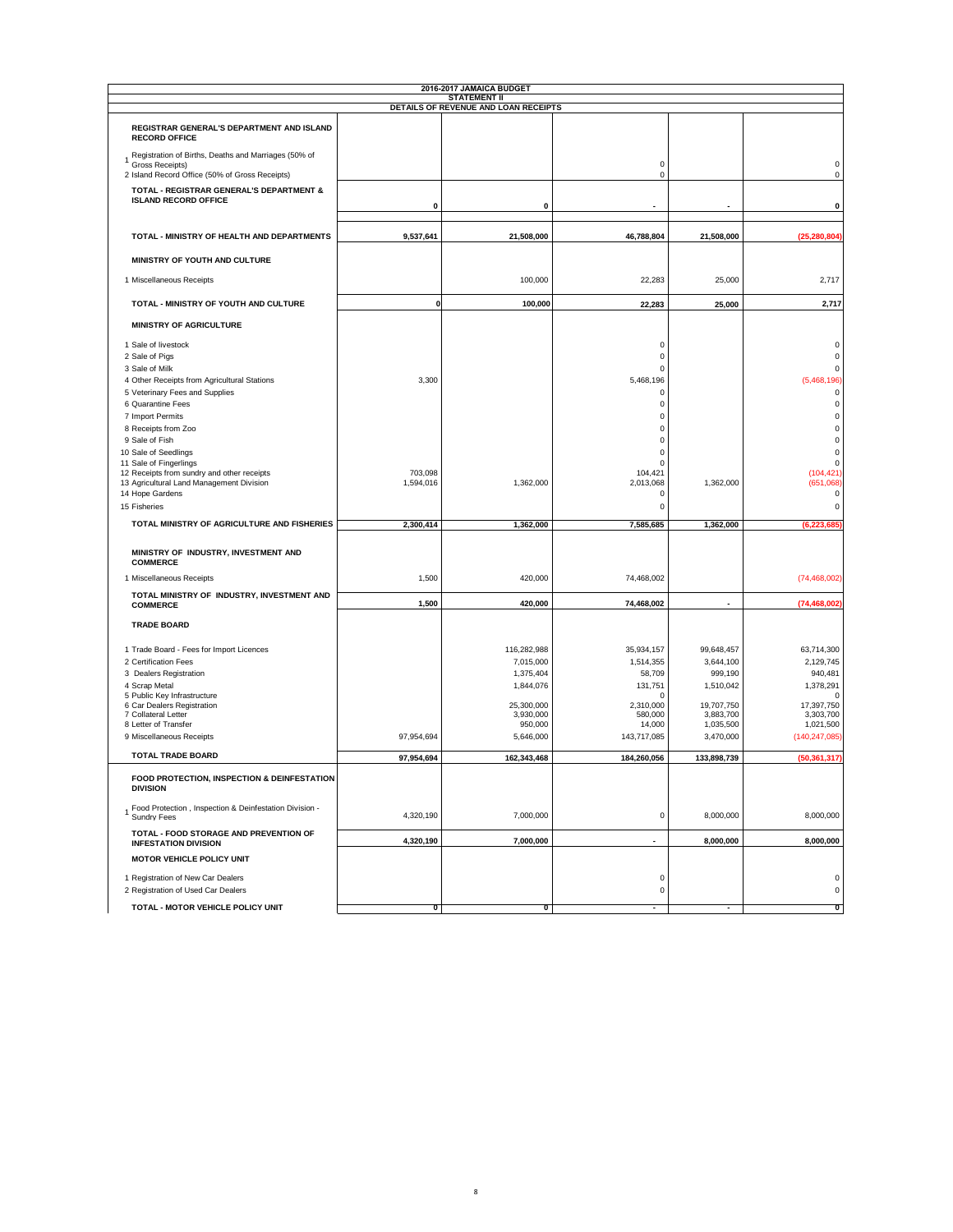|                                                                              |                 | 2016-2017 JAMAICA BUDGET<br><b>STATEMENT II</b> |                        |                        |                             |
|------------------------------------------------------------------------------|-----------------|-------------------------------------------------|------------------------|------------------------|-----------------------------|
|                                                                              |                 | DETAILS OF REVENUE AND LOAN RECEIPTS            |                        |                        |                             |
| DEPARTMENT OF CO-OPERATIVE AND FRIENDLY<br><b>SOCIETY</b>                    |                 |                                                 |                        |                        |                             |
| 1 Amendment to Rules Fees                                                    | 5,000           | 39,000                                          | 2,500                  | 38,000                 | 35,500                      |
| 2 Registration Fees - Cooperative & Friendly Society                         |                 | 150,000                                         | 16,500                 | 160,000                | 143,500                     |
| 3 Registration of Special Resolution                                         |                 | 2,500                                           | $\Omega$               |                        | $\Omega$                    |
| 4 Arbitration<br>5 Training                                                  | 9,000           | 250,000<br>400,000                              | 12,000<br>20,200       | 200,000<br>720,000     | 188,000<br>699,800          |
| Registration of change in office to include registration of                  |                 |                                                 |                        |                        |                             |
| 6 Branch Office with IP Societies<br>7 Annual Fees for IP Societies          | 3,000           | 600,000                                         | 0<br>46,000            | 600,000                | 0<br>554,000                |
| 8 Miscellaneous Receipts                                                     | 489,680         | 400,000                                         | 492,480                | 250,000                | (242, 480)                  |
| TOTAL - DEPARTMENT OF CO-OPERATIVE AND                                       |                 |                                                 |                        |                        |                             |
| <b>FRIENDLY SOCIETY</b>                                                      | 506,680         | 1,841,500                                       | 589,680                | 1,968,000              | 1,378,320                   |
| <b>COMPANIES OFFICE OF JAMAICA</b>                                           |                 |                                                 |                        |                        |                             |
| Fees for Registration of Companies (50% of Gross                             |                 |                                                 | $\bf 0$                |                        | $\Omega$                    |
| Receipts)<br>2 Fees for Registration of Business Names                       |                 |                                                 | $\bf 0$                |                        | $\mathbf 0$                 |
| 3 Miscellaneous receipts                                                     |                 |                                                 | $\mathbf 0$            |                        | $\Omega$                    |
| TOTAL COMPANIES OFFICE OF JAMAICA                                            | 0               | $\pmb{0}$                                       | $\blacksquare$         | $\blacksquare$         | $\mathbf 0$                 |
| JAMAICA INTELLECTUAL PROPERTY OFFICE                                         |                 |                                                 |                        |                        |                             |
|                                                                              |                 |                                                 |                        |                        |                             |
| 1 Fees for Registration of Trademark<br>2 Patent fees                        | 39.629.740<br>6 | 70.579.400<br>54                                | 40.468.786<br>4,514    | 59,373,400<br>975,000  | 18,904,614<br>970,486       |
| 3 Design Fees                                                                | 147,800         | 95,300                                          | 117,250                | 277,500                | 160,250                     |
| 4 Miscellaneous receipts                                                     | 48,858,077      | 10,023,884                                      | 115,720,686            | 18,174,900             | (97, 545, 786)              |
| TOTAL - JAMAICA INTELLECTUAL PROPERTY                                        | 88,635,623      | 80,698,638                                      | 156,311,236            | 78,800,800             | (77, 510, 436)              |
| <b>OFFICE</b>                                                                |                 |                                                 |                        |                        |                             |
| JAMAICA BUSINESS DEVELOPMENT CENTRE                                          |                 |                                                 |                        |                        |                             |
| Service Income (Graphic Services, Training & Prep. of<br>1 Business Plans    |                 |                                                 | $\bf 0$                |                        | $\Omega$                    |
| TOTAL - JAMAICA BUSINESS DEVELOPMENT<br><b>CENTRE</b>                        | 0               |                                                 |                        |                        |                             |
| JAMAICA TRADE & INVEST (JAMPRO)                                              |                 |                                                 |                        |                        |                             |
| 1 Direction & Administration<br>2 Overseas Representation & Regional Offices |                 |                                                 | 0<br>$\bf 0$           |                        | ۲<br>$\Omega$               |
| 3 Investment & Export Promotion Services                                     |                 |                                                 | $\bf 0$                |                        |                             |
| TOTAL - JAMAICA TRADE & INVEST                                               | $\mathbf{0}$    | 0                                               |                        |                        | $\mathbf 0$                 |
| TOTAL - MINISTRY OF INDUSTRY, INVESTMENT<br>AND COMMERCE AND DEPARTMENTS     | 191,418,687     | 252,303,606                                     | 341,160,972            | 222,667,539            | (192, 961, 435.01)          |
| MINISTRY OF SCIENCE, TECHNOLOGY, ENERGY,<br><b>AND MINING</b>                |                 |                                                 |                        |                        |                             |
| 1 Universal Services Levy                                                    |                 |                                                 | $\Omega$               |                        | $\Omega$                    |
| 2 Miscellaneous Receipts                                                     | 78,000          |                                                 | 8,107,296<br>655,626   |                        | (8, 107, 296)<br>(655, 626) |
| TOTAL MINISTRY OF SCIENCE, TECHNOLOGY,                                       | 78,000          | 0<br>0                                          | 8,762,922              | $\blacksquare$         | $-8,762,922$                |
| SPECTRUM MANAGEMENT AUTHORITY                                                |                 |                                                 |                        |                        |                             |
| 1 Telecommunication Licence fees                                             | 2,036,669,650   | 3,707,120,000                                   | 827,813,511            | 866,933,789            | 39, 120, 278                |
| TOTAL - SPECTRUM MANAGEMENT AUTHORITY                                        | 2,036,669,650   | 3,707,120,000                                   | 827,813,511            | 866,933,789            | 39,120,278                  |
| <b>ELECTORAL OFFICE</b>                                                      |                 |                                                 |                        |                        |                             |
| 1 Registration & ID Card Services                                            |                 | 10,040,000                                      | $\mathbf 0$            | 16,000,000             | 16,000,000                  |
| 2 Sale of Software Licence                                                   |                 |                                                 | $\mathbf 0$            |                        | $\Omega$                    |
| 3 Miscellaneous Receipts                                                     | 33,937          | 96,000                                          | 720,707                | 500,000                | (220, 707)                  |
| 1 TOTAL ELECTORAL OFFICE                                                     | 33,937          | 10,136,000                                      | 720,707                | 16,500,000             | 15,779,294                  |
| ELECTRICITY AUTHORITY                                                        |                 |                                                 |                        |                        |                             |
| Fees - Electric Lighting Act                                                 | 11,502,339      | 16,000,000                                      | 4,834,803              | 16,000,000             | 11,165,198                  |
| TOTAL - ELECTRICITY AUTHORITY                                                | 11,502,339      | 16,000,000                                      | 4,834,803              | 16,000,000             | 11,165,198                  |
| MINES AND GEOLOGY DIVISION                                                   |                 |                                                 |                        |                        |                             |
| 1 Quarry Tax                                                                 | 66,253,618      | 62,000,000                                      | 92,082,818             | 70,000,000             | (22,082,818)                |
| 2 Receipts from issue of Sundry Permits                                      |                 | 5,000,000                                       |                        | 3,500,000              | 3,500,000                   |
| 3 Laboratory Analysis - Metallic Minerals<br>4 Miscellaneous Receipts        | 4,417,131       | 6,000,000                                       | 2,736,926<br>2,301,468 | 9,000,000<br>2,501,300 | 6,263,074<br>199,832        |
|                                                                              |                 |                                                 |                        |                        |                             |
| TOTAL MINES AND GEOLOGY DIVISION                                             | 70,670,749      | 73,000,000                                      | 97,121,212             | 85,001,300             | (12, 119, 912)              |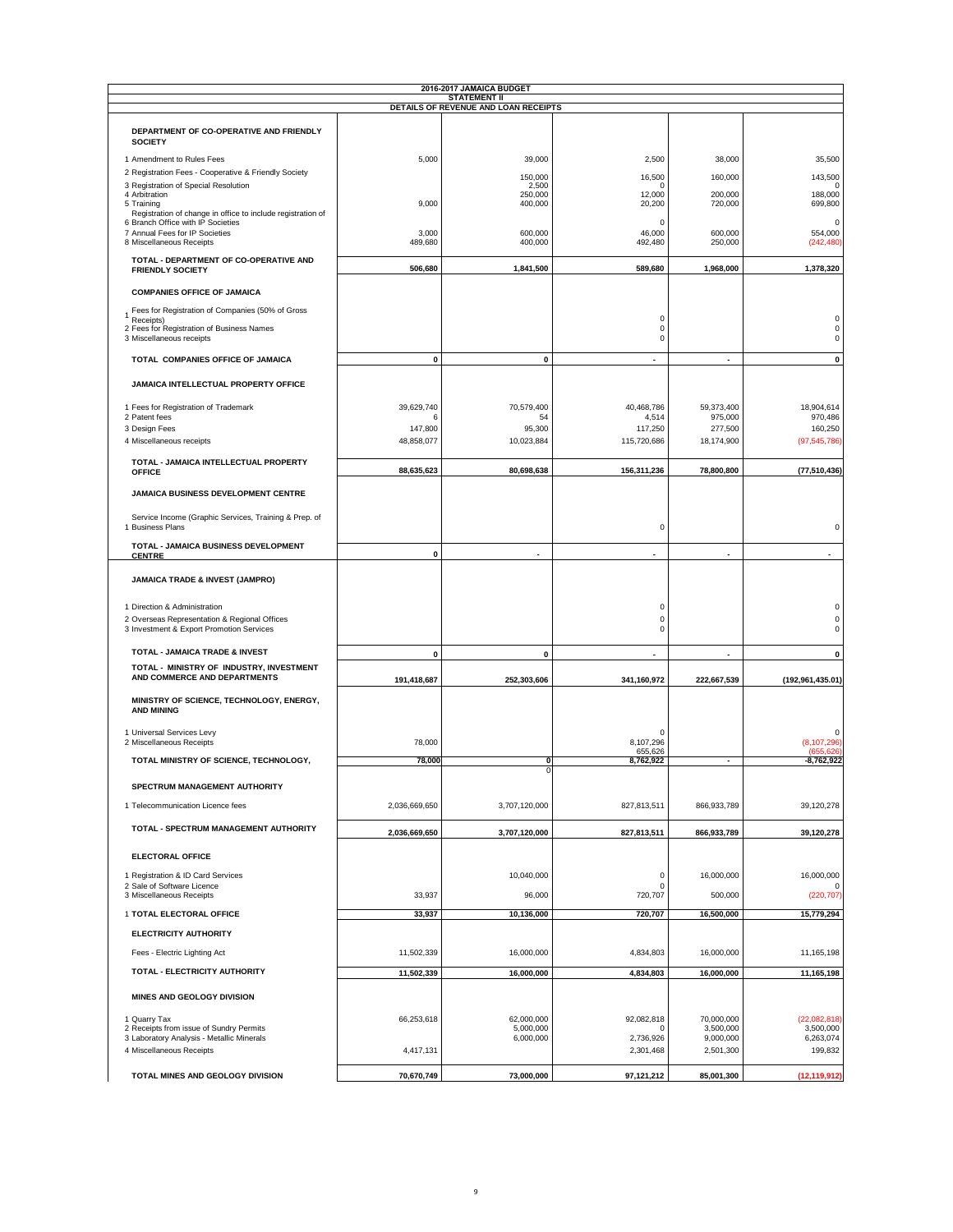|                                                                                                     |               | 2016-2017 JAMAICA BUDGET                                    |                            |                         |                      |
|-----------------------------------------------------------------------------------------------------|---------------|-------------------------------------------------------------|----------------------------|-------------------------|----------------------|
|                                                                                                     |               | <b>STATEMENT II</b><br>DETAILS OF REVENUE AND LOAN RECEIPTS |                            |                         |                      |
|                                                                                                     |               |                                                             |                            |                         |                      |
| <b>SCIENTIFIC RESEARCH COUNCIL</b>                                                                  |               |                                                             |                            |                         |                      |
| 1 Information Services                                                                              |               |                                                             | $\mathbf 0$                | 3,300,000               | 3,300,000            |
| 2 Process Development                                                                               |               |                                                             | 0                          | 26,134,000              | 26,134,000           |
| 3 Product Research & Development                                                                    |               | 69,855,000                                                  | 0                          | 20,185,000<br>4,532,000 | 20,185,000           |
| 4 Promotion & Distribution of Products                                                              |               |                                                             | 0                          |                         | 4,532,000            |
| TOTAL - SCIENTIFIC RESEARCH COUNCIL                                                                 | 0             | 69,855,000                                                  |                            | 54,151,000              | 54,151,000           |
| TOTAL MINISTRY OF SCIENCE, TECHNOLOGY,<br><b>ENERGY, AND MINING AND DEPARTMENTS</b>                 | 2,118,954,675 | 3,876,111,000                                               | 939,253,153                | 1,038,586,089           | 99,332,936.13        |
| MINISTRY OF WATER, LAND, ENVIRONMENT AND<br><b>CLIMATE CHANGE</b>                                   |               |                                                             |                            |                         |                      |
| 1 Miscellaneous Receipts                                                                            | 29,984        | 130,000                                                     | $\mathbf 0$                | 3,290                   | 3,290                |
| TOTAL - MINISTRY OF WATER, LAND, ENVIRONMENT                                                        | 29,984        | 130,000                                                     | ÷.                         | 3,290                   | 3,290.00             |
| NATIONAL LAND AGENCY                                                                                |               |                                                             |                            |                         |                      |
| SURVEY AND MAPPING DIVISION                                                                         |               |                                                             |                            |                         |                      |
| 1 Pre-Checked (Survey) Fees (50% of Gross Receipts)                                                 |               |                                                             | $\Omega$                   |                         |                      |
| 2 Sale of Monuments (50% of Gross Receipts)                                                         | 0             |                                                             | $\Omega$                   |                         | 0<br>$\mathbf 0$     |
| 3 Sale of Maps (50% of Gross Receipts)                                                              |               |                                                             | $\Omega$                   |                         | 0                    |
| 4 Hydrographic Surveys (50% of Gross Receipts)                                                      |               |                                                             | $\Omega$                   |                         | $\Omega$             |
| 5 Photographic and Mapping Services (50% of Gross                                                   |               |                                                             | $\Omega$                   |                         | $\Omega$             |
| Receipts)<br>6 Miscellaneous Receipts (50% of Gross Receipts)                                       |               |                                                             | 89,311,463                 | 100,000,000             | 10,688,537           |
| TOTAL - SURVEY AND MAPPING DIVISION                                                                 | 0             | 0                                                           | 89,311,463                 | 100,000,000             | 10,688,537           |
| <b>LAND TITLING DIVISION</b>                                                                        |               |                                                             |                            |                         |                      |
| 1 Registration Fees (50% of Gross Receipts)                                                         |               |                                                             | $\Omega$                   |                         | $\Omega$             |
| 2 Survey Fees                                                                                       |               |                                                             | 0                          |                         | 0                    |
| 3 Search Certificates<br>4 Assurance Fund (50% of Gross Receipts)                                   | 0             |                                                             | $\Omega$<br>$\Omega$       |                         | 0<br>0               |
| 5 General Searches/Photocopying                                                                     |               |                                                             | $\Omega$                   |                         | 0                    |
| 6 Miscellaneous Receipts (50% of Gross Receipts)                                                    |               |                                                             | 0                          |                         | 0                    |
| TOTAL - TITLES DIVISION                                                                             | $\pmb{0}$     | $\blacksquare$                                              | ٠                          | ٠                       | 0                    |
| <b>LAND VALUATION DIVISION</b>                                                                      |               |                                                             |                            |                         |                      |
|                                                                                                     |               |                                                             |                            |                         |                      |
| 1 Valuation Services (50% of Gross Receipts)                                                        |               |                                                             | $\bf 0$                    |                         | 0                    |
| 2 Sale of Valuation Roll Data (50% of Gross Receipts)                                               |               |                                                             | $\Omega$<br>$\Omega$       |                         | $\Omega$<br>$\Omega$ |
| 3 Sale of Maps Etc.(50 % of Gross Receipts)<br>4 Subdivision Certification (50 % of Gross Receipts) |               |                                                             |                            |                         |                      |
|                                                                                                     | 0             |                                                             | $\Omega$                   |                         | $\Omega$             |
| 5 Miscellaneous Receipts (50 % of Gross Receipts)                                                   |               |                                                             | $\Omega$                   |                         | $\mathbf 0$          |
| TOTAL - LAND VALUATION DIVISION                                                                     | 0             | $\mathbf 0$                                                 |                            |                         | 0                    |
| TOTAL NATIONAL LAND AGENCY                                                                          | 0             | $\blacksquare$                                              | 89,311,463                 | 100,000,000             | 10,688,537           |
| NATIONAL ENVIRONMENT AND PLANNING AGENCY                                                            |               |                                                             |                            |                         |                      |
| 1 Permits (Wastewater including Sewage)                                                             |               |                                                             | $\mathbf 0$                |                         | 0                    |
| 2 CITES Permits and Certificates                                                                    |               |                                                             | $\mathbf 0$                |                         | 0                    |
| 3 NRCA Permits/Licences<br>4 Lifeguard Examination                                                  |               |                                                             | $\mathbf 0$<br>$\mathbf 0$ |                         | $\mathsf 0$<br>0     |
| 5 Beach Licence Fees                                                                                |               |                                                             | $\mathbf 0$                |                         | 0                    |
| 6 Dredging Fees                                                                                     |               |                                                             | $\mathbf 0$                |                         | 0                    |
| 7 Miscellaneous Receipts (50% of Gross Receipts)                                                    |               |                                                             | $\mathbf 0$                |                         | 0                    |
| TOTAL NATIONAL ENVIRONMENT AND PLANNING<br><b>AGENCY</b>                                            | 0             | 0                                                           |                            |                         | 10,688,537           |
| <b>ESTATE MANAGEMENT DIVISION</b>                                                                   |               |                                                             |                            |                         |                      |
| 1 Rents - Crown Lands and Other Government Properties                                               |               |                                                             |                            |                         |                      |
|                                                                                                     | 60,858,000    | 106,000,000                                                 | $\mathsf 0$                |                         | 0                    |
| 2 Land Settlement Properties<br>3 Rental of Land-Leased properties                                  | 11,023,000    | 19,000,000                                                  | $\mathbf 0$<br>$\mathbf 0$ |                         | $\mathsf 0$<br>0     |
| 4 Crown Property Sales                                                                              | 26,026,417    | 60,000,000                                                  | 0                          |                         | 0                    |
| 4 Attorney's Fee/ Photocopying<br>5 Miscellaneous Receipts                                          | 652,000       | 500,000                                                     | 0<br>$\Omega$              |                         | 0<br>0               |
| 6 Other Receipts                                                                                    | 105,000       | 300,000                                                     | 301,430,604                | 300,000,000             | (1,430,604)          |
| TOTAL ESTATE MANAGEMENT DIVISION                                                                    | 98,664,417    | 185,800,000                                                 | 301,430,604                | 300,000,000             | (1,430,604)          |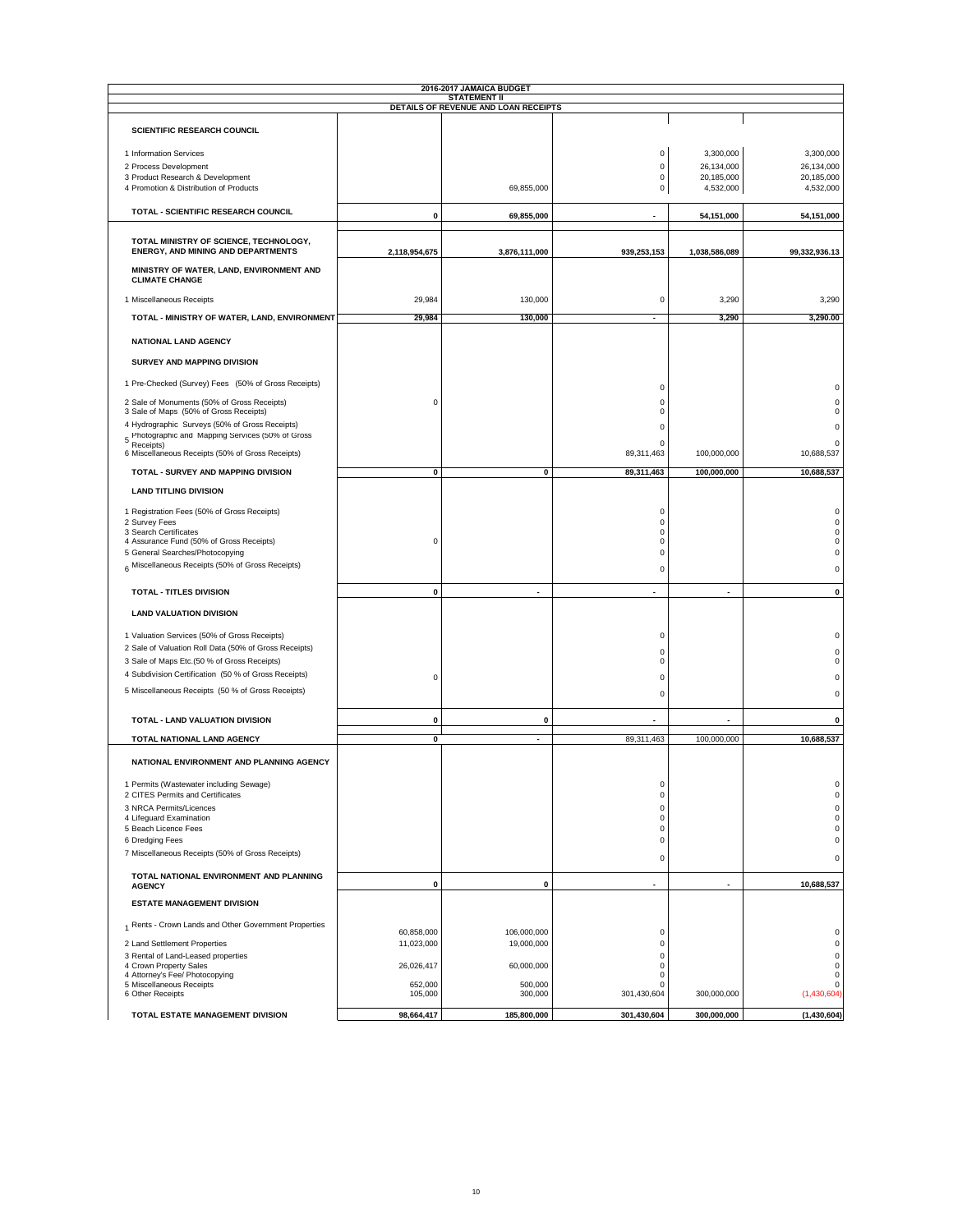|                                                                                                  |                    | 2016-2017 JAMAICA BUDGET<br><b>STATEMENT II</b> |                            |                   |                            |
|--------------------------------------------------------------------------------------------------|--------------------|-------------------------------------------------|----------------------------|-------------------|----------------------------|
|                                                                                                  |                    | DETAILS OF REVENUE AND LOAN RECEIPTS            |                            |                   |                            |
| <b>FORESTRY DEPARTMENT</b>                                                                       |                    |                                                 |                            |                   |                            |
| 1 Timber Sales                                                                                   |                    |                                                 | $\mathsf 0$                |                   | $\mathsf 0$                |
| 2 Sale of Seedlings                                                                              |                    |                                                 | $\Omega$                   |                   | $\mathbf 0$                |
| 3 Miscellaneous Receipts                                                                         | 161,239            |                                                 | 263,379                    |                   | (263, 379)                 |
| TOTAL FORESTRY DEPARTMENT                                                                        | 161,239            | 0                                               | 263,379                    |                   | (263, 379)                 |
|                                                                                                  |                    |                                                 |                            |                   |                            |
| TOTAL - MINISTRY OF WATER, LAND, ENVIRONMENT                                                     |                    |                                                 |                            |                   |                            |
| AND CLIMATE CHANGE AND DEPARTMENTS                                                               | 98,855,640         | 185,930,000                                     | 391,005,446                |                   | 19,686,381                 |
| MINISTRY OF TRANSPORT WORKS AND HOUSING                                                          |                    |                                                 |                            |                   |                            |
|                                                                                                  |                    |                                                 |                            |                   |                            |
| 1 Bluefield Guest House<br>2 Tender Document                                                     | 28,000             | 6,000                                           | O<br>42,000                | 92,571            | $\Omega$<br>50,571         |
| 3 On and Off Trailer Plates<br>4 Other Receipts                                                  |                    | 800,000                                         | $\Omega$<br>O              | 340,805           | $\Omega$<br>340,805        |
| 5 Miscellaneous Receipts                                                                         | 6,051,263          | 150,000                                         | 5,300,678                  | 20,211            | (5, 280, 467)              |
| TOTAL - MINISTRY OF TRANSPORT WORKS AND                                                          |                    |                                                 |                            |                   |                            |
| <b>HOUSING</b>                                                                                   | 6,079,263          | 956,000                                         | 5,342,678                  | 453,587           | (4,889,091)                |
|                                                                                                  |                    |                                                 |                            |                   |                            |
| <b>NATIONAL WORKS AGENCY</b>                                                                     |                    |                                                 |                            |                   |                            |
| 1 Project Management fees (50% of Gross Receipts)                                                |                    |                                                 | 0                          |                   | 0                          |
| 2 Hireage of Equipment (50% of Gross Receipts)<br>3 Tender Document Fees (50% of Gross Receipts) |                    |                                                 | $\Omega$<br>0              |                   | 0<br>0                     |
| 4 Miscellaneous Receipts (50% of Gross Receipts)                                                 |                    |                                                 | 0                          |                   | 0                          |
|                                                                                                  |                    |                                                 |                            |                   |                            |
| TOTAL NATIONAL WORKS AGENCY                                                                      | $\pmb{0}$          | 0                                               |                            |                   | 0                          |
| TOTAL - MINISTRY OF TRANSPORT WORKS AND                                                          |                    |                                                 |                            |                   |                            |
| <b>HOUSING AND DEPARTMENTS</b>                                                                   | 6,079,263          | 956,000                                         | 5,342,678                  | 453,587           | (4,889,091)                |
| MINISTRY OF LOCAL GOVERNMENT AND                                                                 |                    |                                                 |                            |                   |                            |
| <b>COMMUNITY DEVELOPMENT</b>                                                                     |                    |                                                 |                            |                   |                            |
| 1 Fire Inspection Fees                                                                           | 68,500             | 216,000                                         | 0                          |                   | 0                          |
| 2 Fire Certification & Application                                                               | 6,011,475          | 14,718,945                                      | $\Omega$                   | 16,170,000        | 16,170,000                 |
| 3 Tender Document Fees                                                                           | 9,000              | 132,000                                         | $\Omega$                   |                   | 0                          |
| 4 Training of Safety Monitor & Demonstration<br>5 Repairs of Fire Hydrants                       | 935,500            | 1,807,160                                       | $\Omega$<br>$\Omega$       | 1,980,000         | 1,980,000<br>0             |
| 6 Permission to host events                                                                      | 1,099,500          | 1,485,808                                       | $\Omega$                   |                   | 0                          |
| 7 Fines<br>8 6% Pension Contribution - Councillors                                               | 13,509,874         |                                                 | O<br>9,608,767             |                   | 0<br>(9,608,767)           |
| 9 Miscellaneous Receipts                                                                         | 603,146            | 1,204,000                                       | 527,873                    | 1,619,500         | 1,091,627                  |
| TOTAL - MINISTRY OF LOCAL GOVERNMENT AND                                                         |                    |                                                 |                            |                   |                            |
| <b>COMMUNITY DEVELOPMENT</b>                                                                     | 22,236,995         | 19,563,913                                      | 10,136,640                 | 19,769,500        | 9,632,860                  |
| RECURRENT MISCELLANEOUS RECEIPTS                                                                 |                    |                                                 |                            |                   |                            |
| (UNCLASSIFIED)                                                                                   | 636,052,487        | 500,000,000                                     | 7,157,218,882              |                   | (6,657,218,882)            |
| <b>Total Head 24</b>                                                                             | 30,813,532,506     | 29,522,004,162                                  | 39,658,005,970             | 28, 151, 621, 452 | (10, 811, 932, 574)        |
| TOTAL NON-TAX REVENUE                                                                            | 32,665,621,648     | 30,961,323,847                                  | 41,905,855,352             | 30,537,200,000    | (10,679,703,407)           |
|                                                                                                  |                    |                                                 |                            |                   |                            |
| <b>TOTAL RECURRENT REVENUE</b>                                                                   | 404,715,110,140.20 | 442,843,955,769.65                              | 452,361,342,748.44         | ##############    | (5,300,349,102)            |
|                                                                                                  |                    |                                                 |                            |                   |                            |
| <b>CAPITAL REVENUE</b><br>Ш                                                                      |                    |                                                 |                            |                   |                            |
| Head 25 - Royalties                                                                              |                    |                                                 |                            |                   |                            |
| 1 Bauxite                                                                                        | 596,920,676        | 736,600,000                                     | 592,362,834                | 660,947,840       | 68,585,006                 |
| 2 Limestone<br>3 Marble                                                                          | 5,153,284          |                                                 | 0<br>0                     |                   | 0<br>0                     |
| <b>Total Head 25</b>                                                                             | 602,073,960        | 736,600,000                                     | 592,362,834                | 660,947,840       | 68,585,006                 |
| Head 26 - Land Sales                                                                             |                    |                                                 |                            |                   |                            |
| 1 Crown Lands/ Properties                                                                        | 108,195,662        |                                                 | $\mathsf 0$                |                   | 0                          |
| 2 Land Settlement Allotments                                                                     | 53,035,153         |                                                 | $\mathsf 0$                |                   | 0                          |
| 3 Mona Houses                                                                                    |                    |                                                 | $\Omega$                   |                   | 0                          |
| <b>Total Head 26</b>                                                                             | 161,230,815        | $\pmb{0}$                                       | $\overline{\phantom{a}}$   | $\blacksquare$    | 0                          |
| Head 27 - Loan Repayments                                                                        |                    |                                                 |                            |                   |                            |
| 1 Municipal and Parish Councils                                                                  |                    |                                                 | 0                          |                   | 0                          |
| 2 Dependencies and Local Bodies                                                                  |                    |                                                 | $\bf 0$                    |                   | 0                          |
| 3 Cocoa Board - Rehabilitation Scheme                                                            |                    |                                                 | $\mathbf 0$                |                   | 0                          |
| 4 Miscellaneous                                                                                  | 573,916,582        | 202,200,000                                     | 8,346,182                  | 8,880,338         | 534,156                    |
| 5 Farm Improvement Scheme                                                                        |                    |                                                 | $\mathbf 0$                |                   | $\mathsf 0$                |
| 6 Farm Development Scheme<br>7 Farm Recovery Loan                                                |                    |                                                 | $\mathbf 0$<br>$\Omega$    |                   | $\mathsf 0$<br>$\mathsf 0$ |
| 8 Housing Trust Fund<br>9 Bank of Jamaica Deposit                                                |                    |                                                 | $\mathbf 0$<br>$\mathbf 0$ |                   | $\mathsf 0$<br>0           |
| 10 Transportation for Public Officers                                                            |                    |                                                 | $\Omega$                   |                   | 0                          |
| <b>Total Head 27</b>                                                                             | 573,916,582        | 202,200,000                                     | 8,346,182                  | 8,880,338         | 534,156                    |
|                                                                                                  |                    |                                                 |                            |                   |                            |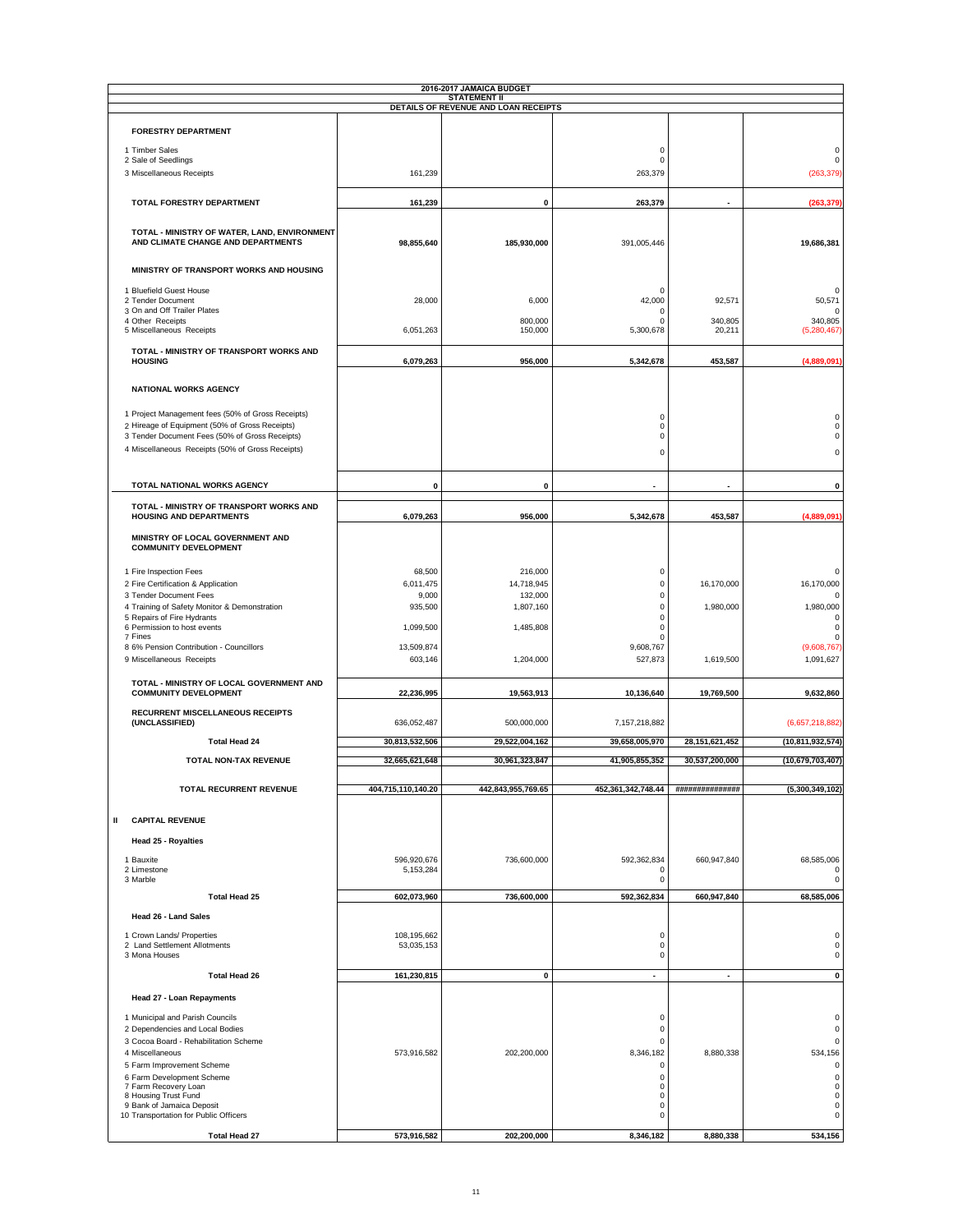|                                                                   |                 | 2016-2017 JAMAICA BUDGET                                    |                                |                          |                                  |
|-------------------------------------------------------------------|-----------------|-------------------------------------------------------------|--------------------------------|--------------------------|----------------------------------|
|                                                                   |                 | <b>STATEMENT II</b><br>DETAILS OF REVENUE AND LOAN RECEIPTS |                                |                          |                                  |
|                                                                   |                 |                                                             |                                |                          |                                  |
| Head 28 - Extraordinary Receipts                                  |                 |                                                             |                                |                          |                                  |
| 1 Immigrant Deposits                                              |                 |                                                             | $\mathbf 0$                    |                          | 0                                |
| 2 Agriculture Recovery Programme - Sale of Mechanical             |                 |                                                             | $\Omega$                       |                          | 0                                |
| Implements<br>Sale of unserviceable goods-Housing Dept and Supply |                 |                                                             |                                |                          |                                  |
| 3 Division Stores<br>4 Surplus on Sinking Fund                    |                 |                                                             | 0<br>0                         |                          | 0<br>0                           |
| 5 Proceeds from Foreshore Development                             |                 |                                                             | $\Omega$                       |                          | $\Omega$                         |
| 6 Grants from the European Union                                  | 2,769,859,233   | 4,234,000,000                                               | 1,581,465,818                  | 1,304,033,000            | (277, 432, 818)                  |
| 7 Grants from Government of the Netherlands<br>8 Miscellaneous    | 853,003,479     |                                                             | $\Omega$<br>6,063,275,924      | 14,539,200,000           | $\Omega$<br>8,475,924,076        |
| 9 Bauxite Alumina Trading Company                                 |                 |                                                             | $\Omega$                       |                          | $\Omega$                         |
| 10 Other Grants<br>11 Proceeds from Divestment                    | 3,099,698,351   | 5,305,000,000                                               | 1,638,759,000<br>$\Omega$      | 3,944,865,000            | 2,306,106,000<br>$\Omega$        |
| <b>Total Head 28</b>                                              | 6,722,561,063   | 9,539,000,000                                               | 9,283,500,741                  | 19,788,098,000           | 10,504,597,259                   |
| TOTAL CAPITAL REVENUE                                             | 8,059,782,420   | 10,477,800,000                                              | 9,884,209,757                  | 20,457,926,178           | 21,009,194,518                   |
| Ш<br>TRANSFERS FROM CAPITAL DEVELOPMENT FUND                      |                 |                                                             |                                |                          |                                  |
| <b>Head 29 - Transfers to Current Account</b>                     |                 |                                                             |                                |                          |                                  |
|                                                                   |                 |                                                             |                                |                          |                                  |
| Transfers in lieu of Income Tax from Alumina Producers<br>(a)     |                 |                                                             | 0<br>0                         |                          | 0                                |
| (b) Other                                                         |                 | 4,779,700,000                                               | $\Omega$                       | 2,818,194,200            | 2,818,194,200                    |
| <b>Total Head 29</b>                                              | $\mathbf 0$     | 4,779,700,000                                               | $\overline{\phantom{a}}$       | 2,818,194,200            | 2,818,194,200                    |
| Head 30 - Transfers to Capital Account                            |                 |                                                             |                                |                          | 0                                |
|                                                                   |                 |                                                             |                                |                          |                                  |
| <b>Total Head 30</b>                                              | $\mathbf{0}$    | 0                                                           | 0                              | 0                        | 0                                |
| TOTAL - TRANSFERS FROM CAPITAL<br><b>DEVELOPMENT FUND</b>         | 0               | 4,779,700,000                                               | $\pmb{0}$                      | 2,818,194,200            | 2,818,194,200                    |
|                                                                   |                 |                                                             |                                |                          |                                  |
| IV<br><b>LOAN RECEIPTS</b>                                        |                 |                                                             |                                |                          |                                  |
| <b>EXTERNAL LOANS</b>                                             |                 |                                                             |                                |                          |                                  |
| <b>Multilateral</b>                                               |                 |                                                             |                                |                          |                                  |
|                                                                   |                 |                                                             |                                |                          |                                  |
| Loans to be raised under Act 39 of 1964                           |                 |                                                             |                                |                          |                                  |
| 1 World Bank Loans                                                | 26,964,189,336  | 18,005,611,000                                              | 2,823,858,764                  | 11,049,300,000           | 8,225,441,236                    |
| 2 Inter-American Development Bank                                 | 3,964,311,685   | 18,450,828,000                                              | 16,404,219,642                 | 18,834,000,000           | 2,429,780,358                    |
| 3 USAID                                                           |                 |                                                             | $\mathsf 0$                    |                          | 0                                |
| 3 Caribbean Development Bank<br>4 European Union                  | 4,111,168,767   | 1,589,300,000                                               | 1,449,225,982<br>C             | 626,928,000              | (822, 297, 982)                  |
| 5 World Bank/IDB                                                  |                 |                                                             | 5,455,119,600                  | 10,403,934,000           | 4,948,814,400                    |
| 6 IFID                                                            |                 |                                                             | 0                              |                          | $\Omega$                         |
| 7 OECF/USAID<br>8 OPEC                                            |                 |                                                             | 0<br>152,454,000               | 570,310,000              | 0<br>417,856,000                 |
| 9 OECF<br><b>10 IMF</b>                                           | 1,667,703,000   |                                                             | Ω<br>$\Omega$                  |                          | $\Omega$<br>$\mathbf 0$          |
| 11 Other                                                          |                 | 300,000,000                                                 | 3,785,290,558                  | 49,881,000               | (3,735,409,558)                  |
|                                                                   |                 |                                                             |                                |                          | $\mathbf 0$                      |
| <b>Bilateral</b>                                                  |                 |                                                             |                                |                          | $\Omega$                         |
| 12 Government of China                                            | 2,014,504,000   | 4,013,987,000                                               | 2,504,894,000                  | 5,881,015,000            | 0<br>3,376,121,000               |
| 13 Government of Germany                                          |                 |                                                             | 0                              |                          | 0                                |
| 14 JBIC                                                           |                 |                                                             | $\mathbf 0$                    |                          | $\mathbf 0$                      |
| 15 Kuwait<br>16 Saudi                                             |                 |                                                             | $\mathbf 0$<br>$\mathbf 0$     | 47,332,000               | 47,332,000<br>$\Omega$           |
| 17 PL480                                                          | 3,332,916,000   |                                                             | $\Omega$                       |                          | $\mathsf 0$                      |
| 18 Other                                                          |                 |                                                             | 3,100,000,000                  |                          | (3, 100, 000, 000)<br>0          |
| <b>Other Loans</b>                                                |                 |                                                             |                                |                          | 0<br>0                           |
| 19 Capital Market<br>20 Other                                     | 89,385,564,960  | 30,232,500,000                                              | 234, 147, 055, 104<br>$\Omega$ | $\pmb{0}$<br>$\mathbf 0$ | (234, 147, 055, 104)<br>$\Omega$ |
| TOTAL EXTERNAL LOANS                                              | 131,440,357,747 | 72,592,226,000                                              | 269,822,117,650                | 47,462,700,000           | (222, 359, 417, 650)             |
| <b>DOMESTIC LOANS</b>                                             |                 |                                                             |                                |                          |                                  |
| 1 Local Commercial Banking Sector                                 |                 |                                                             | 0                              |                          | 0                                |
| 2 Benchmark Notes & Treasury Bills                                | 14,108,057,762  | 14,000,000,000                                              | 28,933,379,449                 | 41,921,700,000           | 12,988,320,551                   |
| 3 Indexed Bonds & US\$ Loans<br>4 Other                           | 28,457,696,346  | 42,337,900,000                                              | 0<br>0                         |                          | $\Omega$<br>0                    |
| TOTAL DOMESTIC LOANS                                              | 42,565,754,109  | 56,337,900,000                                              | 28,933,379,449                 | 41,921,700,000           | 12,988,320,551                   |
|                                                                   |                 |                                                             |                                |                          |                                  |
| <b>TOTAL LOAN RECEIPTS</b>                                        | 174,006,111,856 | 128,930,126,000                                             | 298,755,497,100                | 89,384,400,000           | (209, 371, 097, 100)             |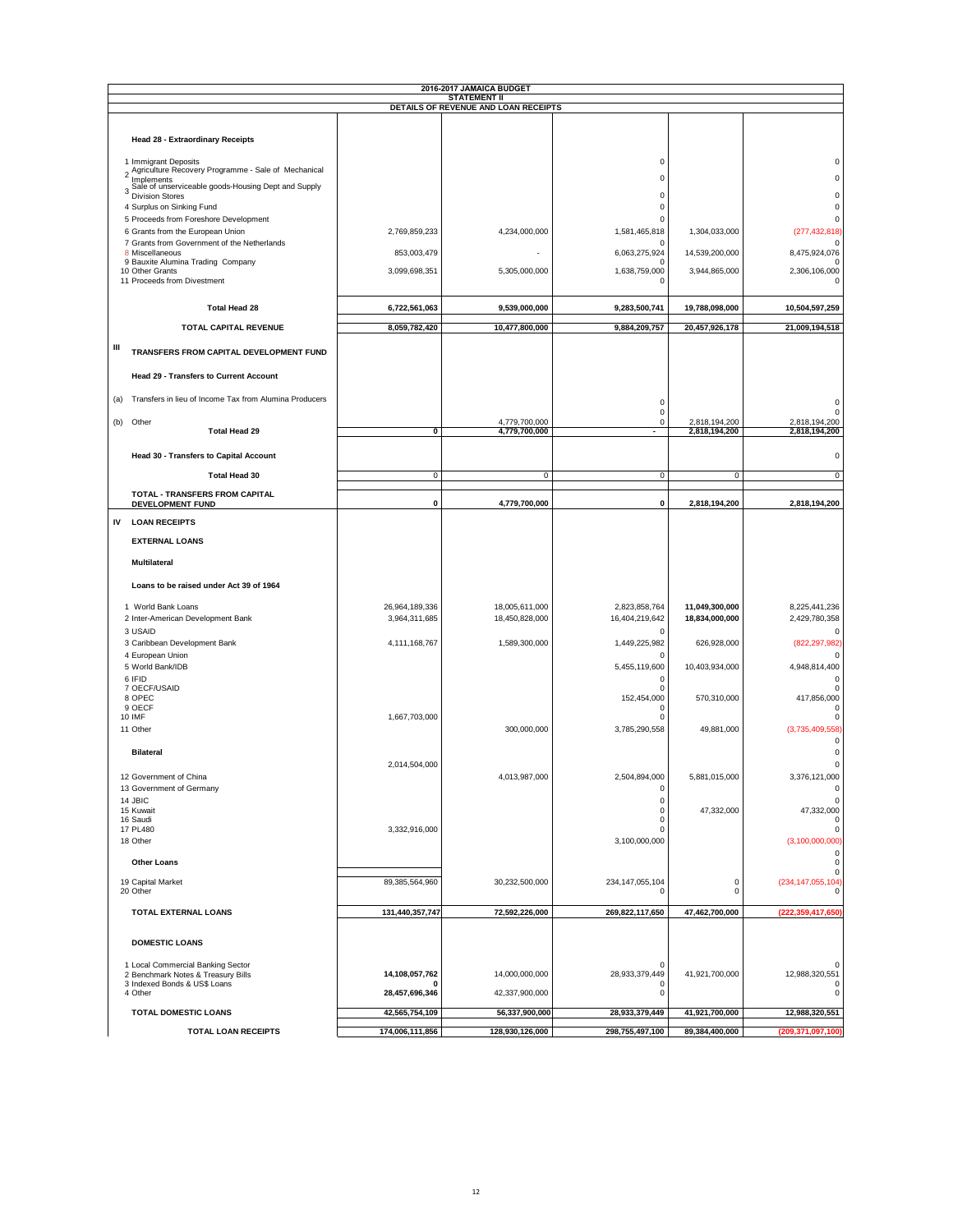|                                         |                 | 2016-2017 JAMAICA BUDGET<br><b>STATEMENT II</b> |                 |                 |                      |
|-----------------------------------------|-----------------|-------------------------------------------------|-----------------|-----------------|----------------------|
|                                         |                 | <b>DETAILS OF REVENUE AND LOAN RECEIPTS</b>     |                 |                 |                      |
|                                         |                 |                                                 |                 |                 |                      |
| <b>SUMMARY</b>                          |                 |                                                 |                 |                 |                      |
| Recurrent Revenue                       | 404.715.110.140 | 442.843.955.770                                 | 452.361.342.748 | 476.026.135.252 | 23,664,792,503       |
| Capital Revenue                         | 8,059,782,420   | 10.477.800.000                                  | 9.884.209.757   | 20.457.926.178  | 10.573.716.421       |
| Transfers from Capital Development Fund |                 | 4,779,700,000                                   |                 | 2,818,194,200   | 4,779,700,000        |
| Loan Receipts                           | 174,006,111,856 | 128.930.126.000                                 | 298,755,497,100 | 89,384,400,000  | (209, 371, 097, 100) |
| <b>TOTAL</b>                            | 586,781,004,416 | 587,031,581,770                                 | 761,001,049,605 | 588,686,655,630 | (170, 352, 888, 175) |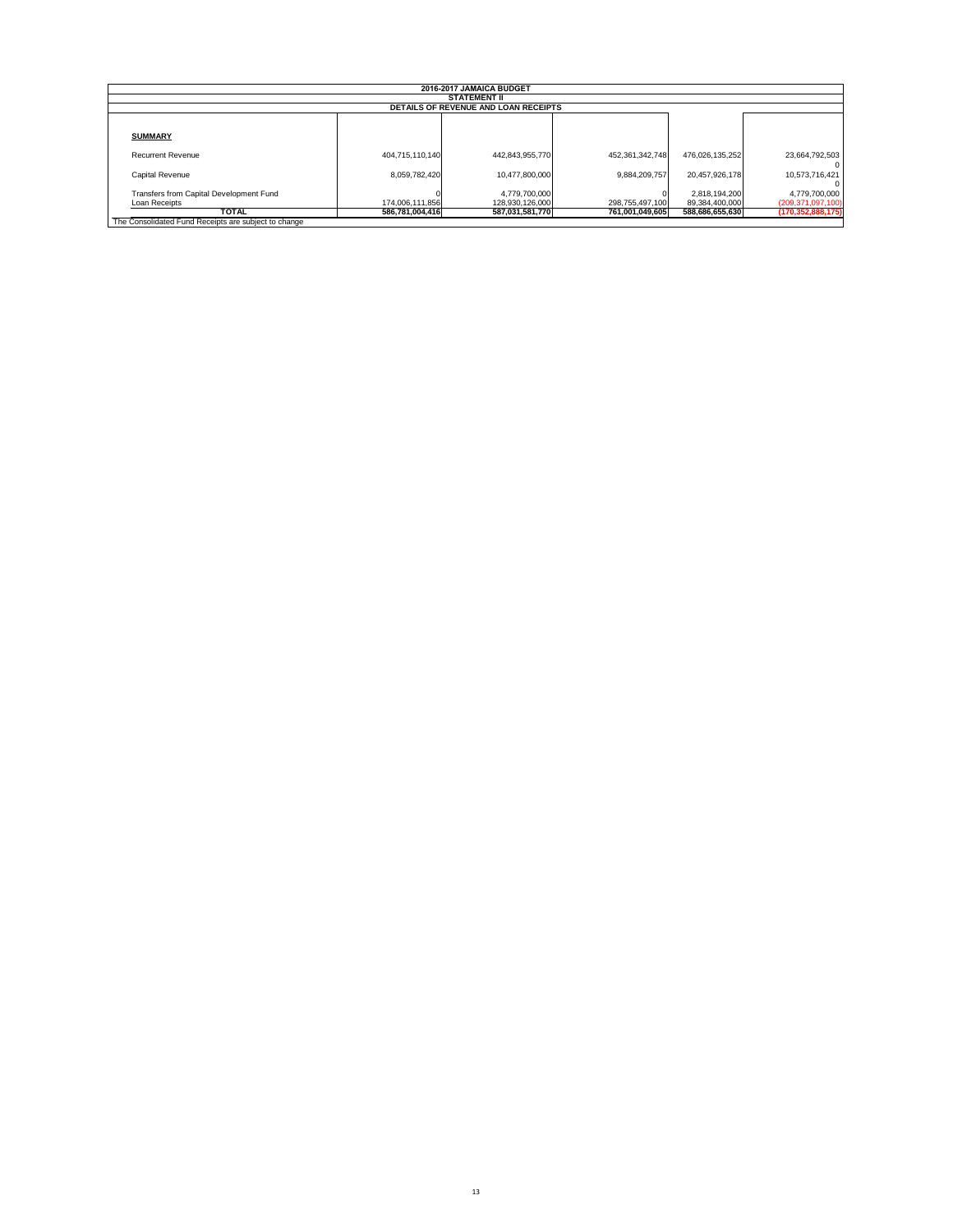### **2016-2017 JAMAICA BUDGET**

**STATEMENT III**

#### **STATEMENT OF STATUTORY EXPENDITURE CHARGED TO THE CONSOLIDATED FUND**

| Head<br>No. | <b>Head of Estimates</b>                                 | <b>Particulars of Service</b>                                                                                                                                    | Amount<br>\$'000 | <b>Statutory Authority</b>                                                                                            |
|-------------|----------------------------------------------------------|------------------------------------------------------------------------------------------------------------------------------------------------------------------|------------------|-----------------------------------------------------------------------------------------------------------------------|
| 0100        | His Excellency the Governor-<br><b>General and Staff</b> | <b>Emoluments of the Governor-General</b><br>and his personal staff as well as general<br>expenditure affiliated to the office of the<br>Governor-General        | 108,186.0        | Section 12 of the Governor-<br>General (Expenditure, Personal<br>Staff, Tax Exemptions and<br>Pensions) Act.          |
| 0200        | <b>Houses of Parliament</b>                              | Salaries and Allowances of the Clerk and<br>Deputy Clerk of the Senate and the House<br>of Representatives.                                                      | 10,133.0         | Section 47 (8) of the Constitution<br>of Jamaica.                                                                     |
| 0300        | Office of the Public Defender                            | Salary and Allowances of the Public<br>Defender.                                                                                                                 | 10,749.0         | Section 9 of the Public Defender<br>Interim Act 33/1999                                                               |
| 0400        | Office of the Contractor<br>General                      | Salary and Allowances of the Contractor<br>General.                                                                                                              | 11,122.0         | Section 11 $(1)$ and $(3)$ of the<br><b>Contractor General Act</b>                                                    |
| 0500        | <b>Auditor General</b>                                   | Salary of the Auditor General                                                                                                                                    | 7,852.0          | Section 120-122 of the<br>Constitution of Jamaica; Section<br>25-36 of the Financial<br>Administration and Audit Act. |
| 0600        | Office of the Services<br>Commissions                    | Salaries and Allowances of the Chairman<br>and members of the Public Service<br>Commissions.                                                                     | 5,899.0          | Section 124 (8) of the Constitution<br>of Jamaica.                                                                    |
| 0700        | Office of the Children's<br>Advocate                     | Salary of the Children's Advocate                                                                                                                                | 10,965.0         | The Child Care and Protection<br>Act, First Schedule                                                                  |
| 0800        | Independent Commission of<br>Investigations              | Salary of the Commissioner                                                                                                                                       | 12,038.0         | The Independent Commission of<br>Investigations Act, First<br>Schedule                                                |
| 2018        | <b>Public Debt Charges</b>                               | Payment of interest, service charges and<br>commitment fees in respect of the public<br>debt of Jamaica.                                                         | 138,458,716.0    | Section 119 of the Constitution of<br>Jamaica.                                                                        |
| 2019        | Pensions                                                 | Public Officers Pensions, Gratuities and<br>Monthly Allowances granted in pursuance<br>of the provisions of the Pensions Act.                                    | 8,372,810.0      | Section 4 of the Pensions Act.                                                                                        |
|             |                                                          | Jamaica Defence Force Pension                                                                                                                                    | 473,200.0        | Defence (Retired, Pay Pensions<br>and other Grants) Regulation,<br>1962                                               |
|             |                                                          | Governor-General's Pension                                                                                                                                       | 15,342.0         | Governor General Act                                                                                                  |
|             |                                                          | Payment of Pensions and Gratuities to<br>Teachers in accordance with the Pensions<br>Act                                                                         | 6,672,536.0      | The Pensions (Teachers) Act.                                                                                          |
|             |                                                          | Refund of Contributions by Police Sub-<br>Officers and Men                                                                                                       | 33.0             | Constabulary Force Act                                                                                                |
|             |                                                          | Payment of Pensions, Gratuities or other<br>allowances to Sub-Officers and<br>Constables of the Police Force in<br>accordance with the Constabulary Force<br>Act | 4,095,436.0      | Section 59 of the Constabulary<br>Force Act.                                                                          |
|             |                                                          | Special Constabulary Pensions and<br>Gratuities                                                                                                                  | 365,311.0        | Constables (Special) Act                                                                                              |
|             |                                                          | Refund of Contributions by Men of the<br>Special Constabulary                                                                                                    | 10.0             | Constables (Special) Act                                                                                              |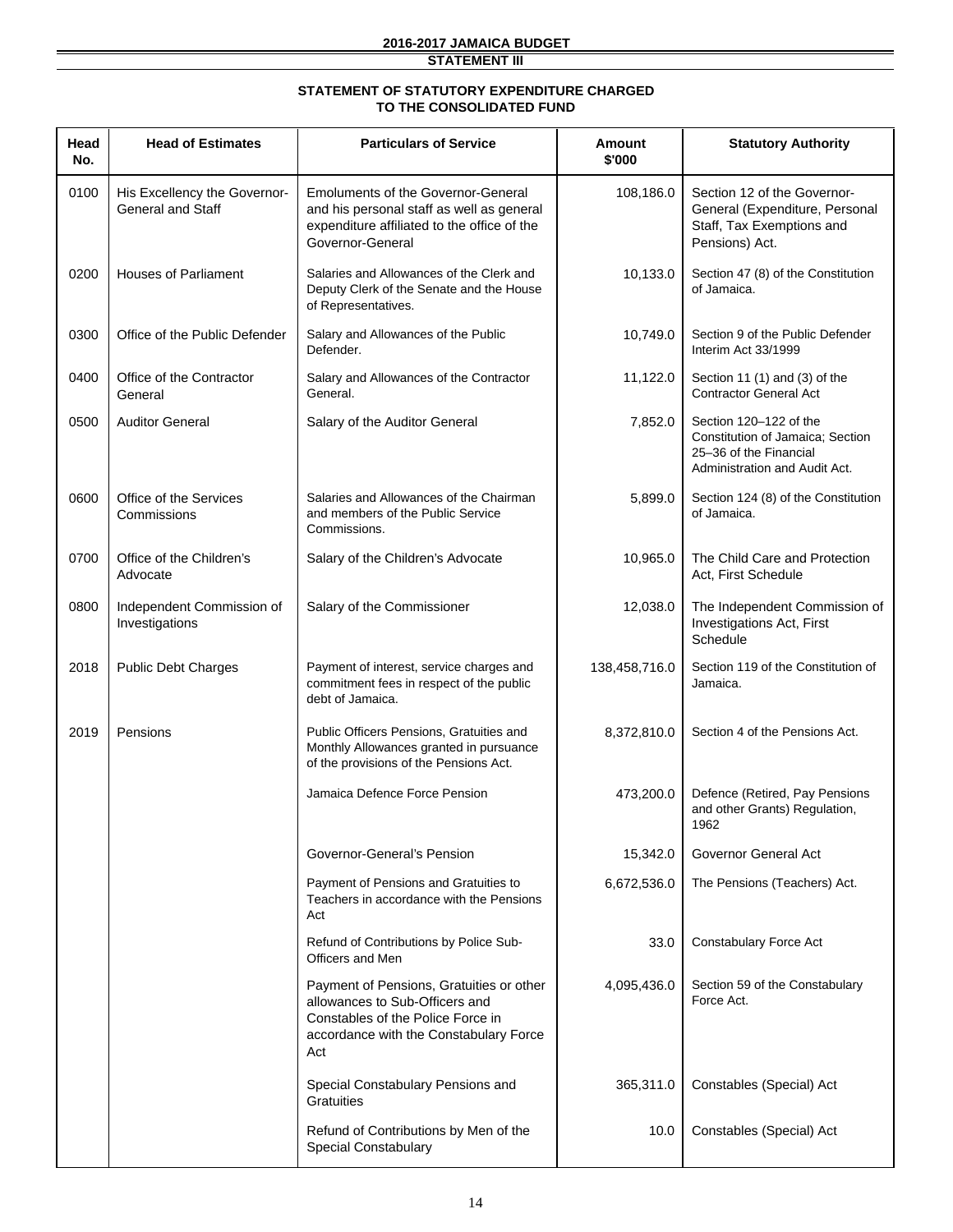### **2016-2017 JAMAICA BUDGET**

**STATEMENT III**

### **STATEMENT OF STATUTORY EXPENDITURE CHARGED TO THE CONSOLIDATED FUND**

| Head<br>No. | <b>Head of Estimates</b>                   | <b>Particulars of Service</b>                                                                                                                                                                                                 | Amount<br>\$'000 | <b>Statutory Authority</b>                                                                                                   |
|-------------|--------------------------------------------|-------------------------------------------------------------------------------------------------------------------------------------------------------------------------------------------------------------------------------|------------------|------------------------------------------------------------------------------------------------------------------------------|
|             |                                            | Payment of retiring allowances, Widows'<br>allowances or gratuity to legislators in<br>accordance with the provisions of the<br>Retiring Allowance (Legislative Service)<br>Act, and/or The Pensions (Prime<br>Minister) Act. | 150,520.0        | Section 12 of the Retiring<br>Allowances (Legislative Service)<br>Act and Section 7 of the<br>Pensions (Prime Minister) Act. |
|             |                                            | Payment of Pensions in accordance with<br>the Provisions of the Pensions (Civil<br>Service Family Benefits) Act.                                                                                                              | 90,930.0         | Pensions (Civil Service Family<br>Benefits) Act.                                                                             |
|             |                                            | Refund of Family Benefits Contributions<br>in accordance with the Provisions of the<br>Pensions (Civil Service Family Benefits)<br>Act.                                                                                       | 32,760.0         | Section 10 of the Pensions (Civil<br>Service Family Benefits) Act.                                                           |
|             |                                            | Payment of Pensions to the retired<br>members of the Electoral Commission<br>and their widows                                                                                                                                 | 4.0              | The Pensions Act                                                                                                             |
|             |                                            | Payment of Pensions to the retired<br>Ombudsmen and their widows.                                                                                                                                                             | 5.0              | The Ombudsman Act                                                                                                            |
|             |                                            | Payment of Pensions to the retired<br>Contractor General and his widow in<br>accordance with the Contractor General<br>Act.                                                                                                   | 14,991.0         | The Contractor General Act                                                                                                   |
|             |                                            | Jamaica Agricultural Society Pensions                                                                                                                                                                                         | 7,085.0          | <b>Provident Fund Act</b>                                                                                                    |
|             |                                            | Payment of Pensions to retired Parish<br>Councillors and/or their widows in<br>accordance with the provisions of the<br>Retiring Allowances (Parish Councillors)<br>Act                                                       | 75,535.0         | Parish Councillors Act 2005                                                                                                  |
|             |                                            | Payment of Pensions to the former<br>employees, Jamaica Railway<br>Corporation.                                                                                                                                               | 178,835.0        | Jamaica Railway Corporation<br>(Pensions) Regulations                                                                        |
|             |                                            | <b>Total Pensions</b>                                                                                                                                                                                                         | 20,545,343.0     |                                                                                                                              |
| 2823        | Court of Appeal                            | Payment of Salaries to the Judges of the<br>Court of Appeal                                                                                                                                                                   | 106,936.0        | Section 107 (1) of the<br>Constitution of Jamaica                                                                            |
| 2825        | <b>Director of Public</b><br>Prosecutions  | Payment of Salary to the Director of<br><b>Public Prosecutions</b>                                                                                                                                                            | 6,996.0          | Section 95 (2) of the Constitution<br>of Jamaica                                                                             |
| 2829        | Supreme Court                              | Payment of Salaries to the Judges of the<br>Supreme Court                                                                                                                                                                     | 416,064.0        | Section 101 (2) of the<br>Constitution of Jamaica                                                                            |
|             |                                            | <b>Total Recurrent</b>                                                                                                                                                                                                        | 159,710,999.0    |                                                                                                                              |
| 2018A       | <b>Public Debt Amortization</b><br>Charges | <b>Internal Debt</b>                                                                                                                                                                                                          | 26,811,577.0     | Section 119 of the Constitution<br>of Jamaica                                                                                |
|             |                                            | <b>External Debt</b>                                                                                                                                                                                                          | 50,748,487.0     | Section 119 of the Constitution<br>of Jamaica                                                                                |
|             |                                            | <b>Total Capital</b>                                                                                                                                                                                                          | 77,560,064.0     |                                                                                                                              |
|             |                                            | <b>Grand Total Recurrent and Capital</b>                                                                                                                                                                                      |                  |                                                                                                                              |
|             |                                            |                                                                                                                                                                                                                               |                  |                                                                                                                              |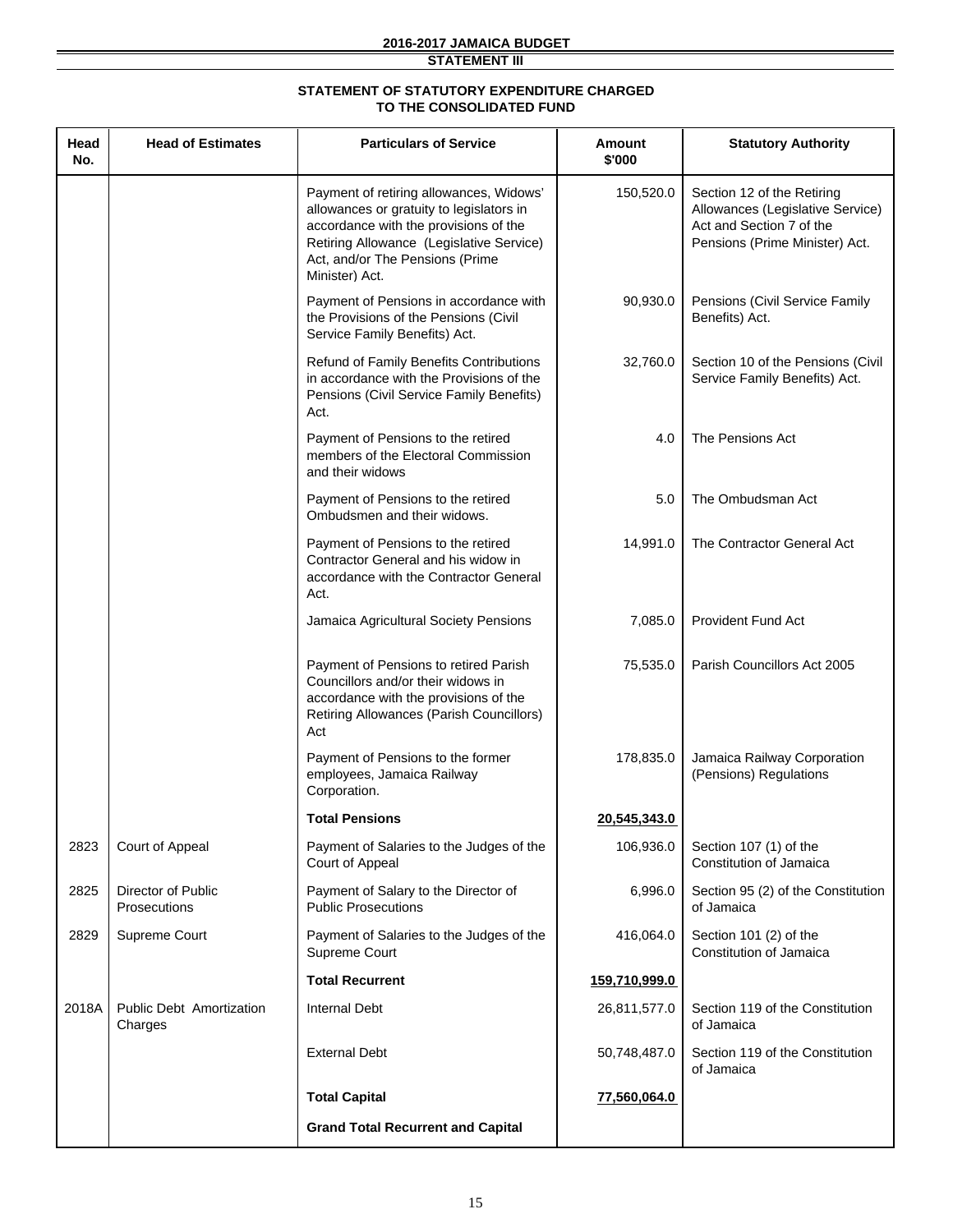**(Statement Showing the Works to which Institutional Loans and Grants are Applied)**

**\$'000**

| Service                                                                        |        | <b>Heads of</b>                   | <b>Revised</b>              | <b>Estimates 2016-2017</b> |                 |              |  |
|--------------------------------------------------------------------------------|--------|-----------------------------------|-----------------------------|----------------------------|-----------------|--------------|--|
|                                                                                |        | <b>Estimates</b><br>(Activity No. | <b>Estimates</b><br>2015-16 | GOJ                        | <b>External</b> |              |  |
| <b>Agriculture</b>                                                             |        |                                   |                             |                            |                 |              |  |
| Rural Economic Development Initiative                                          | 15000B | (9441)                            | 351,415.00                  | 2,500.00                   | 590,295.00      | 592,795.00   |  |
| Agricultural Competitiveness Programme                                         | 51000B | (9348)                            |                             |                            |                 |              |  |
| (formerly Rural Competitiveness Programme)                                     |        |                                   | 691,177.00                  |                            | 465,789.00      | 465,789.00   |  |
| Diversification of the Caribbean Livestock                                     | 51000B | (9349)                            |                             |                            |                 |              |  |
| through the Production of Small Ruminants                                      |        |                                   | 56,621.00                   | 15,905.00                  | 18,864.00       | 34,769.00    |  |
| Enhancing the Resilience of the Agricultural                                   | 51000B | (9399)                            |                             |                            |                 |              |  |
| Sector and Coastal Areas                                                       | 51000B |                                   | 126,844.00                  | 7,000.00                   | 103,427.00      | 110,427.00   |  |
| Banana Accompanying Measures (BAMS)                                            |        | (9423)                            | 172,329.00                  | 6,650.00                   | 136,945.00      | 143,595.00   |  |
| <b>Promoting Community Based Climate</b><br>Resilience in the Fisheries Sector | 51000B | (9480)                            | 11,000.00                   | 3,041.00                   | 9,898.00        | 12,939.00    |  |
| <b>Total Agriculture</b>                                                       |        |                                   | 1,409,386.00                | 35,096.00                  | 1,325,218.00    | 1,360,314.00 |  |
| <b>Education</b>                                                               |        |                                   |                             |                            |                 |              |  |
| USAID/MOE Education Partnership for                                            | 41000B | (9444)                            |                             |                            |                 |              |  |
| Improved Literacy Outcomes<br>School Feeding Modernization Programme           | 41000B | (9340)                            | 178,589.00                  | 42,201.00                  | 10,801.00       | 53,002.00    |  |
| (IDB)                                                                          |        |                                   | 1,685.00                    |                            |                 | 0.00         |  |
| Early Childhood Development Project (IBRD)                                     | 41000B | (9237)                            |                             |                            |                 |              |  |
| Primary Education Support Project (IDB)                                        | 41000B | (9220)                            | 26,650.00                   |                            | 36,500.00       | 36,500.00    |  |
|                                                                                |        |                                   | 107,697.00                  | 8,707.00                   |                 | 8,707.00     |  |
| Promoting Quality Education and Advancing                                      | 41000B | (9419)                            |                             |                            |                 |              |  |
| the Reality of a Child Friendly Environment                                    |        |                                   |                             |                            |                 |              |  |
| University of Technology Enhancement                                           | 41000B | (9088)                            | 20,000.00                   |                            | 29,637.00       | 29,637.00    |  |
| Project                                                                        |        |                                   | 561,850.00                  |                            | 626,928.00      | 626,928.00   |  |
| Education System Transformation Programme 41000B                               |        | (9331)                            |                             |                            |                 |              |  |
| (IBRD/IADB)<br>Technology to Empower Individuals and                           | 41000B | (9443)                            | 678,889.00                  | 517,160.00                 |                 | 517,160.00   |  |
| Communities for Development (Bill and                                          |        |                                   |                             |                            |                 |              |  |
| Melinda Gates Foundation)                                                      |        |                                   | 146,053.00                  | 20,000.00                  | 92,048.00       | 112,048.00   |  |
| Construction of Early Childhood Institutions                                   | 41000B | (9485)                            |                             |                            |                 |              |  |
| Strengthening the School Feeding                                               | 41000B | (9504)                            | 63,710.00                   |                            |                 | 0.00         |  |
| Programme in Jamaica                                                           |        |                                   |                             | 960.00                     | 12,000.00       | 12,960.00    |  |
| <b>Total Education</b>                                                         |        |                                   | 1,785,123.00                | 589,028.00                 | 807,914.00      | 1,396,942.00 |  |
| <b>Health</b>                                                                  |        |                                   |                             |                            |                 |              |  |
| Programme for Reduction of Maternal and<br>Child Mortality (PROMAC) in Jamaica | 42000B | (9430)                            | 340,000.00                  |                            | 501,254.00      | 501,254.00   |  |
| HIV Prevalence in Most-at-Risk Population                                      | 42000B | (9337)                            |                             |                            |                 |              |  |
| Reduced (USAID)                                                                |        |                                   | 307,977.00                  | 59,582.00                  | 302,000.00      | 361,582.00   |  |
| Transformational Funding Mechanism (TFM)                                       | 42000B | (9418)                            |                             |                            |                 |              |  |
|                                                                                |        |                                   | 368,555.00                  |                            |                 | 0.00         |  |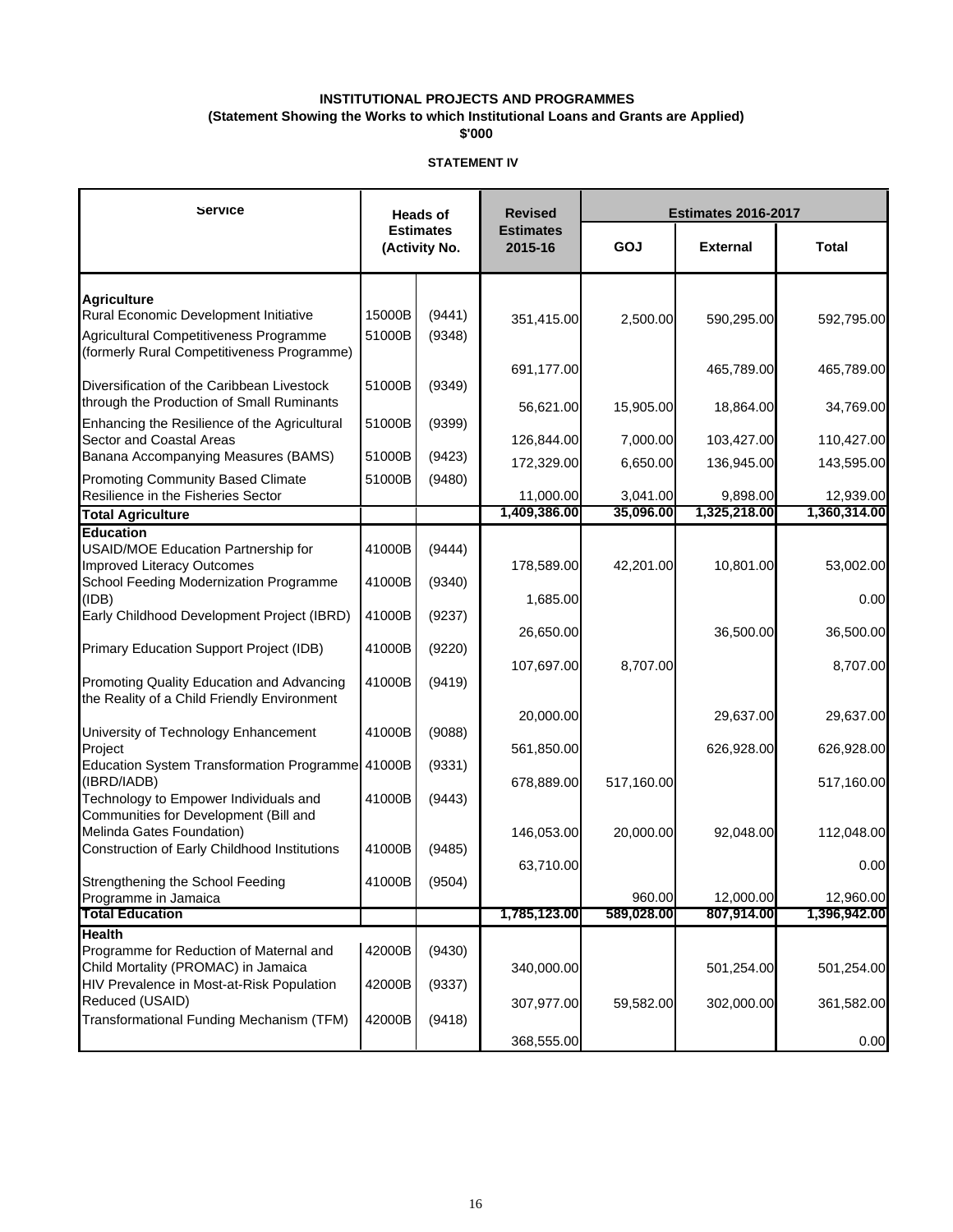**(Statement Showing the Works to which Institutional Loans and Grants are Applied)**

**\$'000**

| Service                                                                 |        | <b>Heads of</b>                   | <b>Revised</b>              | <b>Estimates 2016-2017</b> |              |              |
|-------------------------------------------------------------------------|--------|-----------------------------------|-----------------------------|----------------------------|--------------|--------------|
|                                                                         |        | <b>Estimates</b><br>(Activity No. | <b>Estimates</b><br>2015-16 | GOJ<br><b>External</b>     |              | Total        |
|                                                                         |        |                                   |                             |                            |              |              |
| Support to the National HIV/AIDS Response                               | 42000B | (9481)                            |                             |                            |              |              |
| in Jamaica (formerly New Funding<br>Mechanism)                          |        |                                   |                             |                            |              |              |
| Strengthening of Health Systems in Jamaica                              | 42000B | (9484)                            | 117,121.00                  | 90,374.00                  | 533,625.00   | 623,999.00   |
|                                                                         |        |                                   | 5,000.00                    |                            | 26,040.00    | 26,040.00    |
| Institutional Strengthening to Improve National                         | 42000B | (9476)                            |                             |                            |              |              |
| Surveillance, Prevention and Control of                                 |        |                                   |                             |                            |              |              |
| infectious disease                                                      |        |                                   | 20,000.00                   |                            | 6,855.00     | 6,855.00     |
| <b>Total Health</b>                                                     |        |                                   | 1,158,653.00                | 149,956.00                 | 1,369,774.00 | 1,519,730.00 |
| <b>Housing</b>                                                          |        |                                   |                             |                            |              |              |
| Jamaica Economical Housing Project                                      | 65000B | (9356)                            | 1,282,000.00                |                            |              |              |
| <b>Total Housing</b>                                                    |        |                                   | 1,282,000.00                | 0.00                       | 0.00         | 0.00         |
| <b>Transport and Communication</b>                                      |        |                                   |                             |                            |              |              |
| Transportation Infrastructure Rehabilitation                            | 65000B | (9238)                            |                             |                            |              |              |
| Programme (IDB)                                                         |        |                                   | 448,878.00                  |                            | 2,588.00     | 2,588.00     |
| Road Improvement Programme                                              | 65000B | (9335)                            | 4,593.00                    |                            |              | 0.00         |
| Palisadoes Shoreline and Road Project                                   | 65000B | (9334)                            | 11,618.00                   | 8,000.00                   |              | 8,000.00     |
| Road Rehabilitation Project II (Kuwait Fund for                         | 65000B | (9313)                            |                             |                            |              |              |
| Arab Economic Development)                                              |        |                                   |                             | 54,642.00                  | 47,332.00    | 101,974.00   |
| Rural Road Rehabilitation Project II (OPEC)                             | 65000B | (9311)                            |                             |                            |              |              |
| Major Infrastructure for Development                                    | 65000B | (9421)                            | 357,100.00                  | 259,690.00                 | 570,310.00   | 830,000.00   |
| Programme (MIDP)                                                        |        |                                   | 3,596,488.00                | 1,287,397.00               | 5,690,222.00 | 6,977,619.00 |
|                                                                         |        |                                   |                             |                            |              | 0.00         |
| <b>Total Transport and Communication</b>                                |        |                                   | 4,418,677.00                | 1,609,729.00               | 6,310,452.00 | 7,920,181.00 |
| <b>Water and Sewerage</b>                                               |        |                                   |                             |                            |              |              |
| Tropical Storm Nicole - KMA Drainage Project                            | 65000B | (9359)                            |                             |                            |              |              |
| (CDB)                                                                   |        |                                   | 1,000.00                    |                            |              |              |
| Support to Update the Jamaica Water<br>Resoures Development Master Plan | 67000B | (9491)                            |                             |                            |              |              |
| Hermitage Dam Rehabilitation Study                                      | 67000B |                                   | 5,310.00                    | 4,840.00                   | 13,616.00    | 18,456.00    |
|                                                                         |        |                                   |                             | 7,747.00                   | 30,988.00    | 38,735.00    |
| <b>School Sanitation Project</b>                                        | 15000B | (9451)                            |                             |                            |              |              |
| <b>Total Water and Sewerage</b>                                         |        |                                   | 6,310.00                    | 12,587.00                  | 44,604.00    | 57,191.00    |
| <b>Mining and Energy</b>                                                |        |                                   |                             |                            |              |              |
| Developing an Energy Services Company                                   | 40000B | (9376)                            |                             |                            |              |              |
| (ESCO) Industry in Jamaica                                              |        |                                   | 23,145.00                   | 2,148.00                   |              | 2,148.00     |
| Enhancing the ICT Regulatory Environment                                | 56000B | (9431)                            |                             |                            |              |              |
|                                                                         |        |                                   | 5,017.00                    |                            |              | 0.00         |
| Energy Efficiency and Conservation Loan<br>Programme                    | 56000B | (9372)                            |                             |                            |              | 0.00         |
| Energy Security and Efficiency Enhancement                              | 56000B | (9353)                            | 379,832.00                  |                            |              |              |
| Project                                                                 |        |                                   | 362,040.00                  | 2,700.00                   | 357,004.00   | 359,704.00   |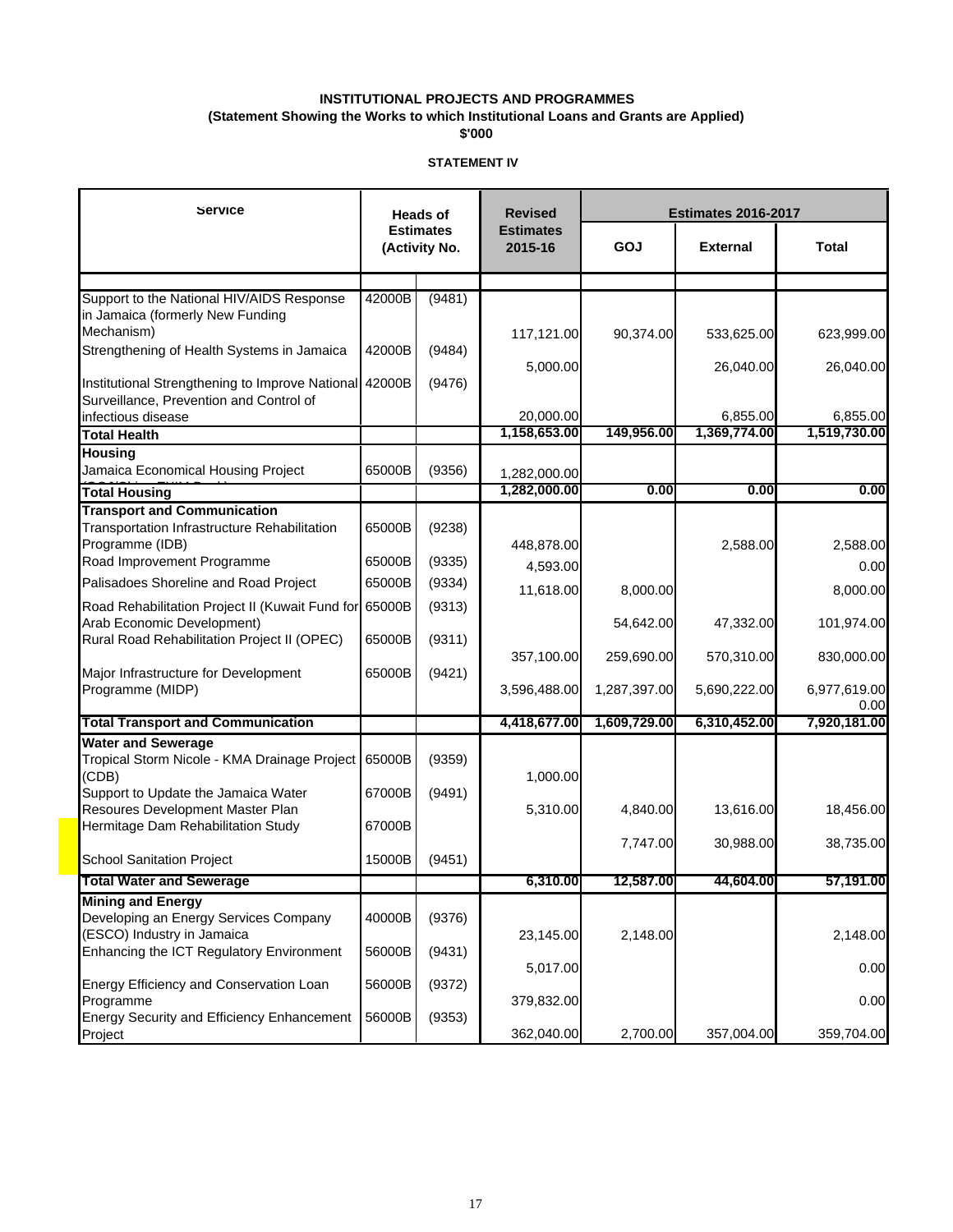**(Statement Showing the Works to which Institutional Loans and Grants are Applied)**

**\$'000**

| Service                                                                                                                                                          |                  | <b>Heads of</b>                   | <b>Revised</b>              | <b>Estimates 2016-2017</b> |                        |                        |  |
|------------------------------------------------------------------------------------------------------------------------------------------------------------------|------------------|-----------------------------------|-----------------------------|----------------------------|------------------------|------------------------|--|
|                                                                                                                                                                  |                  | <b>Estimates</b><br>(Activity No. | <b>Estimates</b><br>2015-16 | GOJ                        | <b>External</b>        |                        |  |
|                                                                                                                                                                  |                  |                                   |                             |                            |                        |                        |  |
| Establishment of OLADE's Caribbean Sub-                                                                                                                          | 56000B           | (9400)                            |                             |                            |                        |                        |  |
| Regional Office in Jamaica                                                                                                                                       |                  |                                   | 13,579.00<br>783,613.00     | 1,364.00<br>6,212.00       | 5,835.00<br>362,839.00 | 7,199.00<br>369,051.00 |  |
| <b>Total Mining and Energy</b>                                                                                                                                   |                  |                                   |                             |                            |                        |                        |  |
| Environment<br>National Quick Start Programme Trust Fund<br>Project (formerly Globally Harmonized System<br>of the Classification and Labelling of<br>Chemicals) | 67000B           | (9391)                            | 15,200.00                   |                            | 7,292.00               | 7,292.00               |  |
| HCFC Phase Out Management Plan                                                                                                                                   | 67000B           | (9429)                            |                             |                            |                        |                        |  |
| Implementation<br>Strengthening the Operational and Financial<br>Sustainability of the National Area Protected                                                   | 67000B           | (9370)                            | 9,500.00                    |                            | 16,251.00              | 16,251.00              |  |
| System (UNDP)                                                                                                                                                    |                  |                                   | 58,748.00                   | 400.0                      | 65,760.00              | 66,160.00              |  |
| Enhancing the Resilience of the Agricultural<br>Sector and Coastal Areas                                                                                         | 17000B           | (9399)                            | 8,791.00                    |                            | 17,000.00              | 17,000.00              |  |
| Enhancing the Resilience of the Agricultural<br>Sector and Coastal Areas<br>Third National Communication and Biennial                                            | 67000B<br>67000B | (9399)<br>(9455)                  | 3,770.00                    |                            | 150,000.00             | 150,000.00             |  |
| Update Report to the UNFCCC<br>Mitigating the Threat of Invasive Alien Species                                                                                   | 67000B           | (9343)                            | 35,600.00                   |                            | 35,555.00              | 35,555.00              |  |
| in the Insular Caribbean (CIDA)                                                                                                                                  |                  |                                   |                             |                            |                        | 0.00                   |  |
| Pilot Programme for Climate Resilience                                                                                                                           | 20000B           | (9365)                            |                             |                            |                        | 0.00                   |  |
| Pilot Programme for Climate Resilience Phase<br>II - Improving Climate Data and Information                                                                      | 20000B           | (9394)                            |                             |                            |                        |                        |  |
| Management<br>Pilot Programme for Climate Resilience II -<br>Mainstreaming Climate Change Adaptation                                                             | 67000B           | (9475)                            | 9,001.00                    |                            | 200,000.00             | 200,000.00             |  |
|                                                                                                                                                                  |                  |                                   | 11,315.00                   |                            | 250,000.00             | 250,000.00             |  |
| National Biodiversity Planning                                                                                                                                   | 67000B           | (9472)                            | 11,393.00                   |                            | 14,900.00              | 14,900.00              |  |
| Integrated Management of the Yallahs/Hope<br>River Watershed Management Area<br>Integrating Water, Land and Ecosystems                                           | 67000B           | (9408)                            | 28,038.00                   | 5,595.00                   | 59,925.00              | 65,520.00              |  |
| Management in Caribbean Small Island<br><b>Developing States</b>                                                                                                 | 67000B           | (9505)                            | 0.00                        |                            | 3,606.00               | 3,606.00               |  |
| Portmore-Hagen Climate Change Park                                                                                                                               | 72000B           | (9502)                            |                             |                            |                        |                        |  |
| Community Based Landslide Risk Reduction                                                                                                                         | 72000B           | (9322)                            |                             | 14,500.00                  | 20,000.00              | 34,500.00              |  |
| (Japan Social Development Fund/IBRD)<br>Jamaica Disaster Vulnerability Reduction                                                                                 | 15000B           | (9488)                            | 171,541.00                  |                            |                        | 0.00                   |  |
| Project                                                                                                                                                          |                  |                                   |                             |                            | 40,000.00              | 40,000.00              |  |
| <b>Total Environment</b>                                                                                                                                         |                  |                                   | 362,897.00                  | 20,495.00                  | 880,289.00             | 900,784.00             |  |
| <b>Social Protection</b><br>Social Protection Project II                                                                                                         | 40000B           | (9461)                            | 3,763,240.00                | 2,911,620.00               | 1,398,227.00           | 4,309,847.00           |  |
| Social and Economic Inclusion of Persons<br><b>With Disabilities</b>                                                                                             | 40000B           | (9422)                            | 72,000.00                   |                            | 70,877.00              | 70,877.00              |  |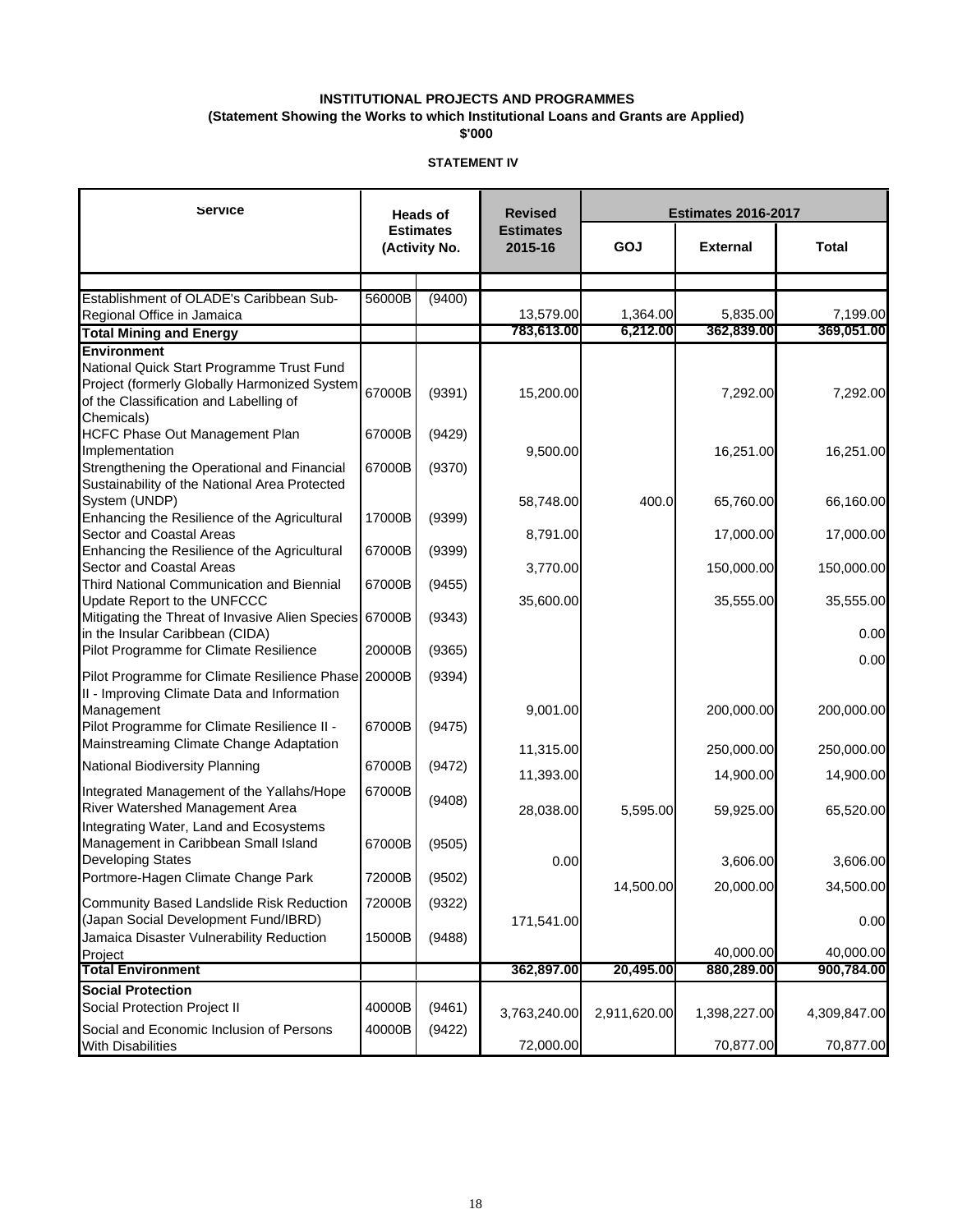**(Statement Showing the Works to which Institutional Loans and Grants are Applied)**

**\$'000**

| Service                                      |        | <b>Heads of</b>                   | <b>Revised</b>              | <b>Estimates 2016-2017</b><br>GOJ<br><b>External</b><br>Total |              |              |
|----------------------------------------------|--------|-----------------------------------|-----------------------------|---------------------------------------------------------------|--------------|--------------|
|                                              |        | <b>Estimates</b><br>(Activity No. | <b>Estimates</b><br>2015-16 |                                                               |              |              |
|                                              |        |                                   |                             |                                                               |              |              |
| Integrated Social Protection and Labour      | 40000B | (9416)                            |                             |                                                               |              |              |
| Programme                                    |        |                                   | 743,396.00                  |                                                               | 243,000.00   | 243,000.00   |
| Advancing Decent Work for Domestic           | 40000B | (9417)                            |                             |                                                               |              |              |
| Employees                                    |        |                                   | 350.00                      |                                                               |              | 0.00         |
| Integrated Support to Jamaica Social         | 40000B | (9487)                            |                             |                                                               |              |              |
| <b>Protection Strategy</b>                   |        |                                   | 1,080,000.00                |                                                               | 1,599,872.00 | 1,599,872.00 |
| Support to Improve the Lives of Persons with | 40000B | (9354)                            |                             |                                                               |              |              |
| Disabilities (IDB)                           |        |                                   | 23,505.00                   |                                                               |              | 0.00         |
| <b>Total Social Protection</b>               |        |                                   | 5,682,491.00                | 2,911,620.00                                                  | 3,311,976.00 | 6,223,596.00 |
| <b>Security and Justice</b>                  |        |                                   |                             |                                                               |              |              |
| Development of a National Identification     | 15000B | (9390)                            |                             |                                                               |              |              |
| System (KPRF)                                |        |                                   | 24,916.00                   |                                                               | 14,984.00    | 14,984.00    |
| Justice, Security, Accountability and        | 26000B | (9453)                            |                             |                                                               |              |              |
| <b>Transparency Project (JSAT)</b>           |        |                                   | 22,776.00                   |                                                               | 177,000.00   | 177,000.00   |
| Citizen Security and Social Cohesion in      | 28000B | (9482)                            |                             |                                                               |              |              |
| Jamaica                                      |        |                                   | 9,477.00                    |                                                               |              | 0.00         |
| Justice, Security, Accountability and        | 28000B | (9453)                            |                             |                                                               |              |              |
| Transparency Project (JSAT)                  |        |                                   | 70,065.00                   |                                                               | 145,589.00   | 145,589.00   |
| Citizen Security and Justice Programme III   | 26000B | (9457)                            |                             |                                                               |              |              |
| (IDB/DFID/DFATD/EU)                          |        |                                   | 819,236.00                  | 52,750.00                                                     | 967,250.00   | 1,020,000.00 |
| Citizen Security and Justice Programme III   | 28000B | (9457)                            |                             |                                                               |              |              |
| (IDB/DFID/DFATD/EU)                          |        |                                   | 145,000.00                  |                                                               | 181,000.00   | 181,000.00   |
| Jamaica National Crime Victimisation Survey  | 26000B | (9409)                            |                             |                                                               |              |              |
| (JNCVS)                                      |        |                                   | 0.00                        |                                                               | 27,200.00    | 27,200.00    |
| Rehabilitation and Reintegration of Local    | 26000B | (9316)                            |                             |                                                               |              |              |
| Offenders and Deported Persons (BFCO)        |        |                                   | 7,000.00                    |                                                               | 3,000.00     | 3,000.00     |
| JCF Accountability Programme (Support to     | 28000B | (9412)                            |                             |                                                               |              |              |
| INDECOM)                                     |        |                                   | 126,536.00                  |                                                               |              | 0.00         |
| Jamaica Constabulary Force (JCF) Reform      | 26000B | (9428)                            |                             |                                                               |              |              |
| Programme                                    |        |                                   | 50,000.00                   |                                                               |              | 0.00         |
| Caribbean Anti-Corruption Programme          | 28000B | (9500)                            |                             |                                                               |              |              |
| (Support to INDECOM)                         |        |                                   |                             |                                                               | 150,027.00   | 150,027.00   |
| Justice Undertakings for Social              | 28000B | (9388)                            |                             |                                                               |              |              |
| Transformation (JUST)                        |        |                                   | 203,000.00                  |                                                               | 125,088.00   | 125,088.00   |
| <b>Total Security and Justice</b>            |        |                                   | 1,478,006.00                | 52,750.00                                                     | 1,791,138.00 | 1,843,888.00 |
| <b>Youth Development</b>                     |        |                                   |                             |                                                               |              |              |
| Youth Development Programme (IDB)            | 45000B | (9089)                            | 70,249.00                   |                                                               |              |              |
| <b>Total Youth Development</b>               |        |                                   | 70,249.00                   | 0.00                                                          | 0.00         | 0.00         |
| <b>Social Infrastructure</b>                 |        |                                   |                             |                                                               |              |              |
| Poverty Reduction Programme III              | 15000B | (9438)                            |                             |                                                               |              |              |
|                                              |        |                                   | 810,788.00                  |                                                               | 93,012.00    | 93,012.00    |
| <b>Community Investment Project</b>          | 15000B | (9442)                            | 1,955.00                    |                                                               |              | 0.00         |
| Inner City Basic Services                    | 15000B | (9435)                            |                             |                                                               |              |              |
| Basic Needs Trust Fund (BNTF7)               |        |                                   | 35,544.00                   |                                                               |              | 0.00         |
|                                              | 15000B | (9440)                            | 320,000.00                  | 20,493.00                                                     | 439,367.00   | 459,860.00   |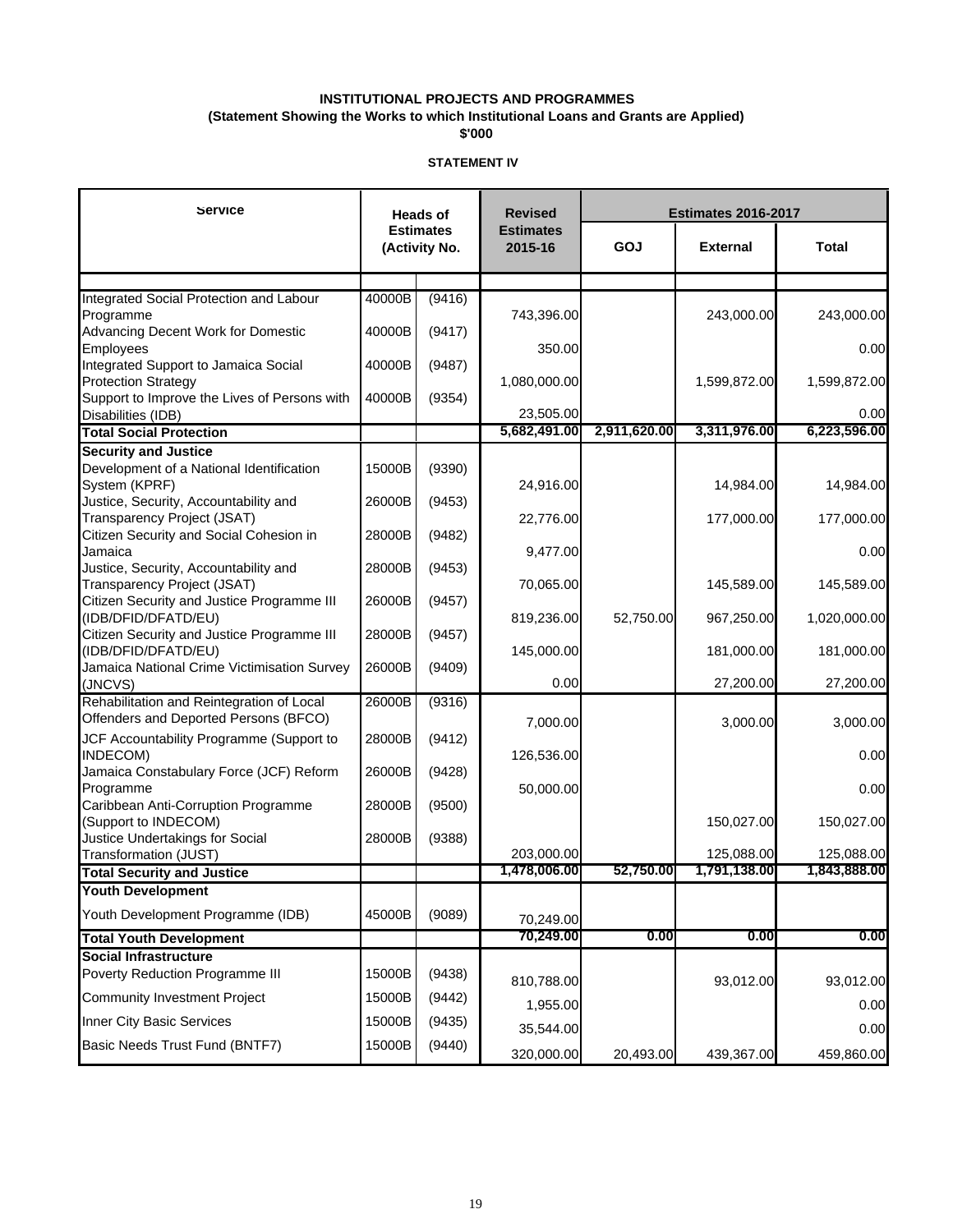**(Statement Showing the Works to which Institutional Loans and Grants are Applied)**

**\$'000**

| Service                                                                                                                |                  | <b>Heads of</b>                   | <b>Revised</b>              | <b>Estimates 2016-2017</b> |                            |                            |
|------------------------------------------------------------------------------------------------------------------------|------------------|-----------------------------------|-----------------------------|----------------------------|----------------------------|----------------------------|
|                                                                                                                        |                  | <b>Estimates</b><br>(Activity No. | <b>Estimates</b><br>2015-16 | GOJ<br><b>External</b>     |                            | Total                      |
|                                                                                                                        |                  |                                   |                             |                            |                            |                            |
| Basic Needs Trust Fund (BNTF6)                                                                                         | 15000B           | (9436)                            | 7,022.00                    |                            |                            |                            |
| Basic Needs Trust Fund (BNTF8)                                                                                         | 15000B           | (9506)                            |                             |                            |                            |                            |
| Poverty Reduction Programme IV                                                                                         | 15000B           | (9471)                            | 0.00                        | 10,000.00                  | 190,000.00                 | 200,000.00                 |
| Jamaica Integrated Community Development<br>Project                                                                    | 15000B           | (9452)                            | 100,000.00                  | 10,000.00                  | 390,000.00                 | 400,000.00                 |
| <b>Total Social Infrastructure</b>                                                                                     |                  |                                   | 250,156.00<br>1,525,465.00  | 40,493.00                  | 305,084.00<br>1,417,463.00 | 305,084.00<br>1,457,956.00 |
| <b>Economic Reform</b>                                                                                                 |                  |                                   |                             |                            |                            |                            |
| Implementation of the Electronic Government<br>Procurement in Jamaica<br><b>Fiscal Administration Modernisation</b>    | 20000B<br>20000B | (9379)<br>(9381)                  | 62,300.00                   |                            |                            |                            |
| Programme (IADB)<br>European Development Fund (EDF)<br>Economic Partnership Agreement (EPA)                            | 20000B           | (9397)                            | 1,920,935.00                |                            | 2,587,870.00               | 2,587,870.00               |
| <b>Capacity Building Project</b>                                                                                       |                  |                                   | 27,960.00                   |                            | 18,660.00                  | 18,660.00                  |
| <b>Total Economic Reform</b>                                                                                           |                  |                                   | 2,011,195.00                | 0.00                       | 2,606,530.00               | 2,606,530.00               |
| <b>Public Sector Transformation</b><br><b>Public Sector Modernisation Programme</b>                                    | 16000B           | (9263)                            | 293,557.00                  | 69,000.00                  | 664,272.00                 | 733,272.00                 |
| Support to the MoFP Transformation                                                                                     | 20000B           | (9478)                            |                             |                            |                            |                            |
| Programme<br>Strategic Public Sector Transformation Project 20000B                                                     |                  | (9463)                            | 30,863.00                   | 11,500.00                  | 24,034.00                  | 35,534.00                  |
|                                                                                                                        |                  |                                   | 216,036.00                  | 25,000.00                  | 626,768.00                 | 651,768.00                 |
| <b>Total Public Sector Transformation</b>                                                                              |                  |                                   | 540,456.00                  | 105,500.00                 | 1,315,074.00               | 1,420,574.00               |
| Other<br>Enhancing the Resilience of the Agricultural<br>Sector and Coastal Areas                                      | 20000B           | (9399)                            | 21,000.00                   |                            | 19,600.00                  | 19,600.00                  |
| <b>FEMCIDI Craft Enhancement Project</b>                                                                               | 17000B           | (9470)                            | 8,967.00                    |                            |                            | 0.00                       |
| Upgrade to the International Postal System                                                                             | 56000B           | (9489)                            | 13,938.00                   |                            | 38,911.00                  | 38,911.00                  |
| Institutional Strengthening of the Planning<br>Institute of Jamaica III<br>Installation of Flood Lights at Sabina Park | 20000B<br>15000B | (9395)<br>(9466)                  | 44,555.00                   |                            |                            | 0.00                       |
| Support to National Development Planning                                                                               | 20000B           | (9341)                            | 35,226.00                   |                            |                            | 0.00                       |
| Goals, MDGs and Human Development<br>(UNDP)                                                                            |                  |                                   |                             |                            |                            | 0.00                       |
| Caribbean Criminal Asset Recovery<br>Programme (CCARP)                                                                 | 20000B           | (9432)                            | 35,192.00                   |                            | 10,200.00                  | 10,200.00                  |
| Jamaica Business Taxation Reform<br>(JAMTAX)<br>Economic Partnership II (EPA II) Capacity                              | 20000B<br>20000B | (9464)<br>(9465)                  | 31,829.00                   | 14,506.00                  | 1,224.00                   | 15,730.00                  |
| <b>Building Project</b>                                                                                                |                  |                                   | 66,509.00                   |                            | 180,000.00                 | 180,000.00                 |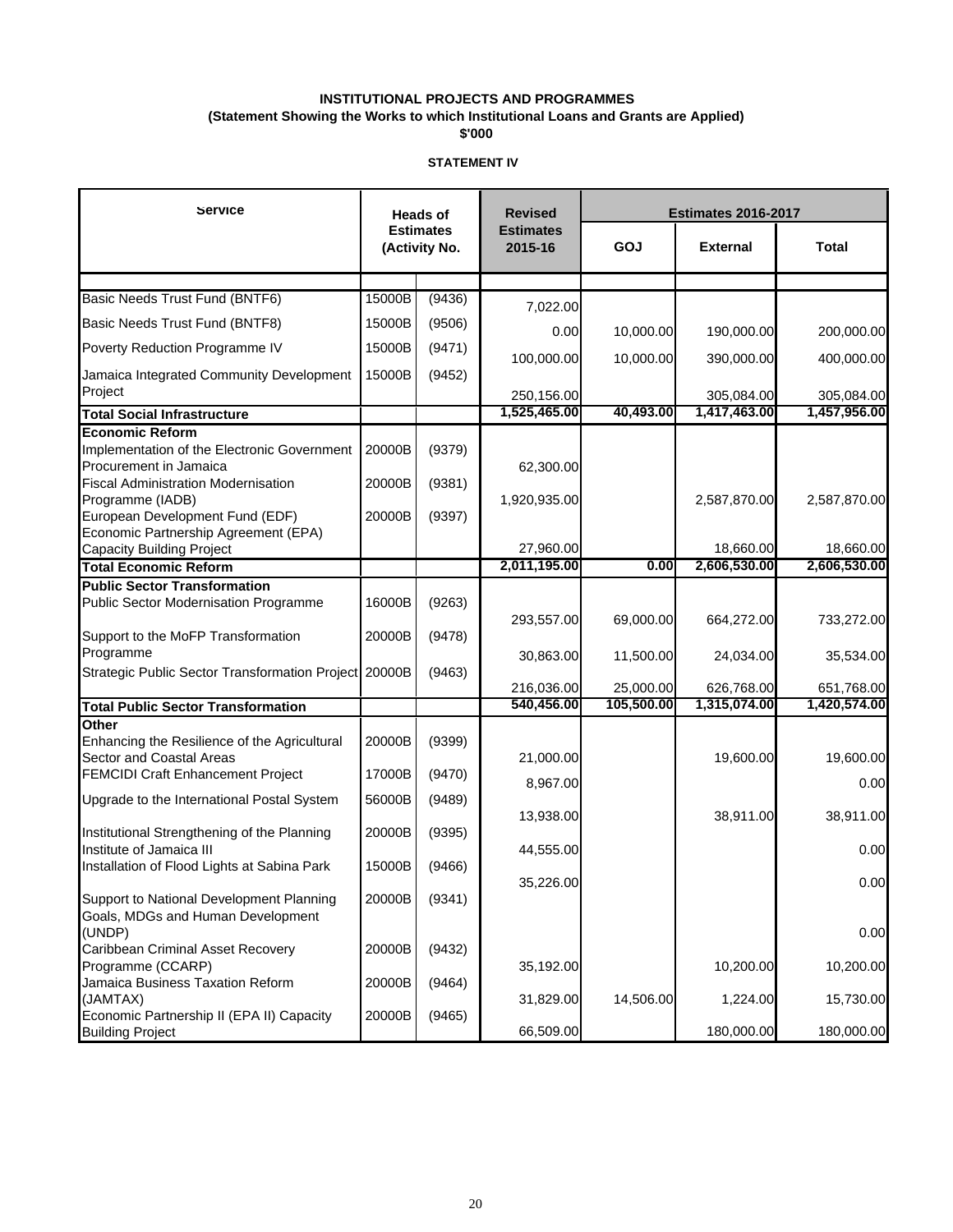### **INSTITUTIONAL PROJECTS AND PROGRAMMES (Statement Showing the Works to which Institutional Loans and Grants are Applied)**

**\$'000**

| Service                                                                      |        | <b>Heads of</b>                   | <b>Revised</b>              | <b>Estimates 2016-2017</b>      |               |               |  |
|------------------------------------------------------------------------------|--------|-----------------------------------|-----------------------------|---------------------------------|---------------|---------------|--|
|                                                                              |        | <b>Estimates</b><br>(Activity No. | <b>Estimates</b><br>2015-16 | GOJ<br><b>External</b><br>Total |               |               |  |
|                                                                              |        |                                   |                             |                                 |               |               |  |
| Jamaica Foundations for Competiveness and                                    | 20000B | (9462)                            |                             |                                 |               |               |  |
| Growth<br>Understanding Social Effects of Financial                          | 20000B | (9358)                            | 874,462.00                  |                                 | 850,000.00    | 850,000.00    |  |
| Crisis (IADB)                                                                |        |                                   | 10,000.00                   |                                 | 10,000.00     | 10,000.00     |  |
| Development of National Policy and Plan of                                   | 20000B | (9364)                            |                             |                                 |               |               |  |
| Action on International Migration and                                        |        |                                   |                             |                                 |               |               |  |
| Development                                                                  |        |                                   | 21,500.00                   | 14,450.00                       | 11,900.00     | 26,350.00     |  |
| <b>Strategic Statistical Development</b>                                     | 20000B | (9368)                            | 7,540.00                    |                                 |               | 0.00          |  |
| Institutional and Regulatory Framework for                                   | 20000B | (9479)                            |                             |                                 |               |               |  |
| Jamaica's ICT/BPO industry                                                   |        |                                   | 8,600.00                    |                                 | 14,701.00     | 14,701.00     |  |
| Jamaica Social Investment Fund -                                             | 15000B | (9178)                            |                             |                                 |               |               |  |
| <b>Administrative Cost</b><br>Offices of the Ministry of Foreign Affairs and |        | (9083)                            | 350,245.00                  |                                 |               | 0.00          |  |
| Foreign Trade                                                                | 30000B |                                   | 226,463.00                  | 266,096.00                      | 400,000.00    | 666,096.00    |  |
| Improving Innovative Capacity in the                                         | 56000B | (9450)                            |                             |                                 |               |               |  |
| Caribbean                                                                    |        |                                   | 28,914.00                   | 2,160.00                        | 26,873.00     | 29,033.00     |  |
| Youth Employment in Digital and Creative                                     | 56000B | (9469)                            |                             |                                 |               |               |  |
| Industries                                                                   |        |                                   | 70,000.00                   | 1,985.00                        | 190,115.00    | 192,100.00    |  |
| Revitalisation of the Institute of Jamaica                                   | 45000B | (9486)                            |                             |                                 |               |               |  |
|                                                                              |        |                                   | 27,000.00                   | 48,000.00                       | 48,000.00     | 96,000.00     |  |
| Riverton Landfill Access Road Concrete                                       | 72000B | (9460)                            |                             |                                 |               |               |  |
| <b>Pavement Project</b><br><b>Technical Cooperation Facility IV</b>          | 20000B | (9492)                            | 30,000.00                   |                                 | 182,500.00    | 182,500.00    |  |
|                                                                              |        |                                   | 10,000.00                   |                                 | 10,158.00     | 10,158.00     |  |
| <b>Technical Cooperation Facility V</b>                                      | 20000B | (9503)                            |                             |                                 |               |               |  |
|                                                                              |        |                                   |                             |                                 | 129,348.00    | 129,348.00    |  |
| <b>Trifold National Transport Repository Project</b>                         | 65000B | (9498)                            |                             |                                 |               |               |  |
| Addressing the Gap of Gender-based                                           | 15000B | (9490)                            | 581.00                      |                                 | 666.00        | 666.00        |  |
| Violence between the State and Vulnerable                                    |        |                                   | 1,500.00                    |                                 |               |               |  |
| Women and Girls                                                              |        |                                   |                             |                                 | 3,016.00      | 3,016.00      |  |
| Community Empowerment and                                                    | 28000B | (9493)                            |                             |                                 |               |               |  |
| Transformation (COMET) II                                                    |        |                                   | 5.000.00                    |                                 | 5,000.00      | 5,000.00      |  |
| Emerging and Sustainable Cities Initiative                                   | 72000B | (9458)                            | 13,266.00                   |                                 | 50,214.00     | 50,214.00     |  |
| <b>Total Other</b>                                                           |        |                                   | 1,942,287.00                | 347,197.00                      | 2,182,426.00  | 2,529,623.00  |  |
| <b>GRAND Total</b>                                                           |        |                                   | 24,456,808.00               | 5,880,663.00                    | 23,725,697.00 | 29,606,360.00 |  |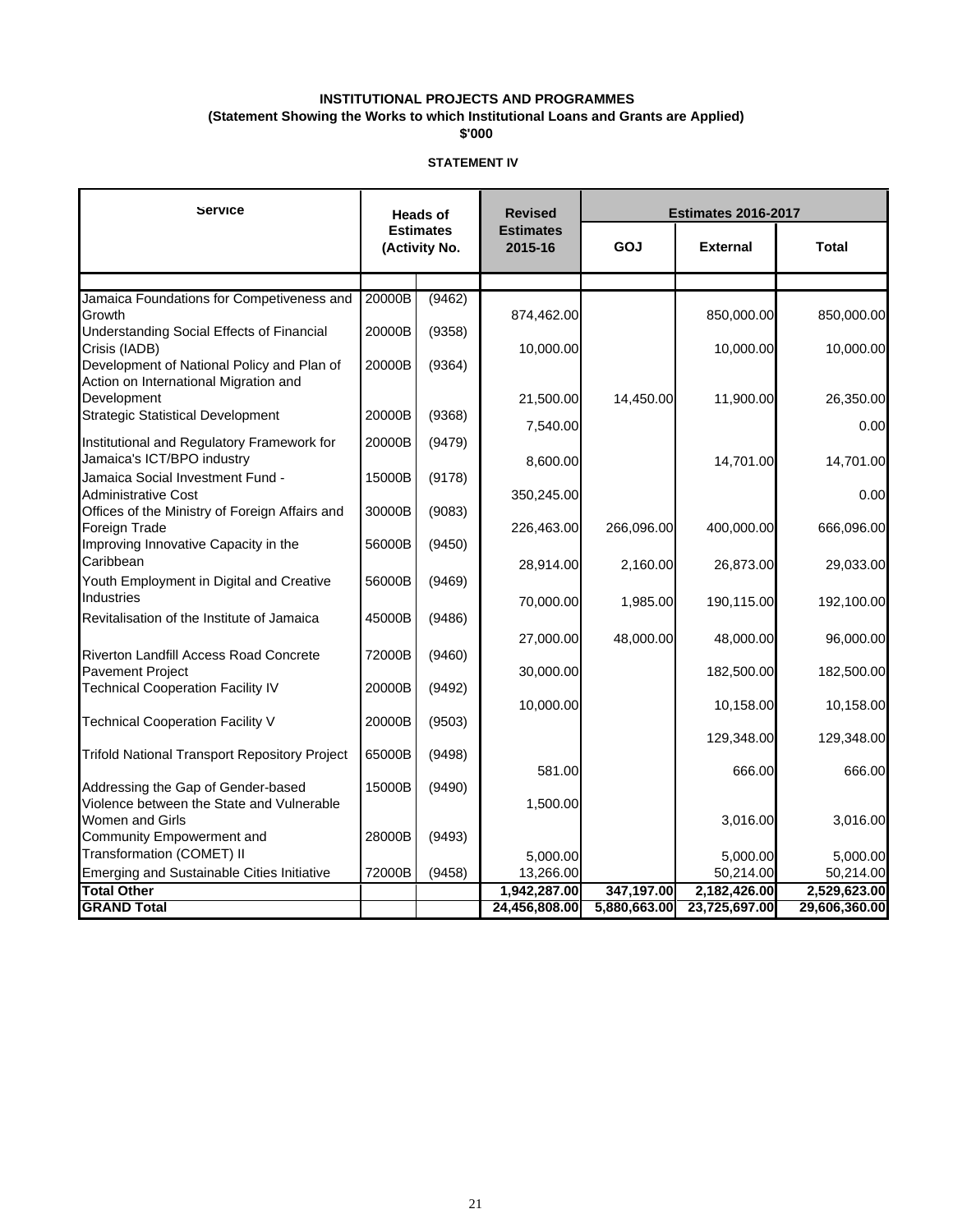

Estimates of Expenditure (Net of Appropriations-In-Aid)

### \$'000

**Recurrent**

|       |                                                                                           | Estimates,<br>2016-2017 | Revised<br>Estimates,<br>2015-2016 | Approved<br>Estimates,<br>2015-2016 | Actual<br>(Provisional)<br>Expenditure,<br>2014-2015 |
|-------|-------------------------------------------------------------------------------------------|-------------------------|------------------------------------|-------------------------------------|------------------------------------------------------|
| 01000 | Head No. and Title<br>His Excellency the Governor-General and Staff                       | 181,887.0               | 190,656.0                          | 182,817.0                           | 183,358.0                                            |
| 02000 | <b>Houses of Parliament</b>                                                               | 827,023.0               | 820,722.0                          | 790,874.0                           | 780,088.0                                            |
| 03000 | <b>Office of the Public Defender</b>                                                      | 91,767.0                | 86,831.0                           | 80,810.0                            | 86,964.0                                             |
| 04000 | <b>Office of the Contractor-General</b>                                                   | 278,184.0               | 246,654.0                          | 236,713.0                           | 240,422.0                                            |
| 05000 | <b>Auditor General</b>                                                                    | 535,112.0               | 529,748.0                          | 529,748.0                           | 467,020.0                                            |
| 06000 | <b>Office of the Services Commissions</b>                                                 | 195,744.0               | 185,328.0                          | 186,842.0                           | 185,007.0                                            |
|       |                                                                                           |                         |                                    |                                     |                                                      |
| 07000 | <b>Office of the Children's Advocate</b>                                                  | 140,043.0               | 134,885.0                          | 135,914.0                           | 120,538.0                                            |
| 08000 | <b>Independent Commission of Investigations</b>                                           | 350,455.0               | 349,267.0                          | 342,587.0                           | 338,407.0                                            |
| 15000 | <b>Office of the Prime Minister</b>                                                       | 3,500,685.0             | 3,479,440.0                        | 2,859,636.0                         | 2,678,458.0                                          |
| 15010 | Jamaica Information Service                                                               | 482,134.0               | 493,150.0                          | 522,288.0                           | 336,897.0                                            |
|       | <b>Total Office of the Prime Minister and Departments</b>                                 | 3,982,819.0             | 3,972,590.0                        | 3,381,924.0                         | 3,015,355.0                                          |
| 16000 | <b>Office of the Cabinet</b>                                                              | 425,723.0               | 379,574.0                          | 404,943.0                           | 359,963.0                                            |
| 16049 | Management Institute for National Development                                             | 139,554.0               | 144,629.0                          | 140,562.0                           | 143,874.0                                            |
|       | <b>Total Office of the Cabinet and Departments</b>                                        | 565,277.0               | 524,203.0                          | 545,505.0                           | 503,837.0                                            |
| 17000 | <b>Ministry of Tourism</b>                                                                | 1,731,265.0             | 1,821,639.0                        | 1,701,993.0                         | 1,586,358.0                                          |
| 19000 | Ministry of Economic Growth and Job Creation                                              | 5,934,910.0             | 475,962.0                          |                                     |                                                      |
| 19046 | <b>Forestry Department</b>                                                                | 597,685.0               | 614,615.0                          | 586,484.0                           | 492,281.0                                            |
| 19047 | National Land Agency                                                                      | 457,541.0               | 453,844.0                          | 412,488.0                           | 413,885.0                                            |
| 19048 | National Environment and Planning Agency                                                  | 784,845.0               | 755,073.0                          | 714,444.0                           | 699,160.0                                            |
| 19050 | National Works Agency                                                                     | 580,991.0               | 624,988.0                          | 525,289.0                           | 541,556.0                                            |
|       | <b>Total Ministry of Economic Growth and Job Creation and</b><br><b>Departments</b>       | 8,355,972.0             | 2,924,482.0                        |                                     |                                                      |
| 20000 | Ministry of Finance and the Public Service (formerly Ministry of                          | 30,159,486.0            | 17,766,072.0                       | 36,118,169.0                        | 15,276,271.0                                         |
| 20011 | <b>Finance and Planning</b> )<br><b>Accountant General</b>                                | 727,231.0               | 568,705.0                          | 615,644.0                           | 507,570.0                                            |
| 20012 | Jamaica Customs Agency                                                                    |                         |                                    |                                     | 1,761,000.0                                          |
| 20018 | Public Debt Servicing (Interest Payments)                                                 | 138,458,716.0           | 126,924,820.0                      | 131,614,339.0                       | 131,605,592.0                                        |
| 20019 | Pensions                                                                                  | 28,237,004.0            | 26,764,933.0                       | 26,764,933.0                        | 25,060,123.0                                         |
| 20056 | Tax Administration Jamaica                                                                | 7,784,958.0             | 5,804,008.0                        | 5,286,178.0                         | 5,191,641.0                                          |
|       | <b>Total Ministry of Finance and the Public Service (formerly</b>                         | 205, 367, 395.0         | 177,828,538.0                      | 200,399,263.0                       | 179,402,197.0                                        |
| 26000 | Ministry of Finance and Planning) and Departments<br><b>Ministry of National Security</b> | 15,869,965.0            | 15,123,205.0                       | 14,155,469.0                        | 14,036,000.0                                         |
| 26022 | Police Department                                                                         | 32,560,994.0            | 32,770,909.0                       | 29,728,648.0                        | 30,295,373.0                                         |
| 26024 | Department of Correctional Services                                                       | 7,244,399.0             | 6,474,675.0                        | 5.257.224.0                         | 5,362,031.0                                          |
| 26053 | Passport, Immigration and Citizenship Agency                                              |                         | 11,862.0                           |                                     | 315,188.0                                            |
|       | <b>Total Ministry of National Security and Departments</b>                                | 55,675,358.0            | 54,380,651.0                       | 49,141,341.0                        | 50,008,592.0                                         |
| 28000 | <b>Ministry of Justice</b>                                                                | 1,258,843.0             | 1,371,559.0                        | 1,260,358.0                         | 1,052,414.0                                          |
| 28023 | Court of Appeal                                                                           | 243,520.0               | 242,217.0                          | 246,404.0                           | 215,590.0                                            |
| 28025 | Director of Public Prosecutions                                                           | 301,874.0               | 338,451.0                          | 332,671.0                           | 319,453.0                                            |
| 28026 | <b>Family Courts</b>                                                                      | 233,432.0               | 227,842.0                          | 217,195.0                           | 198,550.0                                            |
| 28027 | <b>Resident Magistrates' Courts</b>                                                       | 1,518,810.0             | 1,406,878.0                        | 1,476,076.0                         | 1,192,591.0                                          |
| 28028 | Revenue Court                                                                             | 3,035.0                 | 3,253.0                            | 2,625.0                             | 2,760.0                                              |
| 28029 | Supreme Court                                                                             | 1,097,614.0             | 1,100,100.0                        | 1,125,298.0                         | 992,561.0                                            |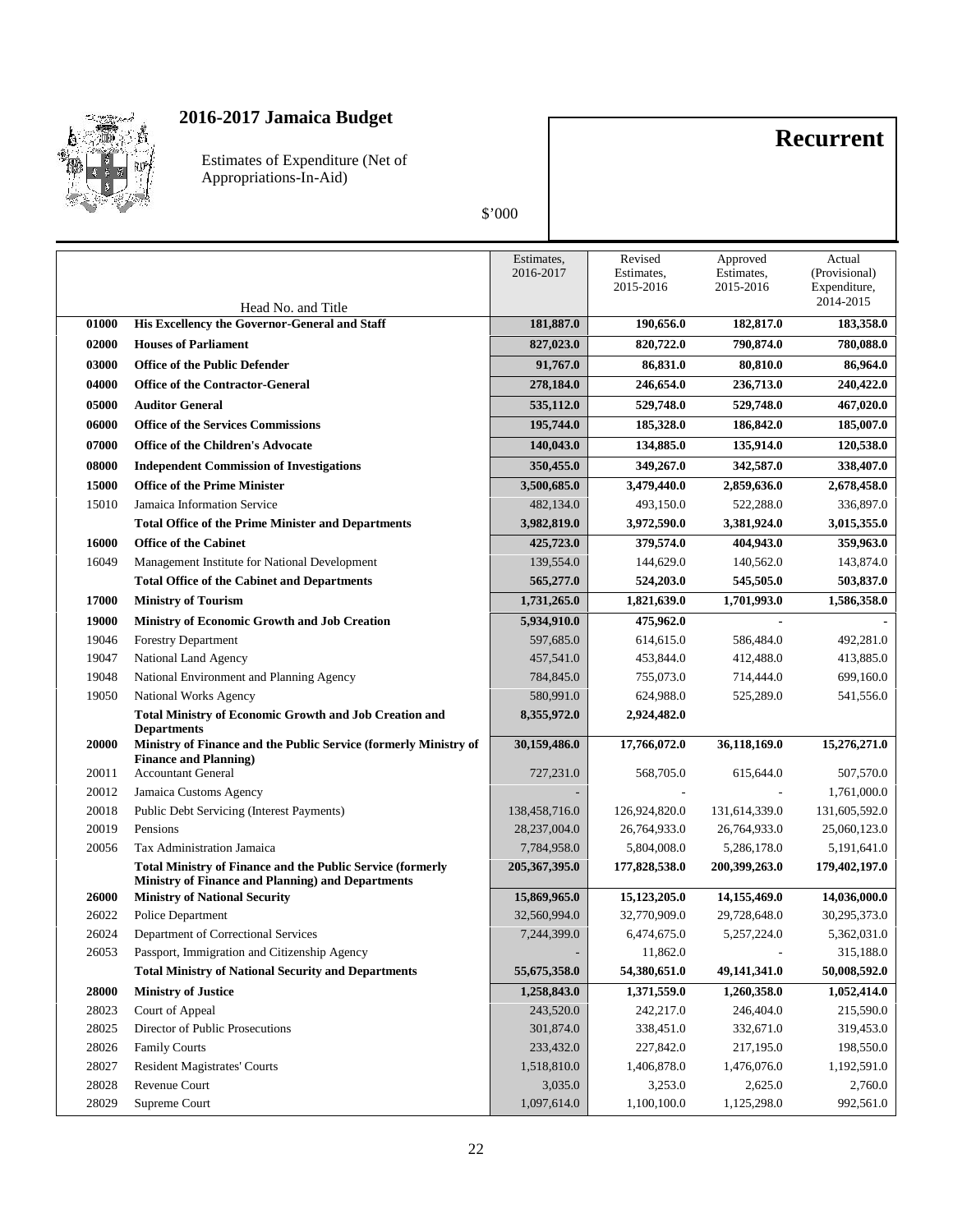

Estimates of Expenditure (Net of Appropriations-In-Aid)

### \$'000

**Recurrent**

|       | Head No. and Title                                                                                                                                 | Estimates,<br>2016-2017 | Revised<br>Estimates,<br>2015-2016 | Approved<br>Estimates,<br>2015-2016 | Actual<br>(Provisional)<br>Expenditure,<br>2014-2015 |
|-------|----------------------------------------------------------------------------------------------------------------------------------------------------|-------------------------|------------------------------------|-------------------------------------|------------------------------------------------------|
| 28030 | <b>Administrator General</b>                                                                                                                       | 243,535.0               | 241,009.0                          | 241,009.0                           | 190.964.0                                            |
| 28031 | <b>Attorney General</b>                                                                                                                            | 651,949.0               | 713,257.0                          | 679,057.0                           | 539,701.0                                            |
| 28032 | Trustee in Bankruptcy                                                                                                                              |                         | 51,680.0                           | 51,680.0                            | 47,411.0                                             |
| 28033 | Office of the Parliamentary Counsel                                                                                                                | 72,859.0                | 85,265.0                           | 90,175.0                            | 82,844.0                                             |
| 28052 | Legal Reform Department                                                                                                                            | 55,255.0                | 58,211.0                           | 64,522.0                            | 48,784.0                                             |
| 28054 | <b>Court Management Services</b>                                                                                                                   | 283,252.0               | 299,201.0                          | 280,589.0                           | 257,162.0                                            |
|       | <b>Total Ministry of Justice and Departments</b>                                                                                                   | 5,963,978.0             | 6,138,923.0                        | 6,067,659.0                         | 5,140,785.0                                          |
| 30000 | Ministry of Foreign Affairs and Foreign Trade                                                                                                      | 3,939,584.0             | 4,035,672.0                        | 3,775,141.0                         | 3,019,596.0                                          |
| 40000 | <b>Ministry of Labour and Social Security</b>                                                                                                      | 2,543,257.0             | 2,604,952.0                        | 2,512,328.0                         | 2,462,503.0                                          |
| 41000 | Ministry of Education, Youth and Information (formerly                                                                                             | 88,385,953.0            | 85,388,936.0                       | 79,300,000.0                        | 81,859,742.0                                         |
|       | <b>Ministry of Education</b> )                                                                                                                     |                         |                                    |                                     |                                                      |
| 41051 | Child Development Agency                                                                                                                           | 2,114,151.0             | 2,100,682.0                        | 2,049,591.0                         | 1,878,912.0                                          |
|       | <b>Total Ministry of Education, Youth and Information (formerly</b><br><b>Ministry of Education</b> ) and Departments                              | 90,500,104.0            | 87,489,618.0                       | 81,349,591.0                        | 83,738,654.0                                         |
| 42000 | <b>Ministry of Health</b>                                                                                                                          | 51,521,251.0            | 51,379,202.0                       | 47,800,000.0                        | 40,367,831.0                                         |
| 42020 | Registrar General's Department and Island Records Office                                                                                           |                         | 35,316.0                           |                                     | 18,346.0                                             |
| 42034 | <b>Bellevue Hospital</b>                                                                                                                           | 1,345,371.0             | 1,578,634.0                        | 1,261,919.0                         | 1,247,661.0                                          |
| 42035 | Government Chemist                                                                                                                                 | 34,056.0                | 34,924.0                           | 32,231.0                            | 30,495.0                                             |
|       | <b>Total Ministry of Health and Departments</b>                                                                                                    | 52,900,678.0            | 53,028,076.0                       | 49,094,150.0                        | 41,664,333.0                                         |
| 45000 | <b>Ministry of Youth and Culture</b>                                                                                                               |                         | 1,987,229.0                        | 2,067,666.0                         | 2,024,055.0                                          |
| 46000 | Ministry of Culture, Gender, Entertainment and Sport                                                                                               | 2,361,637.0             | 281,722.0                          |                                     |                                                      |
| 50000 | Ministry of Industry, Commerce, Agriculture and Fisheries                                                                                          | 5,345,695.0             | 320,168.0                          |                                     |                                                      |
| 50038 | The Companies Office of Jamaica                                                                                                                    |                         |                                    |                                     |                                                      |
|       | <b>Total Ministry of Industry, Commerce, Agriculture and</b><br><b>Fisheries and Departments</b>                                                   | 5,345,695.0             | 320,168.0                          |                                     |                                                      |
| 51000 | <b>Ministry of Agriculture and Fisheries</b>                                                                                                       | $\overline{a}$          | 4,377,685.0                        | 4,263,539.0                         | 3,981,051.0                                          |
| 53000 | Ministry of Industry, Investment and Commerce                                                                                                      | ÷                       | 1,899,129.0                        | 1,965,656.0                         | 1,917,989.0                                          |
| 56000 | Ministry of Science, Energy and Technology (formerly Ministry<br>of Science, Technology, Energy and Mining)                                        | 3,128,517.0             | 5,646,428.0                        | 6,048,615.0                         | 3,269,270.0                                          |
| 56039 | Post and Telecommunications Department                                                                                                             | 1,577,697.0             | 1,695,718.0                        | 1,481,090.0                         | 1,602,819.0                                          |
|       | <b>Total Ministry of Science, Energy and Technology (formerly</b><br>Ministry of Science, Technology, Energy and Mining) and<br><b>Departments</b> | 4,706,214.0             | 7,342,146.0                        | 7,529,705.0                         | 4,872,089.0                                          |
| 65000 | <b>Ministry of Transport, Works and Housing</b>                                                                                                    | ٠                       | 4,133,628.0                        | 3,131,101.0                         | 6,639,912.0                                          |
| 67000 | Ministry of Water, Land, Environment and Climate Change                                                                                            |                         | 1,240,423.0                        | 1,312,985.0                         | 1,164,419.0                                          |
| 68000 | <b>Ministry of Transport and Mining</b>                                                                                                            | 2,340,671.0             | 181,163.0                          |                                     |                                                      |
| 72000 | <b>Ministry of Local Government and Community Development</b>                                                                                      | 10,492,874.0            | 10,853,016.0                       | 9,614,464.0                         | 9,907,369.0                                          |
|       | <b>Total Recurrent</b>                                                                                                                             | 459,372,993.0           | 429,909,744.0                      | 432.579,021.0                       | 405.597.780.0                                        |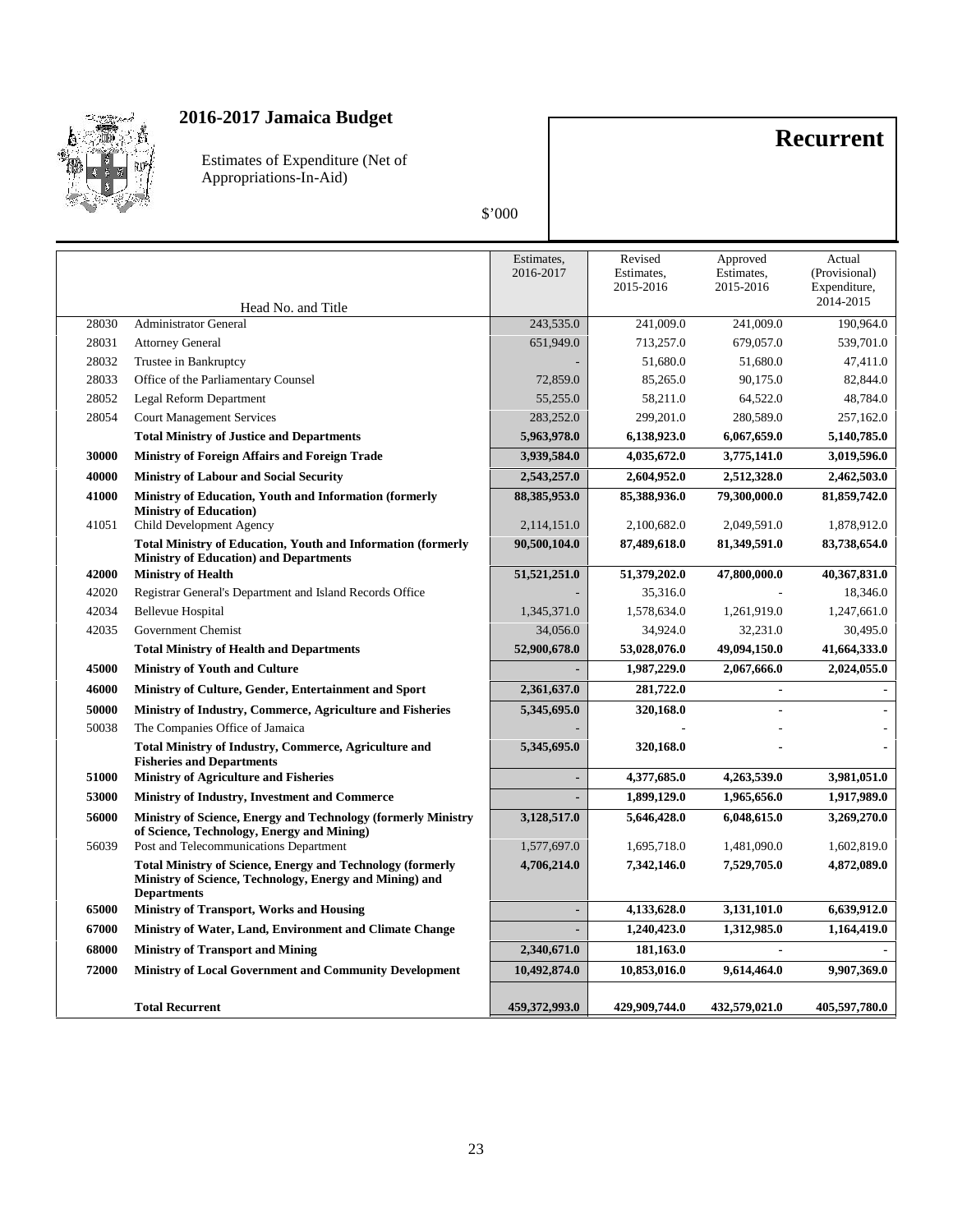

Estimates of Expenditure (Net of Appropriations-In-Aid)

**Capital A** (Government of Jamaica Funded Projects)

|--|

|        |                                                                                                                        | Estimates,   | Revised                 | Approved                | Actual                        |
|--------|------------------------------------------------------------------------------------------------------------------------|--------------|-------------------------|-------------------------|-------------------------------|
|        |                                                                                                                        | 2016-2017    | Estimates,<br>2015-2016 | Estimates,<br>2015-2016 | (Provisional)<br>Expenditure, |
|        | Head No. and Title                                                                                                     |              |                         |                         | 2014-2015                     |
| 15000A | <b>Office of the Prime Minister</b>                                                                                    |              | 6,000.0                 | 25,000.0                |                               |
| 19000A | <b>Ministry of Economic Growth and Job Creation</b>                                                                    | 533,320.0    | 72,476.0                |                         |                               |
| 20000A | Ministry of Finance and the Public Service (formerly Ministry of<br><b>Finance and Planning</b> )                      | 3,764,609.0  | 344,960,396.0           | 178,614,665.0           | 102,862,948.0                 |
| 20018A | Public Debt Servicing (Amortisation)                                                                                   | 77,560,064.0 |                         |                         |                               |
|        | Total Ministry of Finance and the Public Service (formerly<br><b>Ministry of Finance and Planning) and Departments</b> | 81,324,673.0 | 344,960,396.0           | 178,614,665.0           | 102,862,948.0                 |
| 26000A | <b>Ministry of National Security</b>                                                                                   | 2,338,000.0  | 1,505,912.0             | 1,643,440.0             | 1,727,075.0                   |
| 28000A | <b>Ministry of Justice</b>                                                                                             | 292,708.0    | 85,235.0                | 122,100.0               | 265,000.0                     |
| 41000A | Ministry of Education, Youth and Information (formerly<br><b>Ministry of Education)</b>                                | 1,236,600.0  | 525,560.0               | 477,000.0               | 537,000.0                     |
| 42000A | <b>Ministry of Health</b>                                                                                              | 28,262.0     | 10,000.0                | 10,000.0                |                               |
| 46000A | Ministry of Culture, Gender, Entertainment and Sport                                                                   | 89,500.0     | 19,000.0                |                         |                               |
| 50000A | Ministry of Industry, Commerce, Agriculture and Fisheries                                                              | 2,827,269.0  | 529,191.0               |                         |                               |
| 51000A | <b>Ministry of Agriculture and Fisheries</b>                                                                           |              | 2,857,015.0             | 2,400,000.0             | 2,076,818.0                   |
| 56000A | Ministry of Science, Energy and Technology (formerly Ministry<br>of Science, Technology, Energy and Mining)            | 361,520.0    | 250,000.0               | 250,000.0               | 597,000.0                     |
| 65000A | <b>Ministry of Transport, Works and Housing</b>                                                                        |              | 2,974,994.0             | 3,100,000.0             | 3,100,000.0                   |
| 68000A | <b>Ministry of Transport and Mining</b>                                                                                | 1,309,785.0  |                         |                         |                               |
| 72000A | Ministry of Local Government and Community Development                                                                 | 612,867.0    | 259,000.0               |                         |                               |
|        |                                                                                                                        |              |                         |                         |                               |
|        | <b>Total Capital A</b>                                                                                                 | 90,954,504.0 | 354,054,779.0           | 186,642,205.0           | 111,165,841.0                 |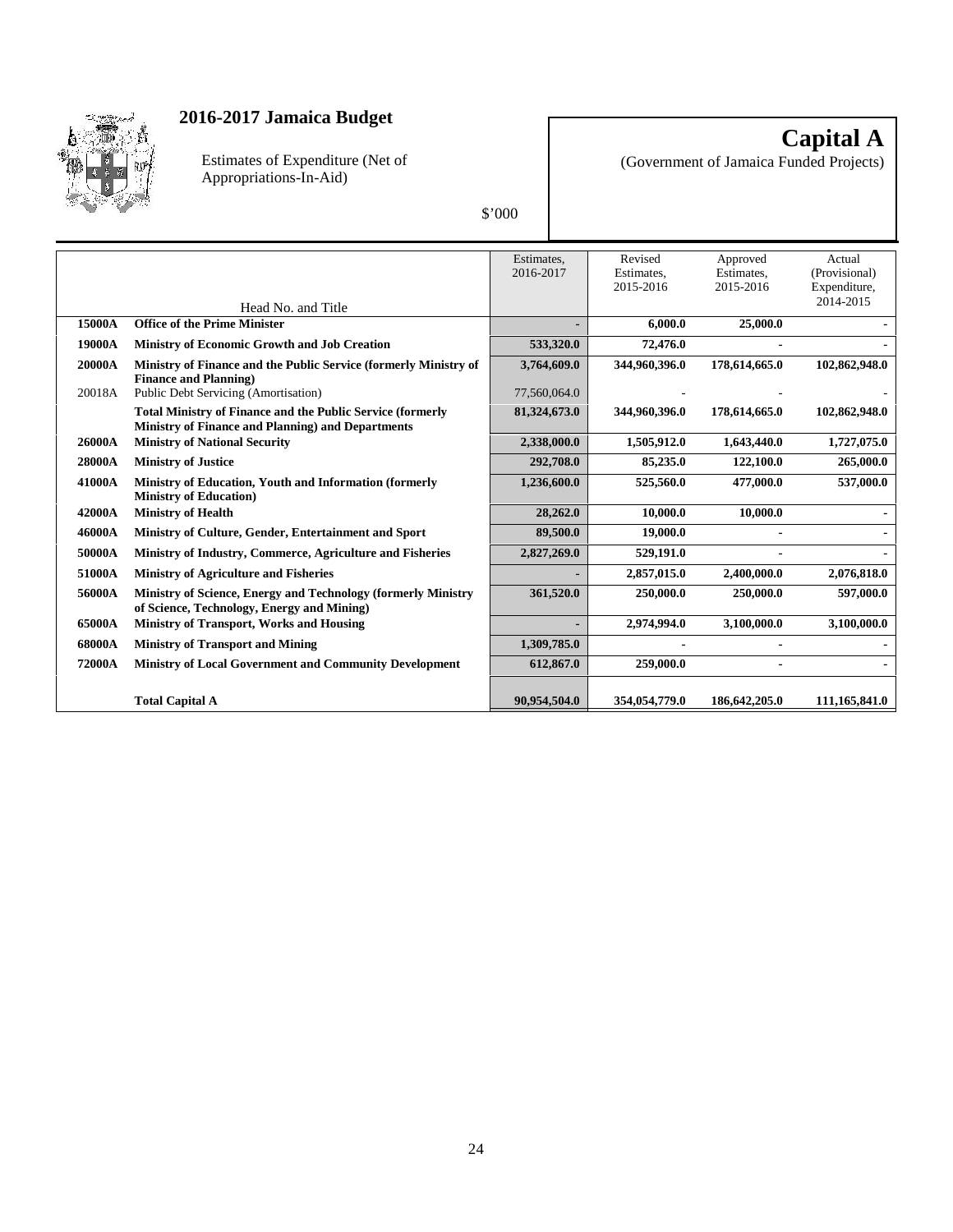

Estimates of Expenditure (Net of Appropriations-In-Aid)

**Capital B**

(Multilateral / Bilateral Projects)

| ſ<br>I<br>ı |
|-------------|
|             |

|        |                                                                                                             | Estimates.<br>2016-2017 | Revised<br>Estimates,<br>2015-2016 | Approved<br>Estimates,<br>2015-2016 | Actual<br>(Provisional)<br>Expenditure,<br>2014-2015 |
|--------|-------------------------------------------------------------------------------------------------------------|-------------------------|------------------------------------|-------------------------------------|------------------------------------------------------|
| 15000B | Head No. and Title<br><b>Office of the Prime Minister</b>                                                   | 2,105,735.0             | 2,288,767.0                        | 1,751,489.0                         | 2,060,608.0                                          |
| 16000B | <b>Office of the Cabinet</b>                                                                                | 733,272.0               | 293,557.0                          | 370,225.0                           | 193,136.0                                            |
| 17000B | <b>Ministry of Tourism</b>                                                                                  | 17,000.0                | 17,758.0                           | 27,800.0                            | 24,392.0                                             |
| 19000B | Ministry of Economic Growth and Job Creation                                                                | 10,696,868.0            | 2,471,193.0                        |                                     |                                                      |
| 20000B | Ministry of Finance and the Public Service (formerly Ministry of<br><b>Finance and Planning</b> )           | 3,315,803.0             | 2,934,857.0                        | 2,375,789.0                         | 1,464,481.0                                          |
| 26000B | <b>Ministry of National Security</b>                                                                        | 1,227,200.0             | 899,012.0                          | 1,017,000.0                         | 720,357.0                                            |
| 28000B | <b>Ministry of Justice</b>                                                                                  | 606,704.0               | 559,078.0                          | 589,536.0                           | 325,010.0                                            |
| 30000B | <b>Ministry of Foreign Affairs and Foreign Trade</b>                                                        |                         | 226,463.0                          | 195,463.0                           | 10,000.0                                             |
| 40000B | <b>Ministry of Labour and Social Security</b>                                                               | 6,225,744.0             | 5,705,636.0                        | 5,705,636.0                         | 5,516,433.0                                          |
| 41000B | Ministry of Education, Youth and Information (formerly<br><b>Ministry of Education</b> )                    | 1,396,942.0             | 1,787,923.0                        | 1,499,764.0                         | 1,406,814.0                                          |
| 42000B | <b>Ministry of Health</b>                                                                                   | 1,519,730.0             | 1,158,653.0                        | 1,153,653.0                         | 906,243.0                                            |
| 45000B | <b>Ministry of Youth and Culture</b>                                                                        |                         | 91,949.0                           | 156,249.0                           | 173,678.0                                            |
| 46000B | Ministry of Culture, Gender, Entertainment and Sport                                                        | 99,016.0                | 2,500.0                            |                                     |                                                      |
| 50000B | Ministry of Industry, Commerce, Agriculture and Fisheries                                                   | 767,519.0               | 56,927.0                           |                                     |                                                      |
| 51000B | <b>Ministry of Agriculture and Fisheries</b>                                                                |                         | 1,001,044.0                        | 1,057,971.0                         | 718,934.0                                            |
| 53000B | Ministry of Industry, Investment and Commerce                                                               | ٠                       | $\blacksquare$                     |                                     | 3,800.0                                              |
| 56000B | Ministry of Science, Energy and Technology (formerly Ministry<br>of Science, Technology, Energy and Mining) | 626,947.0               | 873,320.0                          | 851,703.0                           | 667,754.0                                            |
| 65000B | <b>Ministry of Transport, Works and Housing</b>                                                             | ٠                       | 3,727,734.0                        | 5,132,829.0                         | 7,996,349.0                                          |
| 67000B | Ministry of Water, Land, Environment and Climate Change                                                     |                         | 145,049.0                          | 288,456.0                           | 200,703.0                                            |
| 68000B | <b>Ministry of Transport and Mining</b>                                                                     | 666.0                   | 581.0                              |                                     |                                                      |
| 72000B | <b>Ministry of Local Government and Community Development</b>                                               | 267,214.0               | 214,807.0                          | 172,923.0                           | 154,153.0                                            |
|        | <b>Total Capital B</b>                                                                                      | 29,606,360.0            | 24,456,808.0                       | 22.346.486.0                        | 22,586,457.0                                         |
|        | Total Capital $(A + B)$                                                                                     | 120,560,864.0           | 378,511,587.0                      | 208,988,691.0                       | 136,374,065.0                                        |
|        | <b>Grand Total Recurrent and Capital</b>                                                                    | 579,933,857.0           | 808,421,331.0                      | 641,567,712.0                       | 539,311,875.0                                        |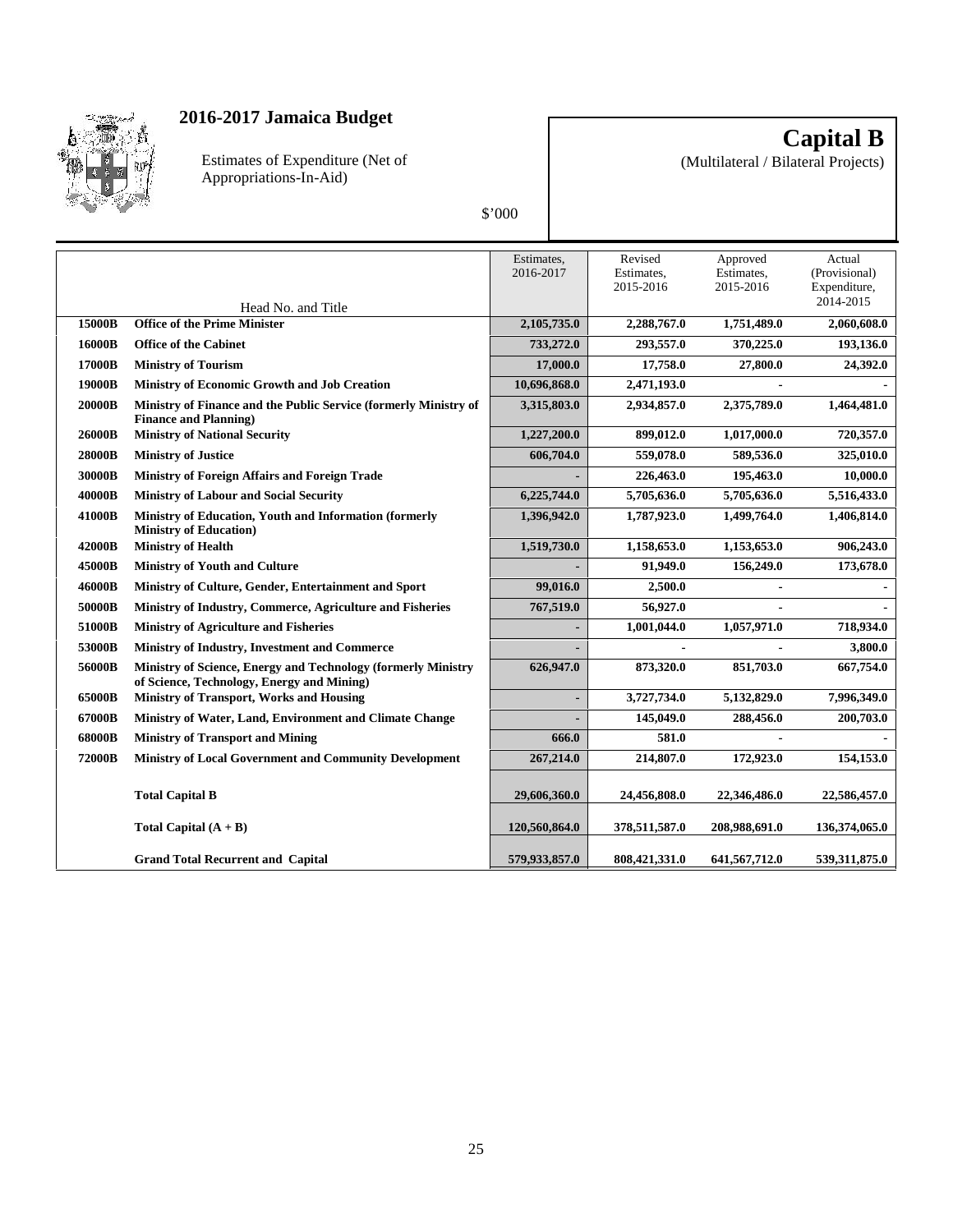

Statutory provisions and Provisions to be Voted

# **Recurrent**

|       |                                                                                                                  |                          |              |                |              | Net provisions |
|-------|------------------------------------------------------------------------------------------------------------------|--------------------------|--------------|----------------|--------------|----------------|
|       |                                                                                                                  |                          | Gross        |                | Net          | in Estimates   |
|       |                                                                                                                  |                          | Expenditure  | Appropriations | Expenditure  | (Including)    |
|       | Head No. and Title                                                                                               | Statutory                | to be Voted  | in Aid         | to be Voted  | Statutory)     |
| 01000 | His Excellency the Governor-General and<br><b>Staff</b>                                                          | 108,186.0                | 73,701.0     |                | 73,701.0     | 181,887.0      |
| 02000 | <b>Houses of Parliament</b>                                                                                      | 10,133.0                 | 816,890.0    | ÷,             | 816,890.0    | 827,023.0      |
| 03000 | <b>Office of the Public Defender</b>                                                                             | 10,749.0                 | 81,018.0     | $\blacksquare$ | 81,018.0     | 91,767.0       |
| 04000 | <b>Office of the Contractor-General</b>                                                                          | 11,122.0                 | 273,112.0    | 6,050.0        | 267,062.0    | 278,184.0      |
| 05000 | <b>Auditor General</b>                                                                                           | 7,852.0                  | 537,260.0    | 10,000.0       | 527,260.0    | 535,112.0      |
| 06000 | <b>Office of the Services Commissions</b>                                                                        | 5,899.0                  | 189,845.0    | $\overline{a}$ | 189,845.0    | 195,744.0      |
| 07000 | <b>Office of the Children's Advocate</b>                                                                         | 10,965.0                 | 129,078.0    | $\blacksquare$ | 129,078.0    | 140,043.0      |
| 08000 | <b>Independent Commission of Investigations</b>                                                                  | 12,038.0                 | 338,417.0    | $\blacksquare$ | 338,417.0    | 350,455.0      |
| 15000 | <b>Office of the Prime Minister</b>                                                                              | $\blacksquare$           | 3,561,685.0  | 61,000.0       | 3,500,685.0  | 3,500,685.0    |
| 15010 | Jamaica Information Service                                                                                      | $\overline{\phantom{0}}$ | 569,530.0    | 87,396.0       | 482,134.0    | 482,134.0      |
|       | <b>Total Office of the Prime Minister</b>                                                                        | $\overline{a}$           | 4,131,215.0  | 148,396.0      | 3,982,819.0  | 3,982,819.0    |
| 16000 | <b>Office of the Cabinet</b>                                                                                     | $\overline{a}$           | 425,723.0    |                | 425,723.0    | 425,723.0      |
| 16049 | Management Institute for National Development                                                                    |                          | 389,554.0    | 250,000.0      | 139,554.0    | 139,554.0      |
|       | <b>Total Office of the Cabinet</b>                                                                               | ÷.                       | 815,277.0    | 250,000.0      | 565,277.0    | 565,277.0      |
| 17000 | <b>Ministry of Tourism</b>                                                                                       | $\overline{\phantom{0}}$ | 5,228,793.0  | 3,497,528.0    | 1,731,265.0  | 1,731,265.0    |
| 19000 | <b>Ministry of Economic Growth and Job</b><br><b>Creation</b>                                                    | $\overline{a}$           | 7,624,980.0  | 1,690,070.0    | 5,934,910.0  | 5,934,910.0    |
| 19046 | <b>Forestry Department</b>                                                                                       | L,                       | 605,085.0    | 7,400.0        | 597,685.0    | 597,685.0      |
| 19047 | National Land Agency                                                                                             | ÷,                       | 1,661,323.0  | 1,203,782.0    | 457,541.0    | 457,541.0      |
| 19048 | National Environment and Planning Agency                                                                         | L,                       | 889,581.0    | 104,736.0      | 784,845.0    | 784,845.0      |
| 19050 | National Works Agency                                                                                            | ä,                       | 1,541,142.0  | 960,151.0      | 580,991.0    | 580,991.0      |
|       | <b>Total Ministry of Economic Growth and Job</b><br><b>Creation</b>                                              | $\overline{a}$           | 12,322,111.0 | 3,966,139.0    | 8,355,972.0  | 8,355,972.0    |
| 20000 | Ministry of Finance and the Public Service<br>(formerly Ministry of Finance and Planning)                        | $\overline{a}$           | 30,159,486.0 |                | 30,159,486.0 | 30,159,486.0   |
| 20011 | <b>Accountant General</b>                                                                                        |                          | 727,231.0    |                | 727,231.0    | 727,231.0      |
| 20012 | Jamaica Customs Agency                                                                                           |                          | 8,057,377.0  | 8,057,377.0    |              |                |
| 20018 | Public Debt Servicing (Interest Payments)                                                                        | 138,458,716.0            |              |                |              | 138,458,716.0  |
| 20019 | Pensions                                                                                                         | 20,545,343.0             | 7,691,661.0  |                | 7,691,661.0  | 28,237,004.0   |
| 20056 | Tax Administration Jamaica                                                                                       |                          | 7,784,958.0  |                | 7,784,958.0  | 7,784,958.0    |
|       | <b>Total Ministry of Finance and the Public</b><br><b>Service (formerly Ministry of Finance and</b><br>Planning) | 159,004,059.0            | 54,420,713.0 | 8,057,377.0    | 46,363,336.0 | 205,367,395.0  |
| 26000 | <b>Ministry of National Security</b>                                                                             | $\overline{a}$           | 16,099,965.0 | 230,000.0      | 15,869,965.0 | 15,869,965.0   |
| 26022 | Police Department                                                                                                | L,                       | 33,085,994.0 | 525,000.0      | 32,560,994.0 | 32,560,994.0   |
| 26024 | Department of Correctional Services                                                                              | L,                       | 7,254,399.0  | 10,000.0       | 7,244,399.0  | 7,244,399.0    |
| 26053 | Passport, Immigration and Citizenship Agency                                                                     |                          | 2,184,148.0  | 2,184,148.0    |              |                |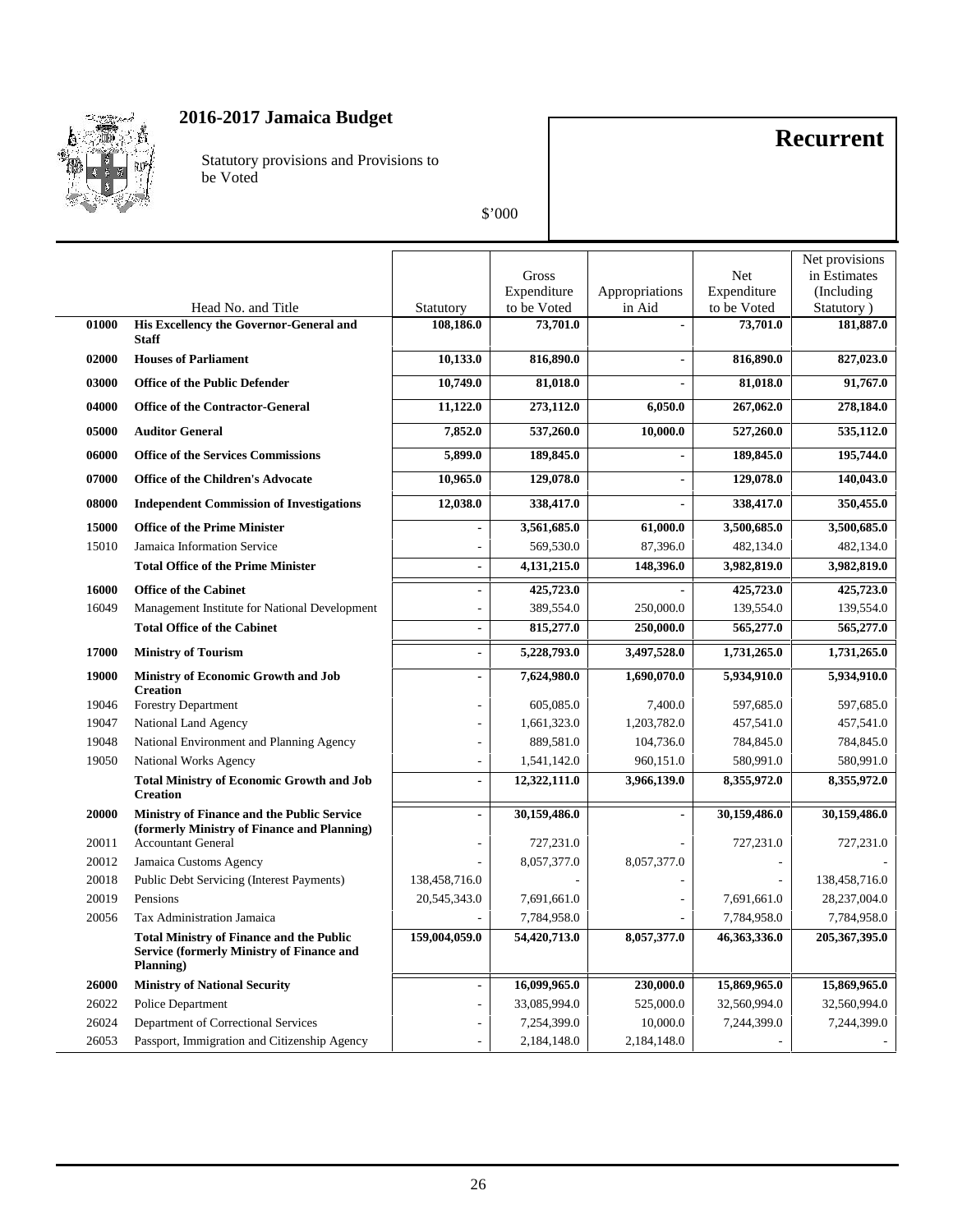

Statutory provisions and Provisions to be Voted

# **Recurrent**

|       | Head No. and Title                                                                                   | Statutory                | Gross<br>Expenditure<br>to be Voted | Appropriations<br>in Aid | Net<br>Expenditure<br>to be Voted | Net provisions<br>in Estimates<br>(Including)<br>Statutory) |
|-------|------------------------------------------------------------------------------------------------------|--------------------------|-------------------------------------|--------------------------|-----------------------------------|-------------------------------------------------------------|
|       |                                                                                                      |                          |                                     |                          |                                   |                                                             |
|       | <b>Total Ministry of National Security</b>                                                           | $\overline{\phantom{a}}$ | 58,624,506.0                        | 2,949,148.0              | 55,675,358.0                      | 55,675,358.0                                                |
| 28000 | <b>Ministry of Justice</b>                                                                           | $\blacksquare$           | 1,437,922.0                         | 179,079.0                | 1,258,843.0                       | 1,258,843.0                                                 |
| 28023 | Court of Appeal                                                                                      | 106,936.0                | 136,584.0                           |                          | 136,584.0                         | 243,520.0                                                   |
| 28025 | Director of Public Prosecutions                                                                      | 6,996.0                  | 294,878.0                           |                          | 294,878.0                         | 301,874.0                                                   |
| 28026 | <b>Family Courts</b>                                                                                 |                          | 233,432.0                           |                          | 233,432.0                         | 233,432.0                                                   |
| 28027 | <b>Resident Magistrates' Courts</b>                                                                  |                          | 1,518,810.0                         |                          | 1,518,810.0                       | 1,518,810.0                                                 |
| 28028 | Revenue Court                                                                                        |                          | 3,035.0                             |                          | 3,035.0                           | 3,035.0                                                     |
| 28029 | Supreme Court                                                                                        | 416,064.0                | 681,550.0                           |                          | 681,550.0                         | 1,097,614.0                                                 |
| 28030 | <b>Administrator General</b>                                                                         |                          | 439,704.0                           | 196,169.0                | 243,535.0                         | 243,535.0                                                   |
| 28031 | <b>Attorney General</b>                                                                              |                          | 651,949.0                           |                          | 651,949.0                         | 651,949.0                                                   |
| 28032 | Trustee in Bankruptcy                                                                                |                          |                                     |                          |                                   |                                                             |
| 28033 | Office of the Parliamentary Counsel                                                                  |                          | 72,859.0                            |                          | 72,859.0                          | 72,859.0                                                    |
| 28052 | Legal Reform Department                                                                              |                          | 55,255.0                            |                          | 55,255.0                          | 55,255.0                                                    |
| 28054 | <b>Court Management Services</b>                                                                     |                          | 283,252.0                           |                          | 283,252.0                         | 283,252.0                                                   |
|       | <b>Total Ministry of Justice</b>                                                                     | 529,996.0                | 5,809,230.0                         | 375,248.0                | 5,433,982.0                       | 5,963,978.0                                                 |
| 30000 | Ministry of Foreign Affairs and Foreign Trade                                                        |                          | 4,028,089.0                         | 88,505.0                 | 3,939,584.0                       | 3,939,584.0                                                 |
| 40000 | <b>Ministry of Labour and Social Security</b>                                                        | $\overline{\phantom{a}}$ | 3,356,257.0                         | 813,000.0                | 2,543,257.0                       | 2,543,257.0                                                 |
| 41000 | Ministry of Education, Youth and Information                                                         | $\blacksquare$           | 89,053,953.0                        | 668,000.0                | 88,385,953.0                      | 88,385,953.0                                                |
| 41051 | (formerly Ministry of Education)<br>Child Development Agency                                         | $\overline{\phantom{a}}$ | 2,115,336.0                         | 1,185.0                  | 2,114,151.0                       | 2,114,151.0                                                 |
|       | <b>Total Ministry of Education, Youth and</b><br><b>Information (formerly Ministry of Education)</b> | $\blacksquare$           | 91,169,289.0                        | 669,185.0                | 90,500,104.0                      | 90,500,104.0                                                |
| 42000 | <b>Ministry of Health</b>                                                                            |                          | 51,721,603.0                        | 200,352.0                | 51,521,251.0                      | 51,521,251.0                                                |
| 42020 | Registrar General's Department and Island<br>Records Office                                          |                          | 798,917.0                           | 798,917.0                |                                   |                                                             |
| 42034 | <b>Bellevue Hospital</b>                                                                             |                          | 1,345,371.0                         |                          | 1,345,371.0                       | 1,345,371.0                                                 |
| 42035 | Government Chemist                                                                                   | $\overline{\phantom{a}}$ | 34,056.0                            |                          | 34,056.0                          | 34,056.0                                                    |
|       | <b>Total Ministry of Health</b>                                                                      | $\blacksquare$           | 53,899,947.0                        | 999,269.0                | 52,900,678.0                      | 52,900,678.0                                                |
| 45000 | <b>Ministry of Youth and Culture</b>                                                                 | $\overline{a}$           |                                     | $\overline{\phantom{a}}$ |                                   |                                                             |
| 46000 | Ministry of Culture, Gender, Entertainment<br>and Sport                                              | $\blacksquare$           | 2,628,964.0                         | 267,327.0                | 2,361,637.0                       | 2,361,637.0                                                 |
| 50000 | Ministry of Industry, Commerce, Agriculture<br>and Fisheries                                         |                          | 5,809,118.0                         | 463,423.0                | 5,345,695.0                       | 5,345,695.0                                                 |
| 50038 | The Companies Office of Jamaica                                                                      | $\overline{\phantom{a}}$ | 403,433.0                           | 403,433.0                |                                   |                                                             |
|       | <b>Total Ministry of Industry, Commerce,</b><br><b>Agriculture and Fisheries</b>                     | $\blacksquare$           | 6,212,551.0                         | 866,856.0                | 5,345,695.0                       | 5,345,695.0                                                 |
| 51000 | <b>Ministry of Agriculture and Fisheries</b>                                                         | $\blacksquare$           | $\blacksquare$                      | $\blacksquare$           | $\overline{\phantom{a}}$          |                                                             |
| 53000 | Ministry of Industry, Investment and<br><b>Commerce</b>                                              |                          | $\blacksquare$                      | $\overline{a}$           |                                   |                                                             |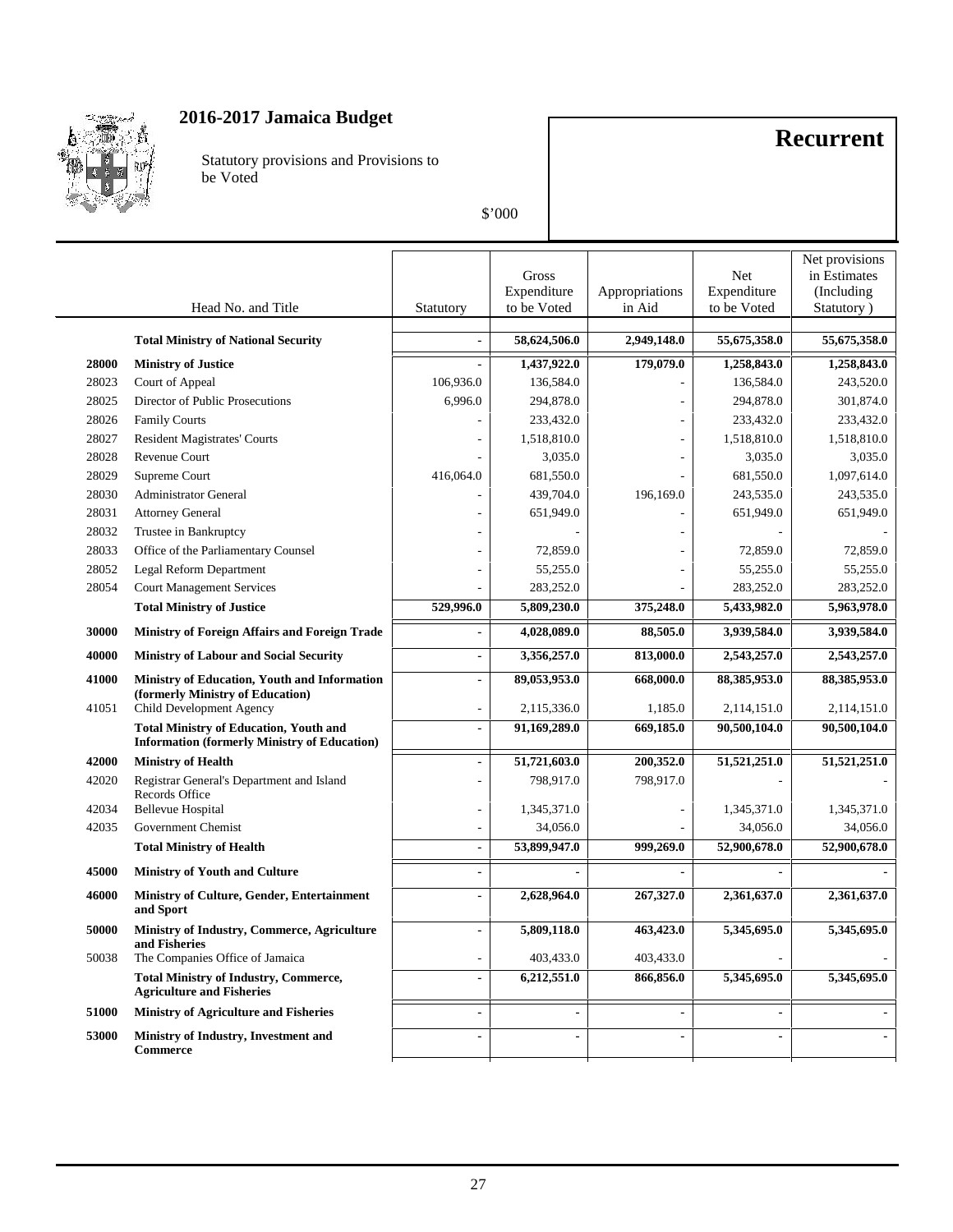

Statutory provisions and Provisions to be Voted

# **Recurrent**

| \$'000 |  |
|--------|--|
|--------|--|

|                                                                                                                                           |                          | Gross<br>Expenditure | Appropriations | Net<br>Expenditure | Net provisions<br>in Estimates<br>(Including) |
|-------------------------------------------------------------------------------------------------------------------------------------------|--------------------------|----------------------|----------------|--------------------|-----------------------------------------------|
| Head No. and Title                                                                                                                        | Statutory                | to be Voted          | in Aid         | to be Voted        | Statutory)                                    |
| 56000<br><b>Ministry of Science, Energy and Technology</b><br>(formerly Ministry of Science, Technology,<br><b>Energy and Mining)</b>     |                          | 3,307,668.0          | 179,151.0      | 3,128,517.0        | 3,128,517.0                                   |
| Post and Telecommunications Department<br>56039                                                                                           |                          | 2,266,160.0          | 688,463.0      | 1,577,697.0        | 1,577,697.0                                   |
| <b>Total Ministry of Science, Energy and</b><br><b>Technology (formerly Ministry of Science,</b><br><b>Technology, Energy and Mining)</b> | $\blacksquare$           | 5,573,828.0          | 867,614.0      | 4,706,214.0        | 4,706,214.0                                   |
| 65000<br><b>Ministry of Transport, Works and Housing</b>                                                                                  |                          |                      |                |                    |                                               |
| 67000<br>Ministry of Water, Land, Environment and<br><b>Climate Change</b>                                                                |                          | $\blacksquare$       |                |                    |                                               |
| 68000<br><b>Ministry of Transport and Mining</b>                                                                                          |                          | 3,363,356.0          | 1,022,685.0    | 2,340,671.0        | 2,340,671.0                                   |
| 72000<br><b>Ministry of Local Government and</b><br><b>Community Development</b>                                                          | $\overline{\phantom{0}}$ | 10,825,313.0         | 332,439.0      | 10,492,874.0       | 10,492,874.0                                  |
| <b>Total Recurrent</b>                                                                                                                    | 159,710,999.0            | 324,848,760.0        | 25,186,766.0   | 299,661,994.0      | 459,372,993.0                                 |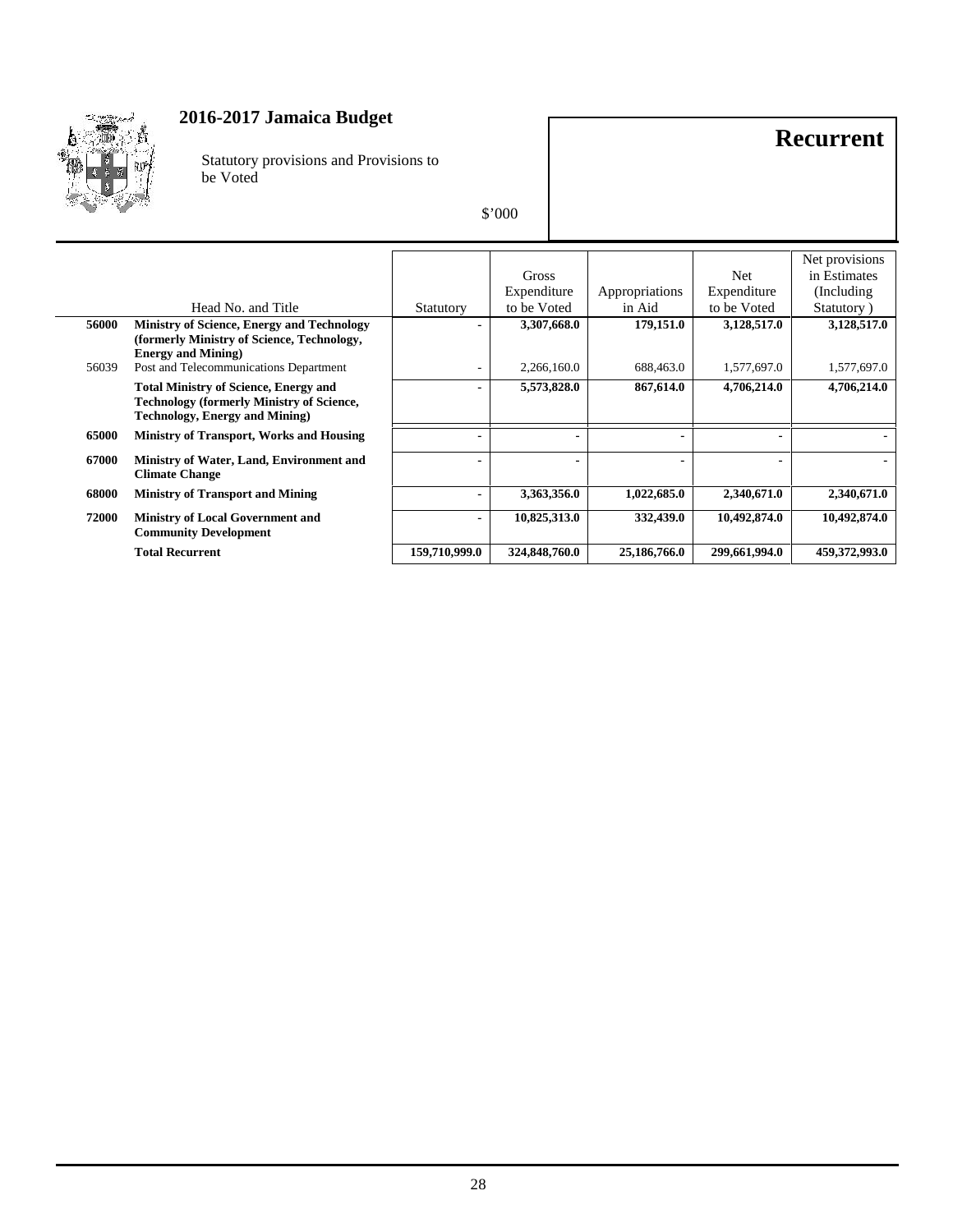

Statutory provisions and Provisions to be Voted

# **Capital**

|               |                                                                                                                  |                          | Gross<br>Expenditure     | Appropriations           | Net<br>Expenditure | Net provisions<br>in Estimates<br>(Including) |
|---------------|------------------------------------------------------------------------------------------------------------------|--------------------------|--------------------------|--------------------------|--------------------|-----------------------------------------------|
| 15000A        | Head No. and Title<br><b>Office of the Prime Minister</b>                                                        | Statutory                | to be Voted              | in Aid                   | to be Voted        | Statutory)                                    |
| 15000B        | <b>Office of the Prime Minister</b>                                                                              | $\overline{a}$           | 2,308,235.0              | 202,500.0                | 2,105,735.0        | 2,105,735.0                                   |
|               |                                                                                                                  |                          |                          |                          |                    |                                               |
| 16000B        | <b>Office of the Cabinet</b>                                                                                     | ÷,                       | 733,272.0                |                          | 733,272.0          | 733,272.0                                     |
| 17000B        | <b>Ministry of Tourism</b>                                                                                       |                          | 17,000.0                 | $\blacksquare$           | 17,000.0           | 17,000.0                                      |
| 19000A        | <b>Ministry of Economic Growth and Job</b><br><b>Creation</b>                                                    | ÷,                       | 533,320.0                | $\overline{a}$           | 533,320.0          | 533,320.0                                     |
| 19000B        | Ministry of Economic Growth and Job<br><b>Creation</b>                                                           | $\overline{a}$           | 10,696,868.0             | $\blacksquare$           | 10,696,868.0       | 10,696,868.0                                  |
| 20000A        | Ministry of Finance and the Public Service<br>(formerly Ministry of Finance and Planning)                        |                          | 3,764,609.0              | $\blacksquare$           | 3,764,609.0        | 3,764,609.0                                   |
| <b>20000B</b> | Ministry of Finance and the Public Service<br>(formerly Ministry of Finance and Planning)                        | ÷                        | 3,315,803.0              | $\blacksquare$           | 3,315,803.0        | 3,315,803.0                                   |
| 20018A        | Public Debt Servicing (Debt Amortisation)                                                                        | 77,560,064.0             |                          |                          |                    | 77,560,064.0                                  |
|               | <b>Total Ministry of Finance and the Public</b><br><b>Service (formerly Ministry of Finance and</b><br>Planning) | 77,560,064.0             | 7,080,412.0              | $\overline{a}$           | 7,080,412.0        | 84,640,476.0                                  |
| 26000A        | <b>Ministry of National Security</b>                                                                             | $\overline{\phantom{a}}$ | 2,438,000.0              | 100,000.0                | 2,338,000.0        | 2,338,000.0                                   |
| 26000B        | <b>Ministry of National Security</b>                                                                             | $\overline{\phantom{0}}$ | 1,227,200.0              | $\blacksquare$           | 1,227,200.0        | 1,227,200.0                                   |
| 28000A        | <b>Ministry of Justice</b>                                                                                       | $\blacksquare$           | 292,708.0                | $\overline{a}$           | 292,708.0          | 292,708.0                                     |
| 28000B        | <b>Ministry of Justice</b>                                                                                       | $\overline{a}$           | 606,704.0                | $\overline{a}$           | 606,704.0          | 606,704.0                                     |
| 30000B        | Ministry of Foreign Affairs and Foreign Trade                                                                    | $\overline{a}$           | $\overline{a}$           | $\overline{a}$           | ÷,                 |                                               |
| 40000B        | <b>Ministry of Labour and Social Security</b>                                                                    | $\overline{\phantom{a}}$ | 6,225,744.0              | $\blacksquare$           | 6,225,744.0        | 6,225,744.0                                   |
| 41000A        | Ministry of Education, Youth and Information<br>(formerly Ministry of Education)                                 | $\blacksquare$           | 1,236,600.0              | $\blacksquare$           | 1,236,600.0        | 1,236,600.0                                   |
| 41000B        | Ministry of Education, Youth and Information<br>(formerly Ministry of Education)                                 | $\overline{a}$           | 1,396,942.0              | $\overline{\phantom{0}}$ | 1,396,942.0        | 1,396,942.0                                   |
| 42000A        | <b>Ministry of Health</b>                                                                                        | $\overline{\phantom{a}}$ | 1,345,572.0              | 1,317,310.0              | 28,262.0           | 28,262.0                                      |
| 42000B        | <b>Ministry of Health</b>                                                                                        | $\blacksquare$           | 1,519,730.0              | $\blacksquare$           | 1,519,730.0        | 1,519,730.0                                   |
| 45000B        | <b>Ministry of Youth and Culture</b>                                                                             | $\blacksquare$           |                          |                          |                    |                                               |
| 46000A        | Ministry of Culture, Gender, Entertainment<br>and Sport                                                          | $\blacksquare$           | 119,500.0                | 30,000.0                 | 89,500.0           | 89,500.0                                      |
| 46000B        | Ministry of Culture, Gender, Entertainment<br>and Sport                                                          |                          | 99,016.0                 | $\blacksquare$           | 99,016.0           | 99,016.0                                      |
| 50000A        | Ministry of Industry, Commerce, Agriculture<br>and Fisheries                                                     | $\overline{a}$           | 2,827,269.0              | $\overline{a}$           | 2,827,269.0        | 2,827,269.0                                   |
| 50000B        | Ministry of Industry, Commerce, Agriculture<br>and Fisheries                                                     |                          | 767,519.0                | $\overline{\phantom{a}}$ | 767,519.0          | 767,519.0                                     |
| 51000A        | <b>Ministry of Agriculture and Fisheries</b>                                                                     | $\overline{a}$           | $\overline{\phantom{a}}$ | $\overline{\phantom{a}}$ |                    |                                               |
| 51000B        | <b>Ministry of Agriculture and Fisheries</b>                                                                     | $\blacksquare$           | $\blacksquare$           | $\blacksquare$           |                    |                                               |
|               |                                                                                                                  |                          |                          |                          |                    |                                               |